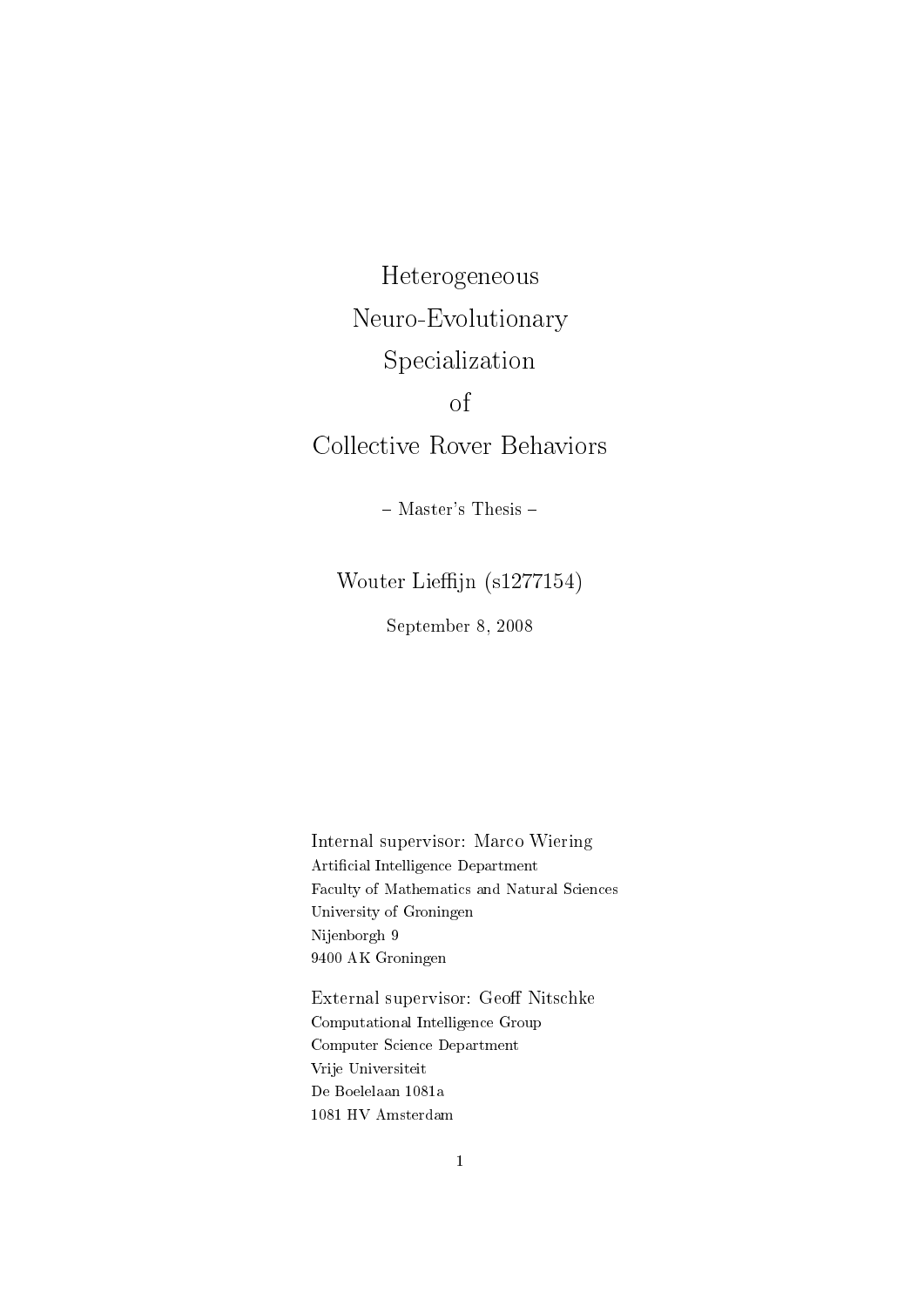## Abstract

Within the context of heterogeneous neuro-evolutionary specialization, we compared evolutionary methods operating on the network level with methods operating on the neuron level, as well as evolutionary methods employing multiple genotype populations with methods employing just a single population. As such, four approaches for neuro-evolution were compared: multi-population networklevel evolution, single-population network-level evolution, multi-population neuronlevel evolution, and single-population neuron-level evolution. These approaches were compared in compliance with two instances of the Multi-Rover Problem, namely the distributed rover task and the collective rover task. According to our results, for either task, network-level evolution appeared more suitable than neuron-level evolution. Besides that, it appeared that single-population evolution is more suitable for the distributed task, whereas multi-population evolution performs better on the collective task. Multi-population evolution consistently leads to a greater amount of diversity than single-population evolution.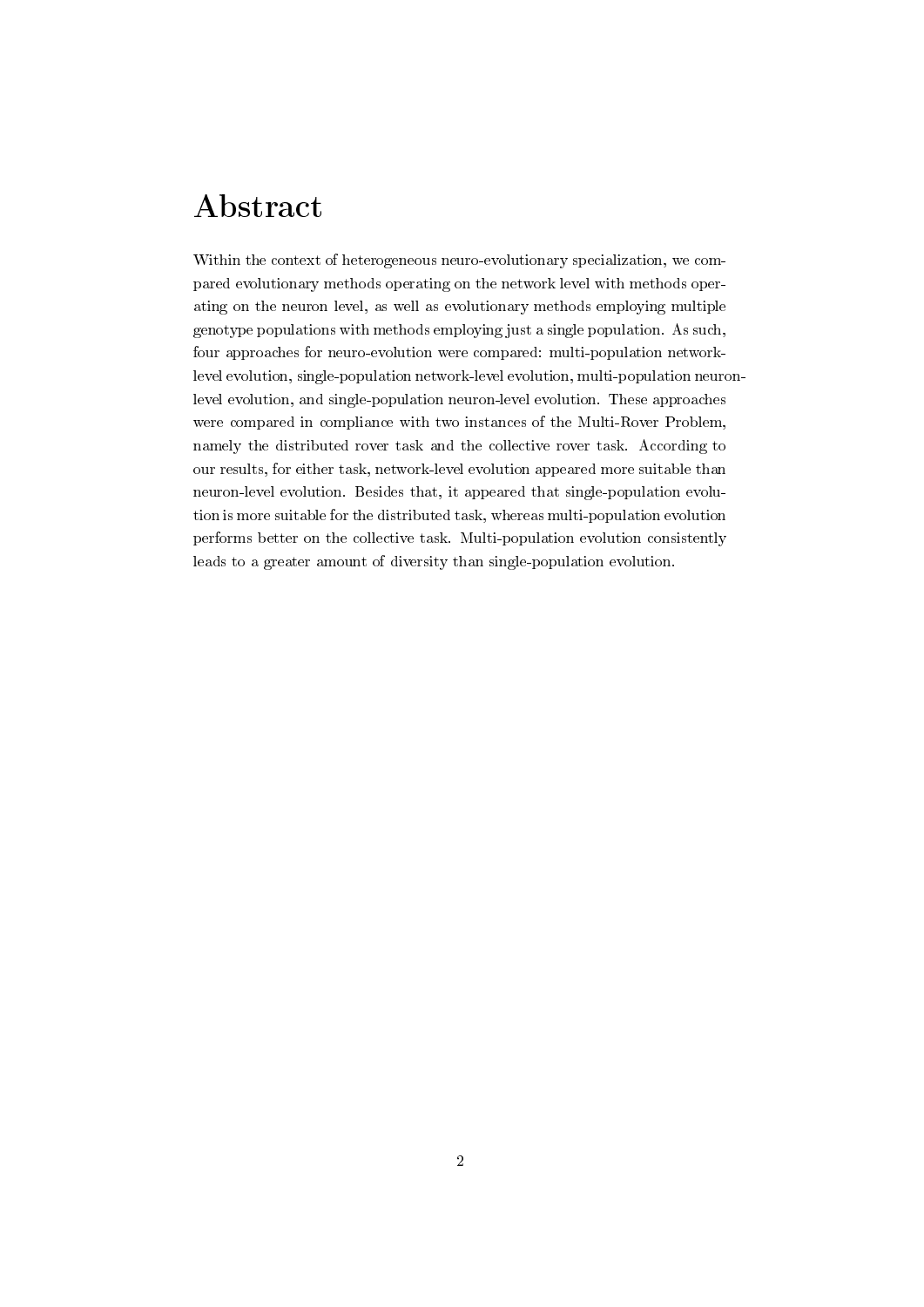## Contents

| I             | Introduction                                                 | 4              |
|---------------|--------------------------------------------------------------|----------------|
| 1             | <b>Research Questions and Hypotheses</b>                     | 4              |
| $\bf{2}$      | <b>Thesis Overview</b>                                       | 5              |
| $\mathbf{I}$  | Background                                                   | $\overline{7}$ |
| 3             | Specialization                                               | 7              |
| 4             | Neuro-Evolution                                              | 16             |
| Ш             | Method                                                       | $27\,$         |
| 5             | <b>Continuous Multi-Rover Problem</b>                        | $\bf 27$       |
| 6             | <b>Evaluating Individual Rover Performances</b>              | 35             |
| 7             | <b>Methods for Neuro-Evolution</b>                           | 39             |
| 8             | <b>Quantifying Specialization</b>                            | 43             |
| 9             | <b>Experimental Setup</b>                                    | 49             |
| $\mathbf{IV}$ | <b>Results and Discussion</b>                                | 51             |
|               | 10 Qualitative Analysis of<br><b>Evolved Rover Behaviors</b> | 51             |
|               | 11 Developments of Dedication,<br>Diversity, Performance     | 53             |
|               | 12 Quantitative Comparison of Methods                        | 60             |
| V             | Conclusion                                                   | 65             |
|               | 13 The Course of Specialization                              | 65             |
|               | 14 Consequences for Quantifying Specialization               | 65             |
|               | 15 Comparison of Methods                                     | 66             |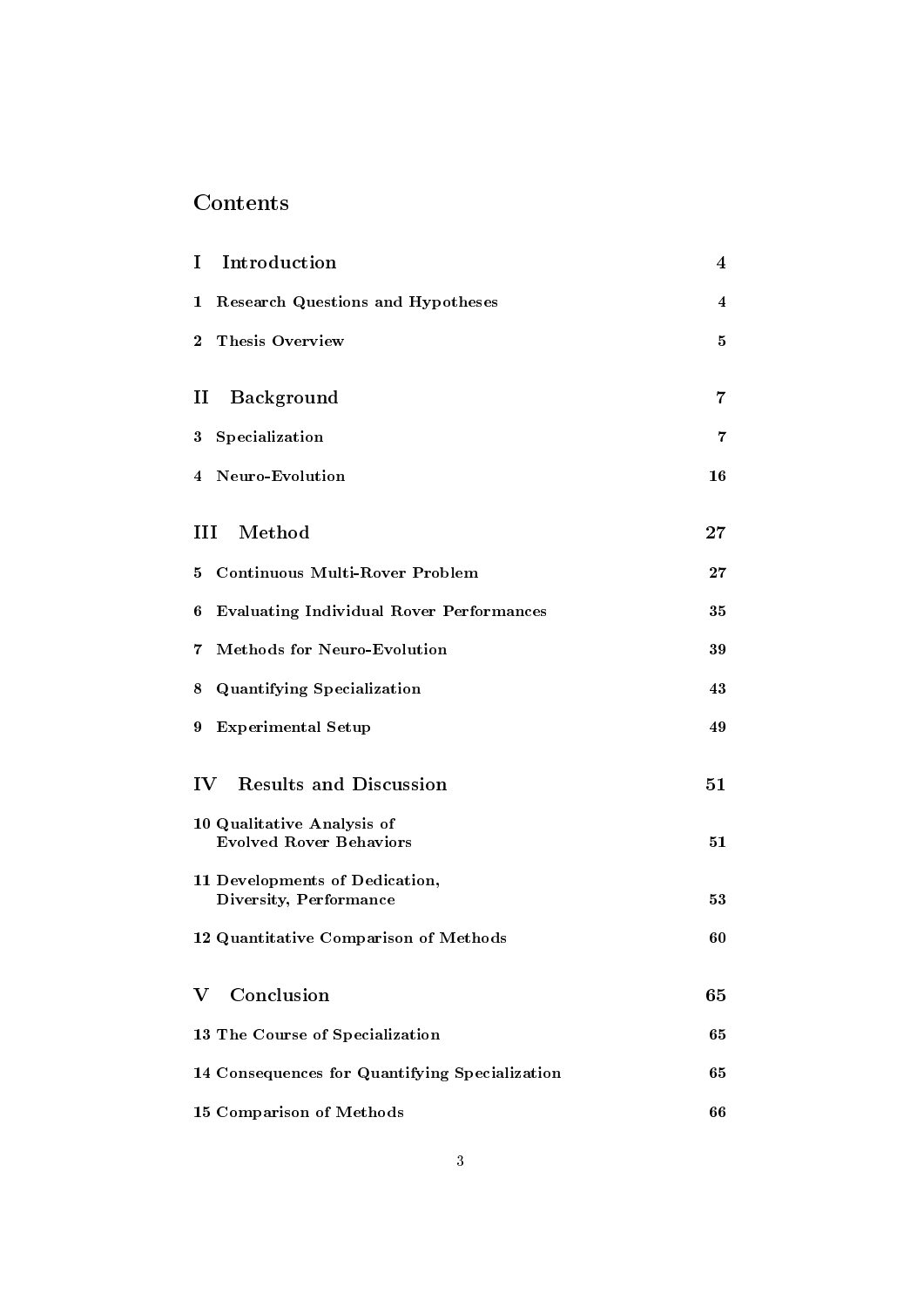# Part I Introduction

Biological social systems have since long been a source of inspiration to engineers. The collective behavior research on multi-agent systems and artificial life in particular has attempted to replicate the success of social insect societies at decomposing the group's labor into several complementary roles. By decomposing labor, insect societies are able to accomplish goals unattainable by elaborate but solitary individuals. A particular problem domain amenable to biologically inspired engineering is the domain of multi-agent systems, as behavioral specialization has proved to be advantageous for certain types of multi-agent tasks. In this project, our primary interest lies in the emergence of behavioral specialization for the purpose of improving collective performance on two extensions of the Multi-Rover Task. The desired outcome is the derivation of a set of complementary specialized behaviors that together yield a (nearly) optimal level of task performance.

## 1 Research Questions and Hypotheses

Within the context of heterogeneous neuro-evolutionary specialization, we aim to compare on the one hand evolutionary methods operating on the network level with methods operating on the neuron level, and on the other hand evolutionary methods employing multiple genotype populations with methods employing just a single population. As such, four neuro-evolutionary methods are compared: multi-population network-level evolution, single-population networklevel evolution, multi-population neuron-level evolution, and single-population neuron-level evolution. The methods are compared with respect to the degree of behavioral specialization of the evolved rover collectives as well as their performance . We may thus formulate four research questions:

Which type of evolution leads to greater performance, multi-population evolution or single-population evolution?

Given that the rover tasks require specialization, the multi-population approaches should be advantageous, as multi-population approaches have been shown to encourage specialization [28]. May it appear that specialization is not required, then the single-population approaches are expected to be advantageous, as a single genotype population is less likely to converge prematurely.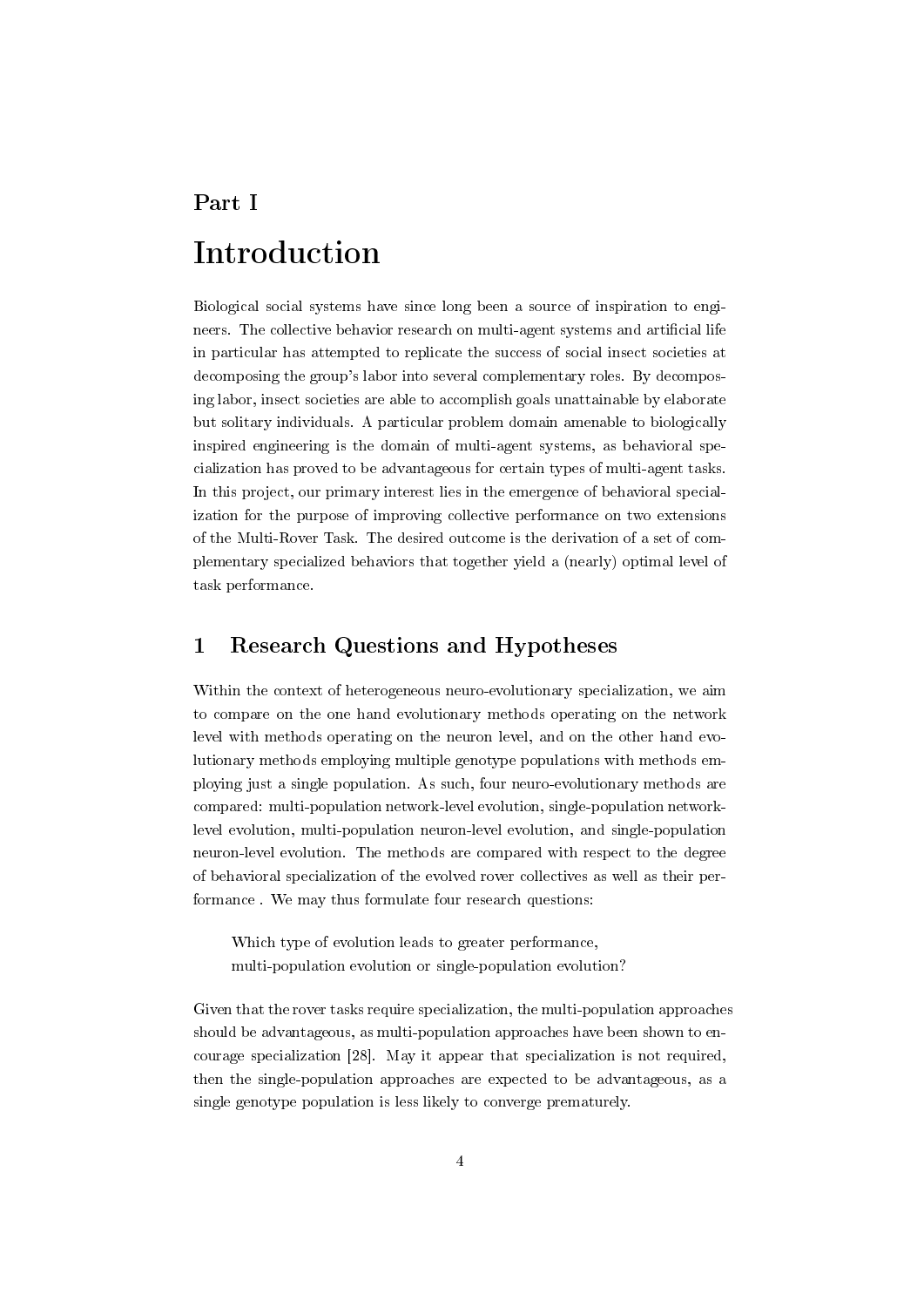Which type of evolution leads to greater performance, network-level evolution or neuron-level evolution?

The background section treats several issues on conventional network-level neuroevolution. Considering the fact that neuron-level evolution was designed to solve these issues, we may expect that neuron-level evolution will prove advantageous. Earlier comparisons between network-level evolution and neuron-level evolution [18, 16] support this hypothesis.

Which type of evolution leads to stronger behavioral specialization, multi-population evolution or single-population evolution?

Multi-population evolution is expected to bring forth greater degrees of specialization than single-population evolution. Multi-population methods evolve a separate collection of genotypes for each rover; single-population methods evolve a single population shared by all group members. During the evolutionary process, the genotypes evolved by single-population methods may be recombined with genotypes from other rovers. The genotypes evolved by multipopulation methods on the contrary cannot be recombined with genotypes from other rovers. The segregation in multi-population methods allows the separate genotype populations to follow their own evolutionary path and become more and more deviant from each other, whereas the genotypes from single-population methods are persistently related by recombination.

Which type of evolution leads to stronger behavioral specialization, network-level evolution or neuron-level evolution?

We have no evidence that either level of evolution will produce stronger behavioral specialization.

## 2 Thesis Overview

Background The background section provides a raw sketch of the two pillars whereupon our research is based, namely the specialization of agent collectives and the evolution of neural networks, or neuro-evolution. The intersection of these two fields is often referred to as neuro-evolutionary specialization. The first chapter elaborates how specialization emerges from interaction between division of labor and dedication of collective members. The second chapter gives a brief summary of network-level evolution and neuron-level evolution.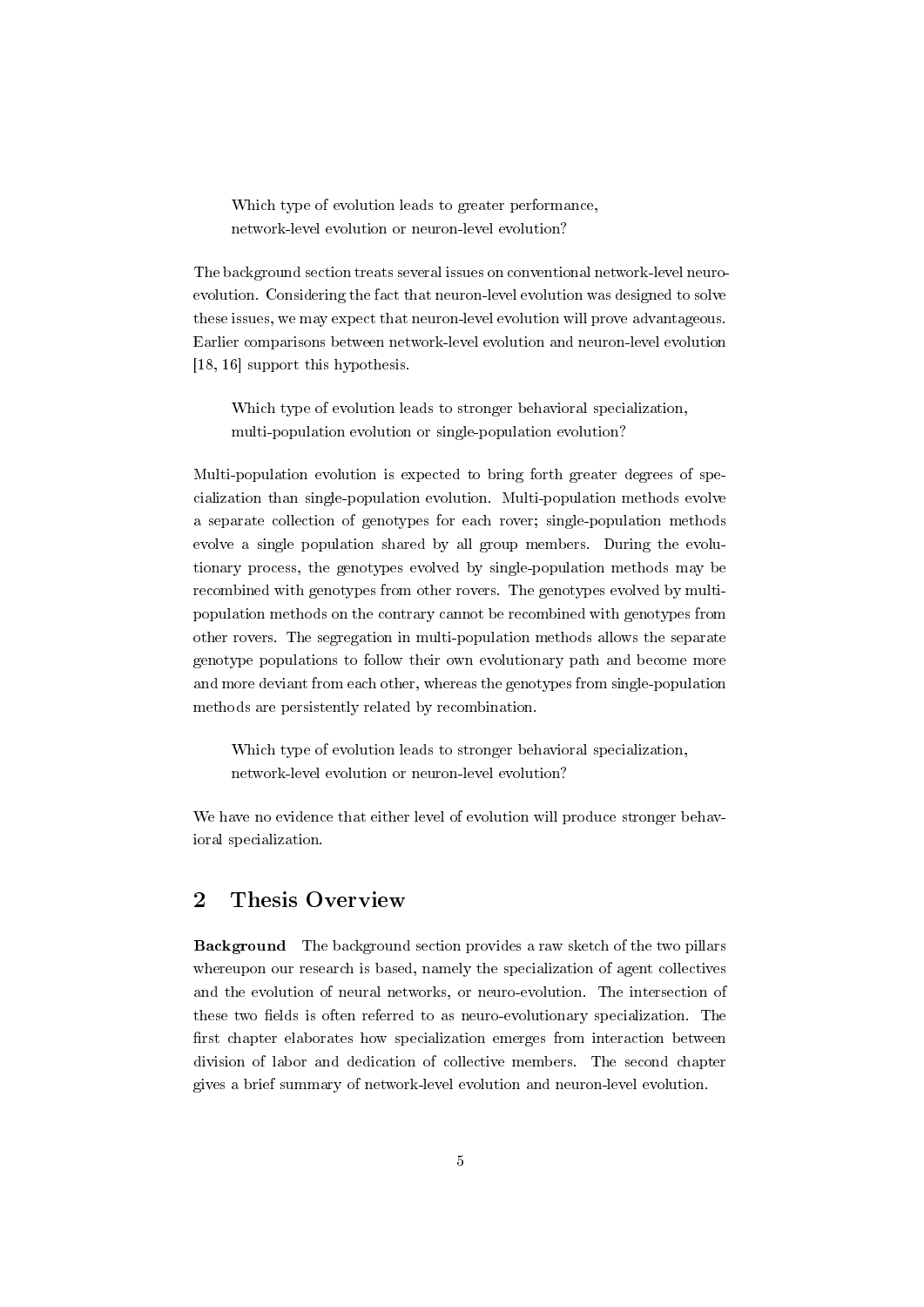Method The method section covers the description of our experiments. In the first chapter, two instances of the Continuous Multi-Rover Problem are elaborately described, referred to as the distributed rover task and the collective rover task. The second chapter covers the evaluation of individual rover performances. Thereafter, the compared neuro-evolutionary methods are described. The fourth chapter then discusses the quantification of specialization. Finally, the last chapter summarizes the parameter settings as used in our experiments.

Results and Discussion In this section, the results of our experiments are treated. Before the actual results are presented, some remarkable qualitative features of the evolved behaviors are described, followed by a discussion on the development of several important statistics. So as to find out which method leads to the strongest behavioral specialization, the idea was to apply the specialization measure proposed in the method section. Due to unexpected developments within the experiments, however, this measure appeared inapplicable. The second best option then was to apply the measures for dedication and diversity independently from the proposed specialization measure. These measures were thus used to compare the four evolutionary methods.

Conclusion In the conclusion section, our findings are summarized. The evolutionary processes showed a development quite different from what we presumed. Thereby, we were unable to use the proposed specialization measure. As we still wanted to form an impression of how strong the several evolutionary methods stimulate specialization, the next best option was to compare dedication, diversity, and performance independently.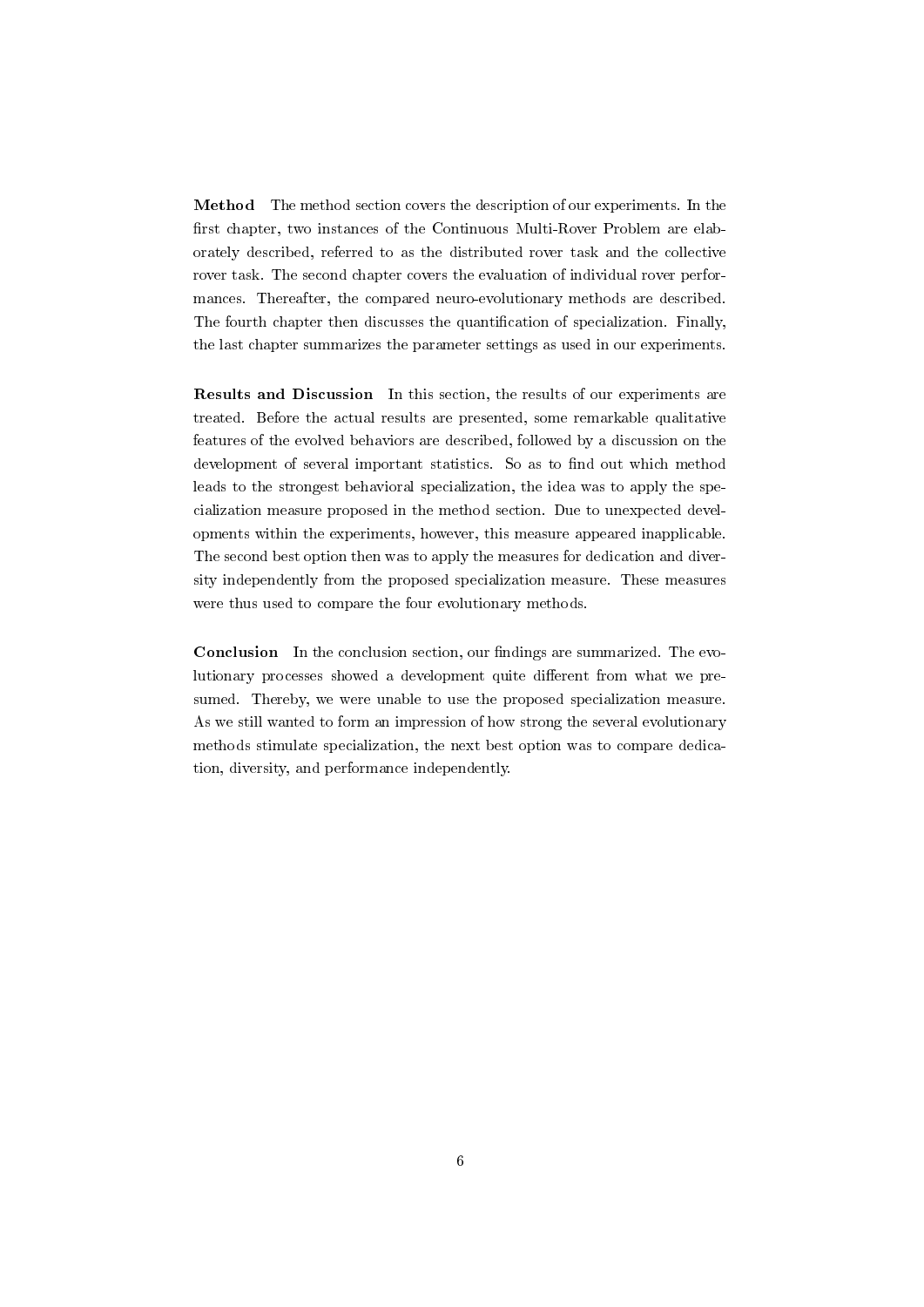# Part II Background

The background section provides a raw sketch of the two pillars whereupon our research is based, namely the specialization of agent collectives and the evolution of neural networks, or neuro-evolution. The intersection of these two fields is often referred to as neuro-evolutionary specialization. The first chapter elaborates how specialization emerges from interaction between division of labor and dedication of collective members. The second chapter gives a brief summary of network-level evolution and neuron-level evolution.

## 3 Specialization

In our world, numerous examples of complex adaptive systems exist, including complex ecological and social communities, such as social insect colonies or macro-level economies, as well as (biological) neural networks and infrastructure networks. Within many of these complex adaptive systems, a mechanism called specialization can be observed. This mechanism allows collectives to increase performance or quickly respond to changes in their environment. According to Seligmann [31], specializations in complex ecological communities have evolved over time as a means of diversifying the community in order to adapt to the environment. For instance, morphologically specialized castes have emerged in certain termite colonies [25], while honeybees may adapt their foraging behavior for pollen, nectar, and water to individual preference and colony demand [8]. Ecological communities like these have been a source of inspiration for design principles used in many artificial collective behavior systems. These design principles are especially prevalent in multi-robot systems [27], swarm intelligence [5], and artificial life [24].

Two major components constitute the mechanism for specialization, namely the division of labor amongst members of a collective, and the *dedication of members* to a certain share of labor. The interaction between these two components may adopt both morphological [37] and behavioral [6] forms and potentially gives rise to the emergence of specialized castes. Both forms of specialization apply to collectives that are situated and embodied, while operating in physical or virtual environments.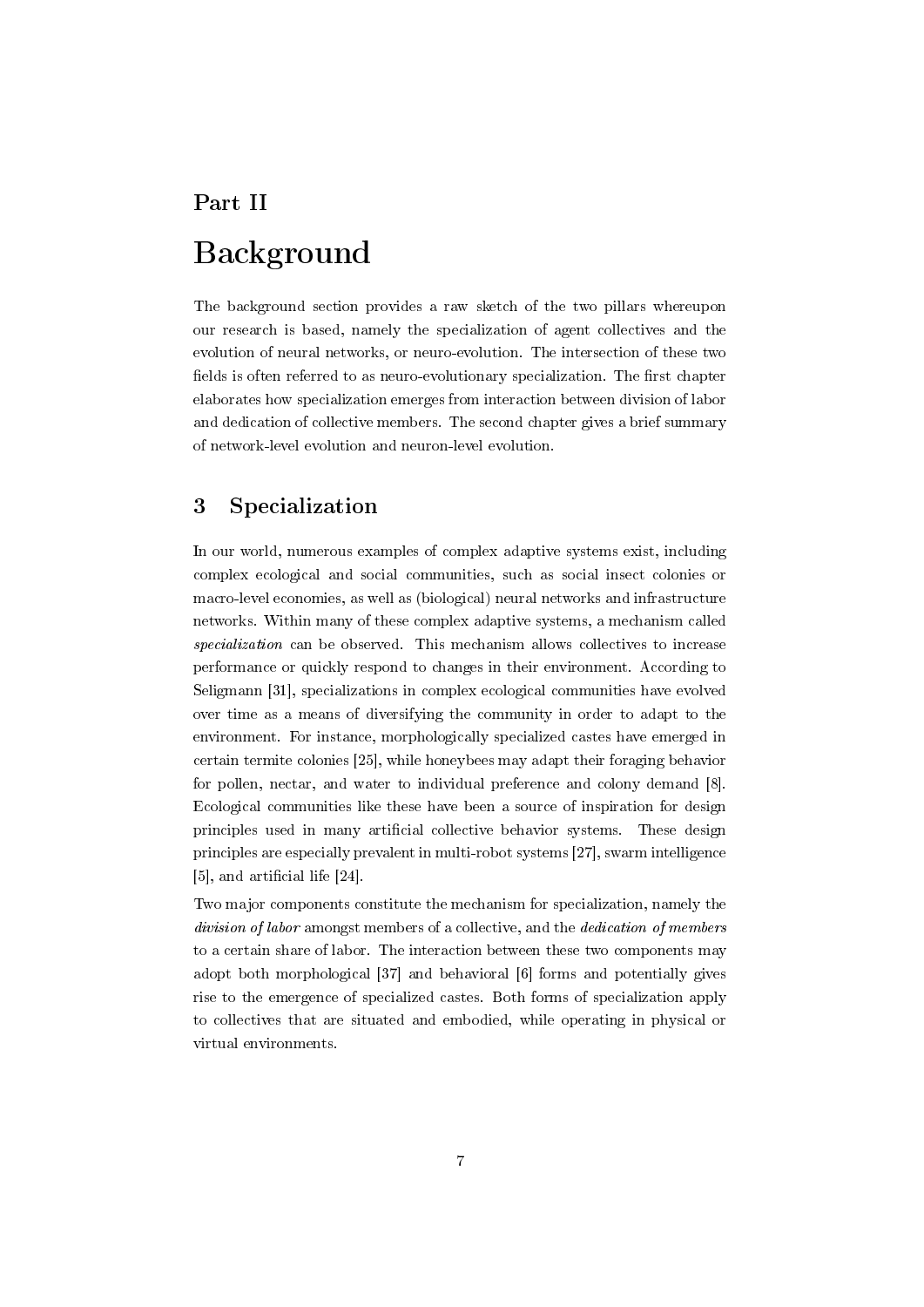### 3.1 Division of Labor

Robinson [29] states that division of labor in insect colonies is characterized by two features: (a) different activities are performed simultaneously by  $(b)$ groups of specialized individuals, which is assumed more efficient than if tasks are performed sequentially by non-specialized individuals. Although these two features do characterize division of labor within many collectives, they do not hold for division of labor in general. Division of labor may also occur within homogeneous (and therefore non-specialized) groups performing a sequence of tasks, as members are forced to successively take over control from one another, due to for instance limited battery capacity. Labor division thus may also play a role if activities are performed neither simultaneously nor by specialized individuals.

The essence of labor division is actually that the execution of a collective's general task is broken up into smaller parts, which then are distributed amongst multiple members of the collective. Given a collective and its overall task, labor division may lead to either sequential or parallel execution, and may or may not lead to differentiation, dependent on the nature of the collective and the task environment. Typical distributions of labor are distribution over time (members successively take over task execution from one another), distribution over space (members perform similar tasks at different locations), and distribution over roles (members perform tasks fitting their individual capacities and preferences), as well as mixtures of these.

We often speak of labor division as if it would be a freestanding part of the system, a separate module that distributes labor by explicitly guiding individual members to their tasks. In most collective behavior systems, however, such a distribution actually occurs as a result of local decision-making. Division of labor typically is not coordinated on the collective level, but arises from choices autonomously made by individual members. Each member deduces its next action by applying behavioral rules to the information received, in the hope that the action will be in line with those of other members. The collective-level distribution of labor thus lies in the hands of individual-level controllers and emerges from local interactions between members.

## 3.1.1 Advantages of Labor Division

Labor distribution may enhance the performance of a collective in several ways. In the first place, a labor distribution mechanism is there to prevent members from becoming idle and uncertain regarding their next goal, while there is still work to be done. Individual members must be guided towards a new goal as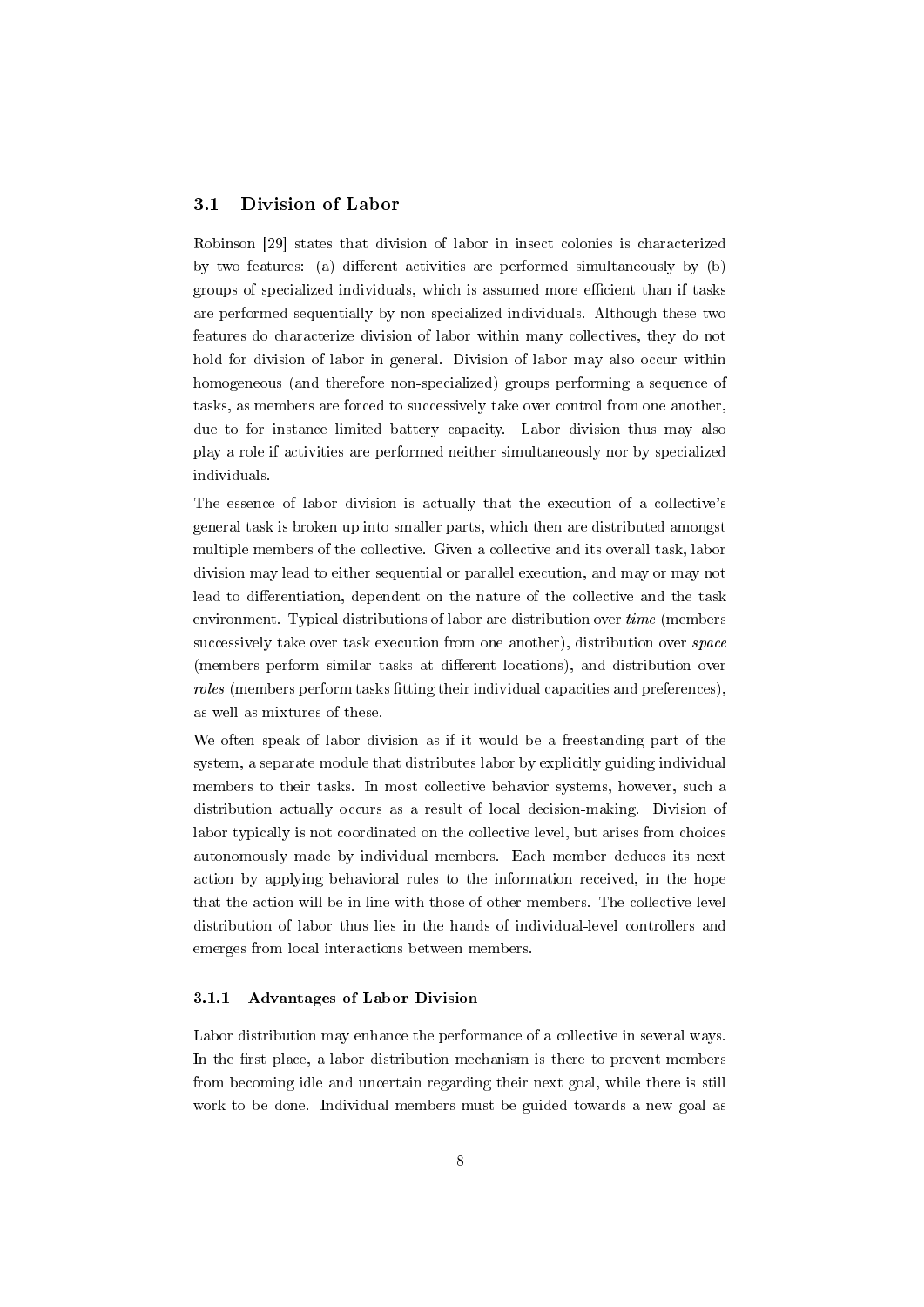soon as they finished working on their current share of labor, so as to ensure that they contribute to the collective performance as much as they can.

Secondly, a labor distribution mechanism must keep the collective members from standing in each other's way. For instance, any two members should never try to perform exactly the same task, as either one of them will be watching how the work is done, or even worse, will interfere with the work of the other. Any form of counter-productive interference between members should be eliminated. The third purpose of a labor distribution mechanism is to choose the right member for each task. Within almost any collective, there exist inequalities between members. Within heterogeneous collective behavior systems, the morphological and behavioral inequalities are obvious. Yet, even within homogeneous collectives, one can find numerous inequalities with regard to the circumstances of individual members. For example, the members of a homogeneous collective may then be morphologically and behaviorally identical, still they may occupy different positions or have different amounts of energy remaining. Although these smaller differences may often seem insignificant, for an accurate view on labor division, they turn out to be just as important as the more outstanding differences. Inequalities within a collective cause that some of its members are more suitable to cope with certain tasks than others, due to advantageous characteristics and circumstances, while other members may be more suitable for other tasks. A mechanism for labor division is to assign each task at disposal to the member that is expected to be most proficient in fulfilling it.

#### 3.1.2 Criteria for Division of Labor

In order to find the member that is most proficient for a particular task, a mechanism for division of labor compares the collective members by a number of criteria. Each of these criteria evaluates a single aspect of the individual characteristics and circumstances. Some criteria evaluate members with respect to a particular aspect of their competence, others with respect to their availability, while still others evaluate members with respect to their *willingness* to perform a task. The resulting evaluations together form an impression of a member's pro ficiency. By comparing the evaluation results, the mechanism for labor division infers for each encountered task which member will be most convenient.

**Competence** Because of the morphological and behavioral differences that exist within heterogeneous collectives, some members will be more capable of performing certain tasks than others, simply due to the fact that these members have morphological and behavioral traits that are advantageous with respect to these tasks, or lack traits that are disadvantageous. The dependency of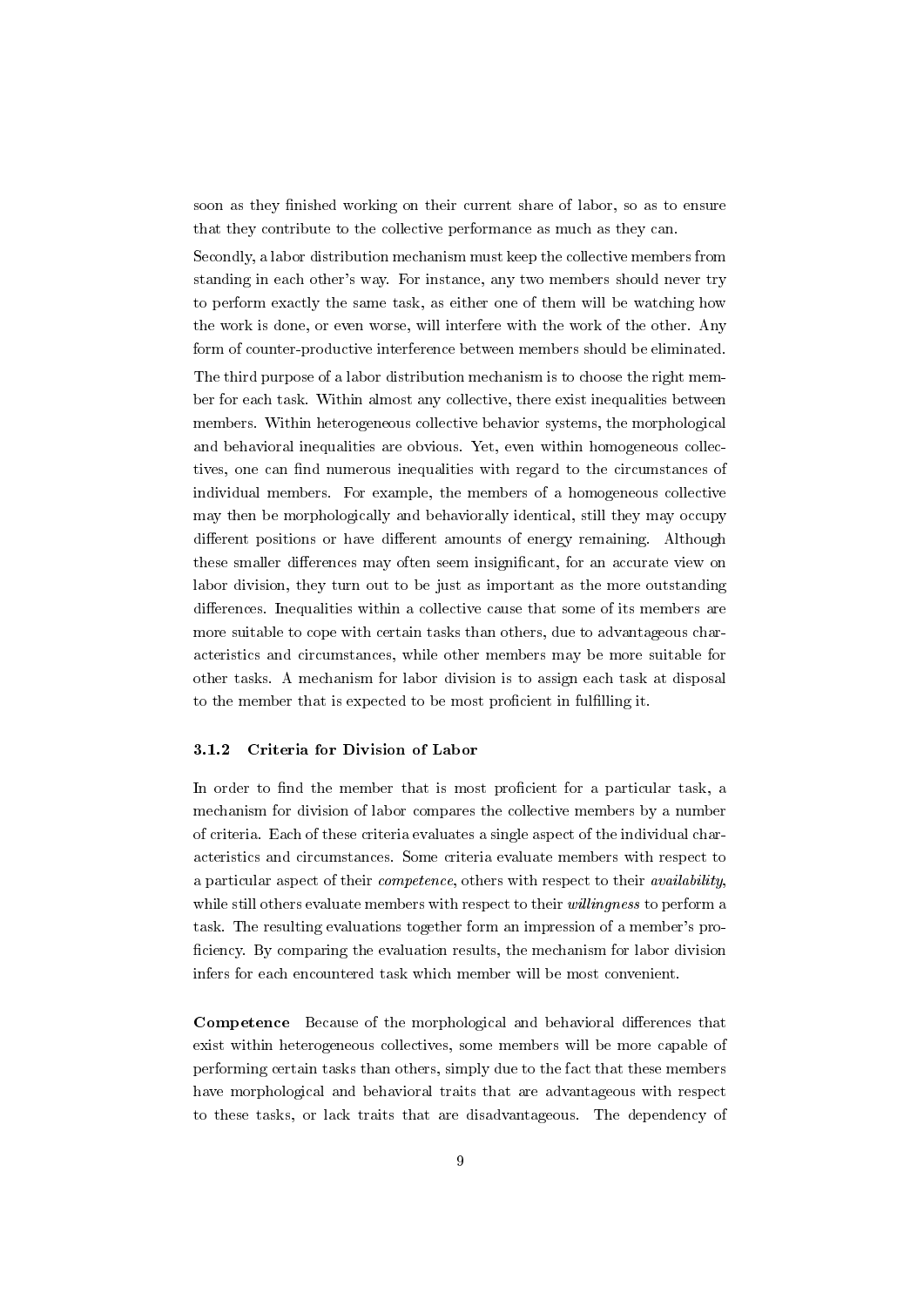labor division upon the differing *competences* of collective members is beyond questioning, since it is a member's competence in performing a certain task that will be decisive for successful accomplishment. Criteria based on competence may for instance compare capabilities for crossing rough terrain or look for members with instruments for nocturnal perception.

Availability However, a mechanism for division of labor that is merely dependent on competences will always choose the member most capable of completing it, even if this member is not available. It might therefore come up with impractical solutions. A division of labor mechanism thus also needs to account for criteria selecting for a member's availability for a particular task. Such criteria are for instance a maximum distance between a member and the location where the task should be performed, or a minimally required battery level. Incorporating a dependency on availability of members allows for a more practical division of labor.

In addition to that, the dependency on availability of collective members enables labor distribution amongst members with equivalent capabilities for certain tasks, as it selects the member with the greater availability. A labor division mechanism that incorporates a dependency on availability therefore will be capable of solving conflicts between equally capable members in heterogeneous collectives, as well as that it enables division of labor for homogeneous collectives.

Willingness For a given task, an individual's competence and availability together determines its appropriateness. If the individual's capabilities and circumstances allow it to solve a particular task, then the individual must be appropriate. Besides the criteria of competence and availability, however, one might choose to introduce a third criterion: the individual's willingness to perform a task. The willingness of an individual can be described as a behavioral predisposition towards performing particular shares of labor, either acquired by learning or genetically inherited, but without respect to the individual's appropriateness. That is, an individual may simply prefer some tasks to others, whether or not that preference is justified by its competence or availability. Labor distribution on the sole basis of willingness does not look for members appropriate for a task, but instead chooses those just willing to perform it.

In their labor division model for social insect workers, Theraulaz et al. [35] nicely illustrate the role that individual preference may play within distribution of labor. They equipped each of their artificial workers with a set of task response thresholds. Such threshold determines the likelihood of reacting to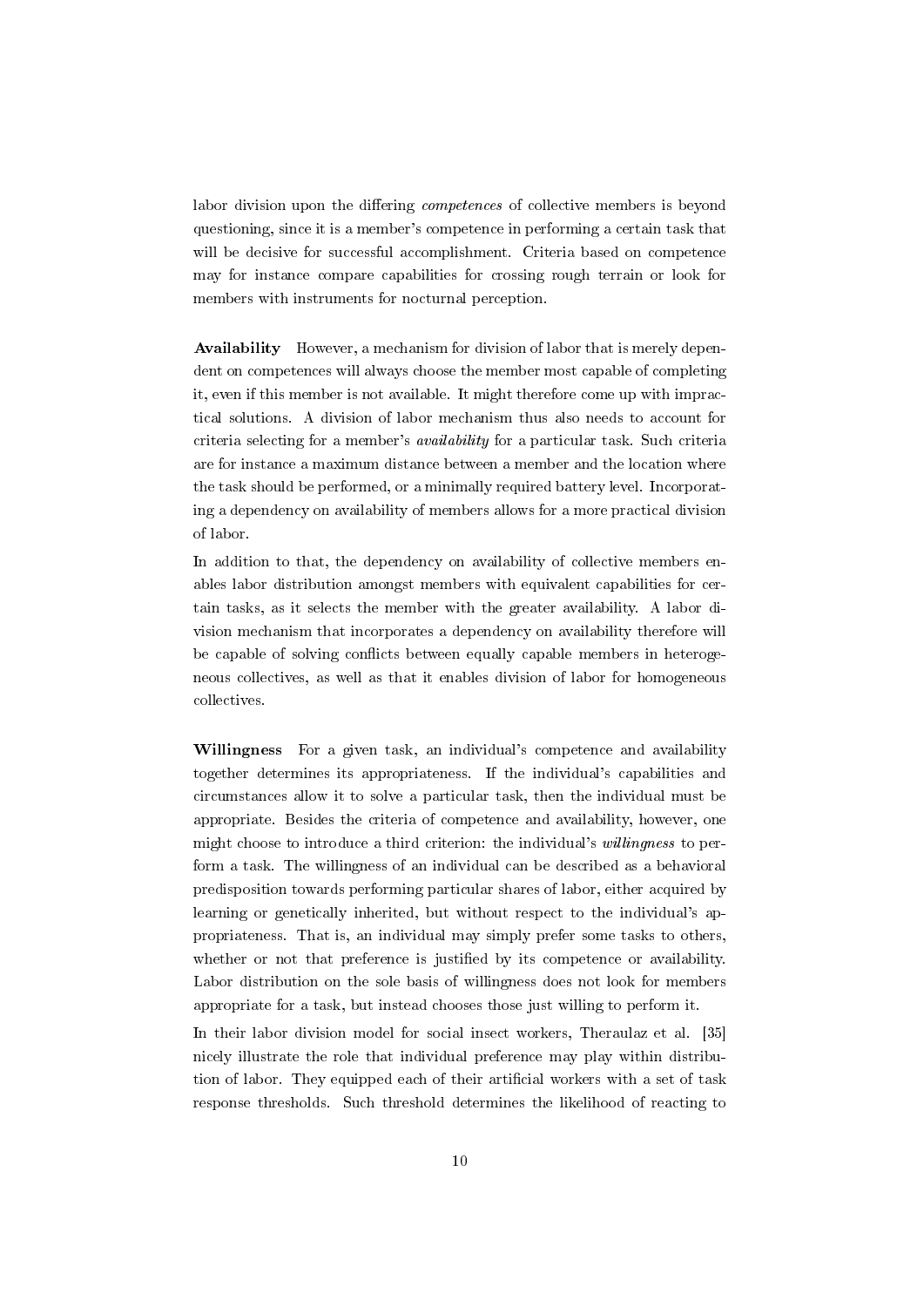certain task-associated stimuli. The higher a worker's response threshold for stimuli associated with a certain task, the stronger the stimuli must be for the worker to react. In addition, performing a certain task induces a worker to decrease its associated response thresholds, while not performing the task induces the worker to increase them. The artificial workers thus varied their response thresholds during lifetime so as to adjust their responsiveness to stimuli. A worker with a preference for particular tasks will reinforce that preference by reacting to associated stimuli, but will also decrease the likelihood of performing other tasks as it ignores stimuli associated with these depreciated tasks. This combined reinforcement process evokes the emergence of specialized workers from a group of initially identical individuals.

A worker's set of response thresholds refers to neither its competence nor its availability, but instead represents nothing more than the worker's preference for some of the available tasks. The smaller a worker's threshold for a certain task is, the more the worker is willing to perform this task. Theraulaz et al. [35] thus designed a labor division model that does not take into account the appropriateness of workers, but instead distributes labor exclusively based on varying individual preferences.<sup>1</sup>

## 3.1.3 Arguments for Willingness-Based Criteria

One might wonder what use criteria based on willingness may have: why would we allow a collective member to decide whether it is willing to perform a task, especially if it is already known that this member will be the most convenient? One argument is that such criteria may solve conflicts between furthermore equal members. Criteria based on willingness as such enable distribution of labor for collective behavior systems lacking any foothold for criteria based on competence or availability, such as Theraulaz's articial insect society mentioned above. A labor division mechanism operating in such systems can be used to optimize the collective performance, even though it cannot distribute labor with respect to competence or availability.

A second argument is more interesting though. Criteria based on willingness can be used to take account for other criteria, on the assumption that the substitute (willingness-based) criteria are somehow representative for the originals. Such replacement might for instance be useful for omitting competence-based criteria, which may be rather hard to construct. One might choose to prescribe the morphological and behavioral characteristics required to perform particular

<sup>&</sup>lt;sup>1</sup>The artificial worker as modeled by Theraulaz et al. [35] actually is nothing but a set of response thresholds, so to say. It does not have any characteristics that would define some sort of competence, nor does it have a position, energy level, or whatsoever, from which its availability for a task could be deduced.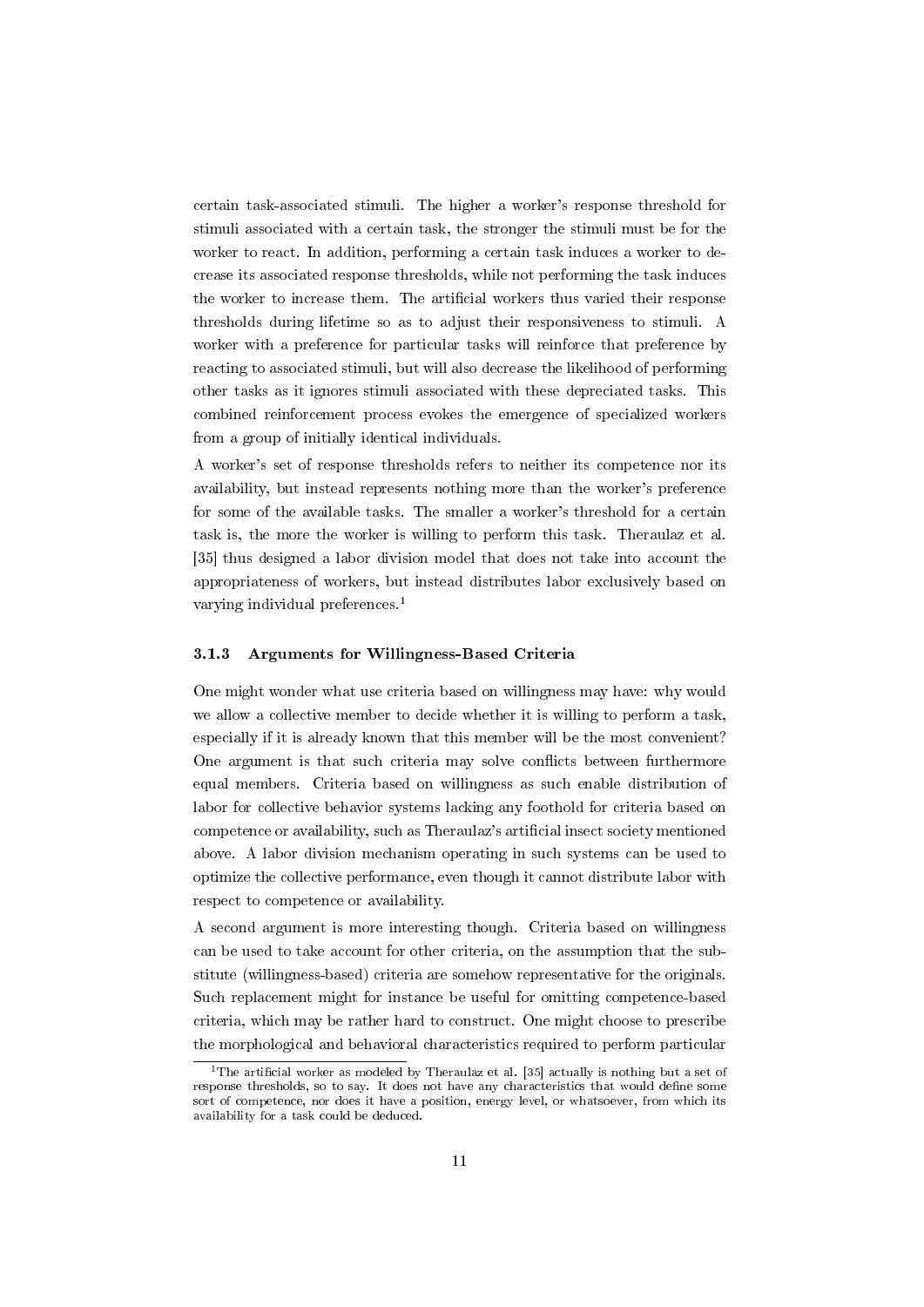tasks, but this often will be an unattractive solution, as such criteria mostly will not be very flexible and certainly close the door to unexpected but valuable solutions. Besides that, it will not always be possible to prescribe the required characteristics, as it may not always be clear what these characteristics should be like. A more flexible solution then is to establish a proper relationship between a member's competence and willingness, after which the competence-based criteria can be substituted for one based on willingness. The members then learn to prefer tasks they are good at, but dislike those they cannot cope with. A criterion based on willingness as such selects the more proficient members without comparing competences.

Evolutionary methods provide a nice example of how such a relationship between competence and willingness can be established. For any individual counts that the greater the resemblance between its willingness and competence, the smaller the chance it will deny tasks it is convenient with, or accept tasks it cannot handle. Just as well, it counts that individuals exclusively performing tasks they are good at will be more productive than those performing tasks they cannot handle. Considering that evolutionary methods repeatedly select for productivity, the less productive individuals will eventually be eliminated, and only those of which their task preference correctly represent their capabilities will be left, provided that they do have relevant capabilities of course. During an evolutionary process, the relationship between willingness and competences is established as a matter of course.

## 3.2 Dedication of Members

During the learning stage, individuals have their performance optimized gradually. Each step is made by slightly adjusting morphology and behavior in such a way that performance increases. The difficult thing here is that adjustments made with a view to improved performance on specific shares of labor, might also have unwelcome side effects concerning performance on other shares. Individuals that must be sufficiently equipped for any task they may encounter are thereby forced to spread their capacities over all shares of labor and will often have to settle with just moderate competences. For instance, individuals operating on their own cannot afford to concentrate on just a few shares of labor, while paying no attention to other shares. They must be sufficiently capable of handling any task they may encounter, simply because no help is available.

If such an individual had been part of a collective, however, it also would have had fellow members that could account for some of its tasks. Yet, as part of a collective, an individual may only drop its responsibility for certain shares of labor, if it can be condent that it will not have to perform these anymore.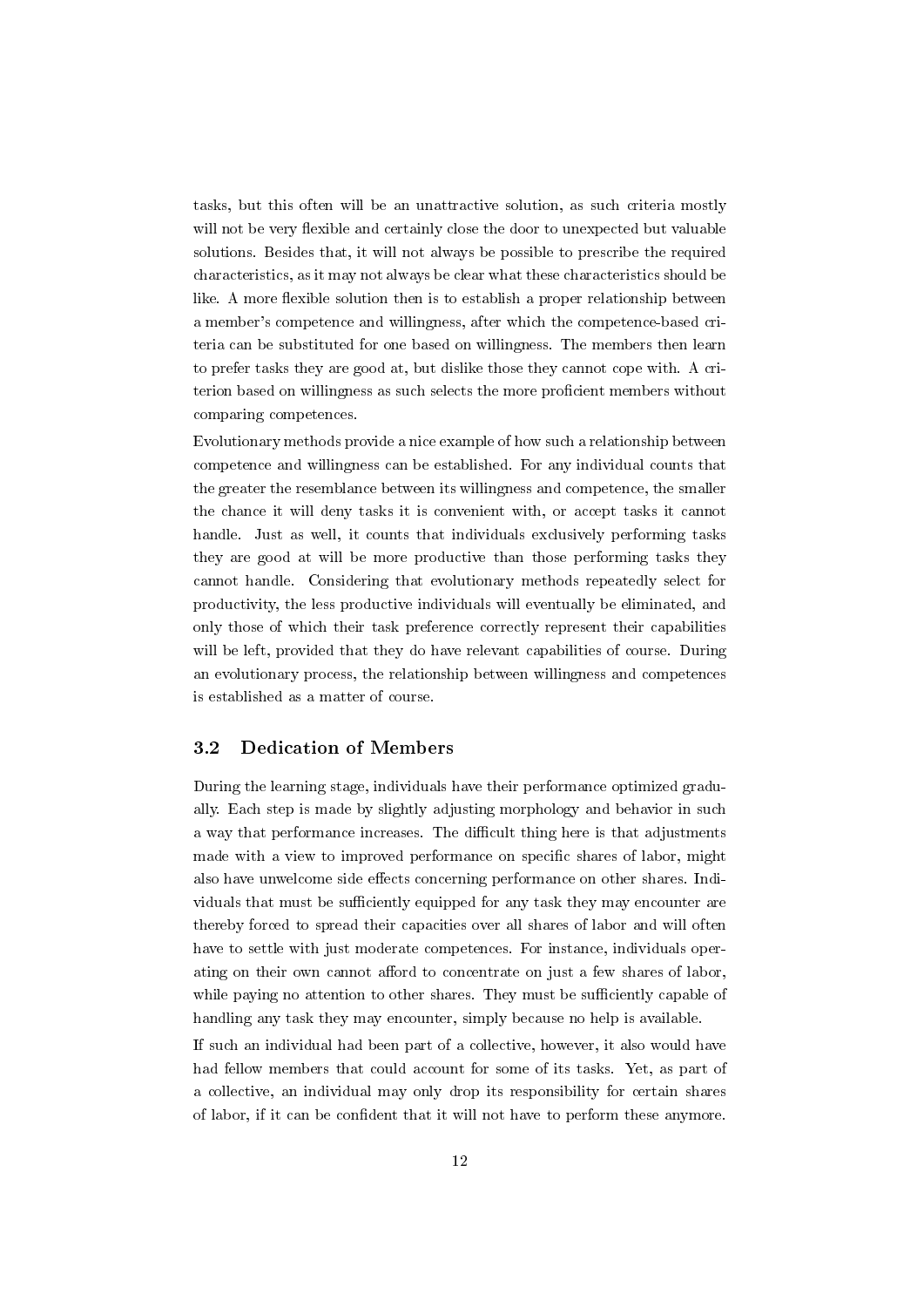To establish such confidence within a collective, its labor must be distributed amongst the members in a consistent way, so that they will be able to learn which shares of labor they may be assigned to and which not. A consistent division of labor allows members to ignore the larger part of the workload and to dedicate themselves to the smaller part left. These dedicated individuals are then free to further elaborate competences that are advantageous for their part of the workload. Even though the development of extraordinary competences still will be at the cost of other competences, there is no harm in it anymore, as these other competences, employed for the benefit of tasks now ignored, have lost their relevance.

Of course, since all encountered tasks still have to be executed, the members of a collective must not all compete for the same part of the workload, as that would leave other tasks unattended. Instead, they must complement each other, so that despite the fact that they individually cover only a small part of the workload, yet they collectively handle all tasks encountered. This implies that collective members have to assume different roles. Some members take care of one part of the workload, while others will take care of another part. As the members then claim different parts of the workload, however, they will also require different characteristics, since different tasks demand different morphological and behavioral traits. Each collective member therefore has to develop its own morphology and behavior, so it can optimize these for its own range of tasks. Members thus have to differentiate from each other.

Note that the criteria regulating the division of labor also determine the possibilities for dedication. Even though any morphological or behavioral trait is allowed to differentiate, only the differentiation of traits invoked by at least one of the prevailing criteria will be relevant for the distribution of labor. Any trait ignored by these criteria is insignificant as far as concerned by the specialization process. The criteria for labor division thus decide what traits will form a basis for dedication and as such will play a role in the specialization process.

#### 3.2.1 Advantages of Member Dedication

The differentiation of collective members nevertheless is not a strict requirement for distribution of labor. In their work on Adaptive Teams of Agents, Bryant and Miikkulainen [7] show that even members of homogeneous collectives may adopt heterogeneous roles appropriate to their environment. Even though homogeneous collectives impose a single morphology and behavior to all of their members, they may thus still negotiate a division of labor merely based on availability of members. However, the strict similarity between the members of a homogeneous collective implies that each of them must be capa-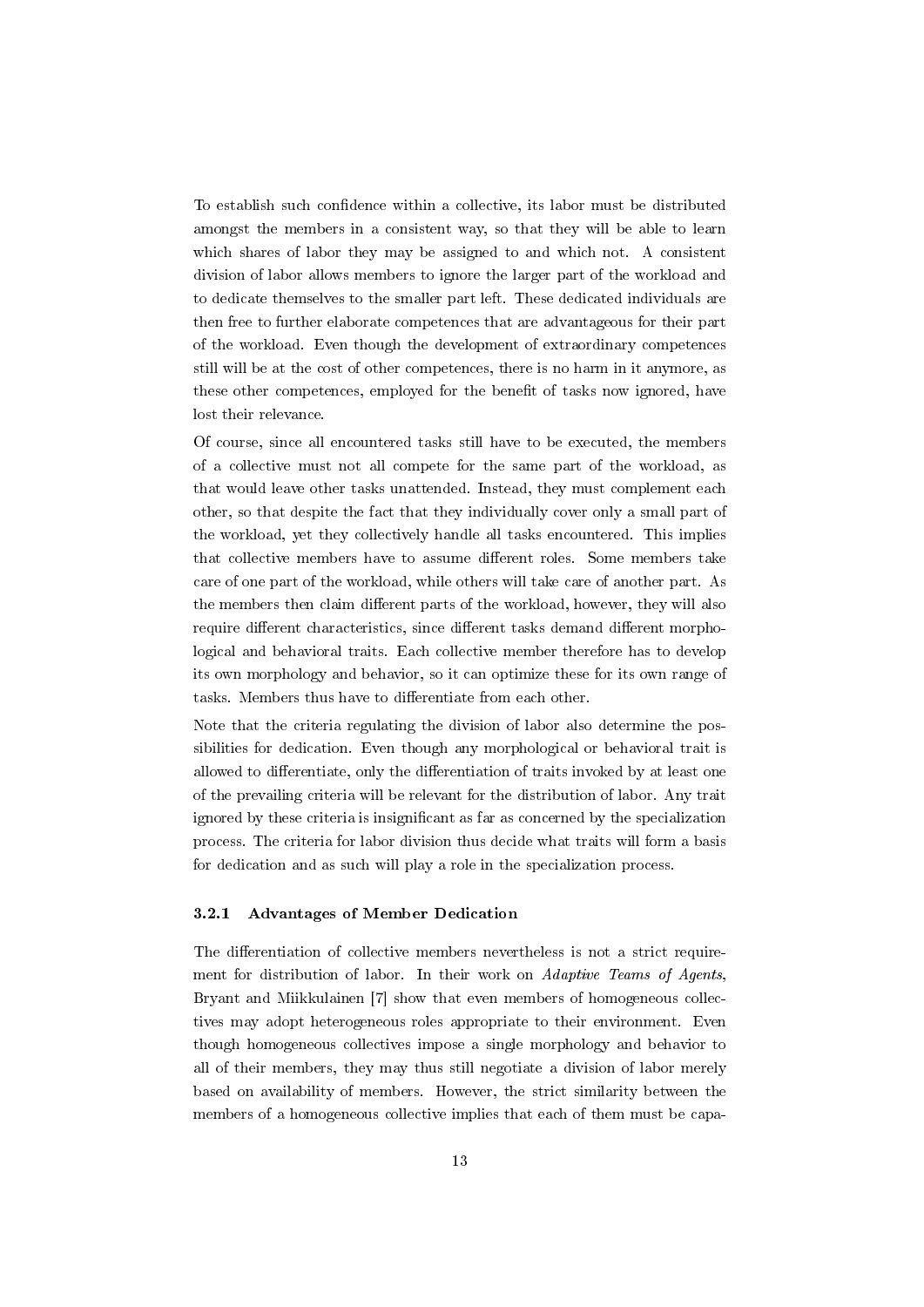ble of performing any share of labor the collective may encounter. Collectives consisting of such generalist members therefore must have an eminent degree of redundancy. A high degree of redundancy provides for great flexibility and robustness [33, 7], but also goes hand in hand with reduced efficiency. Section 3.2 discussed how generalist individuals are forced to settle with just moderate competences for their broad spectrum of tasks. Collectives merely consisting of generalists therefore cannot appeal to members with special competences. As such, their homogeneity may impede their performance.

On the contrary, heterogeneous collectives let each member develop its own morphology and behavior. Such individual development encourages members to differentiate and allows them to dedicate themselves towards their own range of tasks. The main reason for allowing collective members to differentiate is to gain extra performance. The previous section  $(3.2)$  already argued that differentiation is mandatory for dedication of members. Dedication then on its turn encourages members to develop outstanding competences. If the labor division mechanism for each part of the workload will be capable of finding a member that is especially convenient, one may expect that the complete workload is performed in a more efficient way than it would be done by an undifferentiated collective. Provided equal amounts of time and resources, this leads to greater performance.

The second reason for allowing differentiation is to reduce the complexity of morphologies and behaviors by simplifying division of labor. It might be tempting to conclude that labor distribution for homogeneous collectives must be less complex than for heterogeneous collectives. Homogeneous collectives after all mostly have greater flexibility and robustness than their heterogeneous equivalents, which should make it easier to find members for the tasks at disposal. In addition, for homogeneous collectives, the criteria for labor division refer only to the availability of members, whereas for heterogeneous collectives, they refer not only to the availability of members, but as well to their competence and willingness. This conclusion will often be misleading however. The apparent simplicity of labor distribution within homogeneous collectives is often only superficial.

Typical mechanisms for division of labor are  $-$  whether applied to homogeneous or heterogeneous collectives  $-$  often entirely based on local decision-making; the individual members of a collective choose their tasks autonomously and solely based on local information. In order to ensure that labor is performed efficiently and tasks are selected in accordance with other members, they must somehow individually be capable of applying the prevailing criteria for labor division to the information they collected. The crucial point here is that any collective member must do so according to its own range of tasks. The generalist nature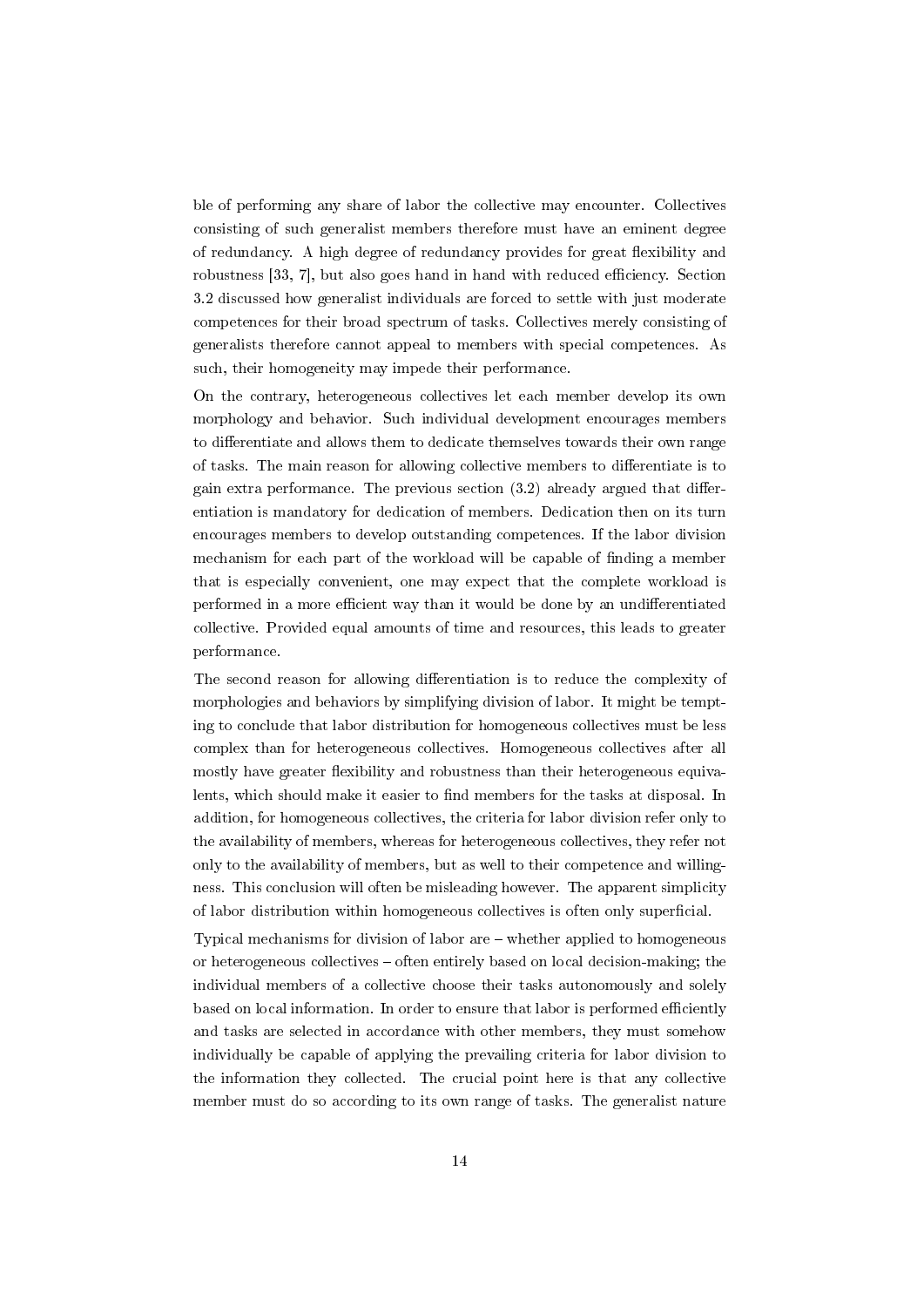of members belonging to homogeneous collectives requires that they must be able to collect all pieces of local information that might be relevant for any possible task, to which they then must apply all criteria for labor division. The dedicated members from heterogeneous collectives just as well apply the relevant criteria to the information collected, but as their spectrum of tasks is much more restricted, the greater part of criteria will be irrelevant and the information to which these criteria would be applied may just be ignored. Division of labor therefore demands less coordination from members of heterogeneous groups than from members of homogeneous groups. This is likely to have consequences for the complexity of morphologies and behaviors.

The advantages of heterogeneous specialization do come at a certain cost though. Whereas homogeneous specialization processes invariably have to optimize only a single morphology and behavior, heterogeneous processes have to optimize as many morphologies and behaviors as there are collective members, or at least as there are specializations. Even though genotypes of homogeneous specialization processes generally are more elaborate than those of heterogeneous processes, as they encode complexer morphologies and behaviors, the search space of heterogeneous processes will usually still be much greater, as they evolve large numbers of genotypes. In order to exhaustively explore the search space, heterogeneous specialization processes require more computation than homogeneous processes.

### 3.3 Emergent Specialization

The essence of emergent specialization lies in the interaction between division of labor and dedication of members. At the same time the workload is divided amongst collective members in such a way that each share of labor is assigned to the member most proficient in fulfilling it, each of the members individually dedicates itself to the share of labor it received so as to indeed become more proficient. From this interaction between division of labor and dedication of members rises a diversification of collective that may eventually turn into a set of specialized castes. In the course of a collective's specialization process, as the members dedicate themselves to their own range of tasks, one may expect that each member's behavioral repertoire becomes more and more restricted to a limited number of actions and increasingly deviant from those of other members. Therefore, within any group subject to specialization, both the degree of dedication and the degree of diversity are expected to grow.

However, note that specialization involves more than just diversification and dedication. Considering diversification, Li et al. [21] were right in arguing that collectives become specialized only if behavioral diversity is evoked for increased performance. The same holds true for dedication. Collectives may then become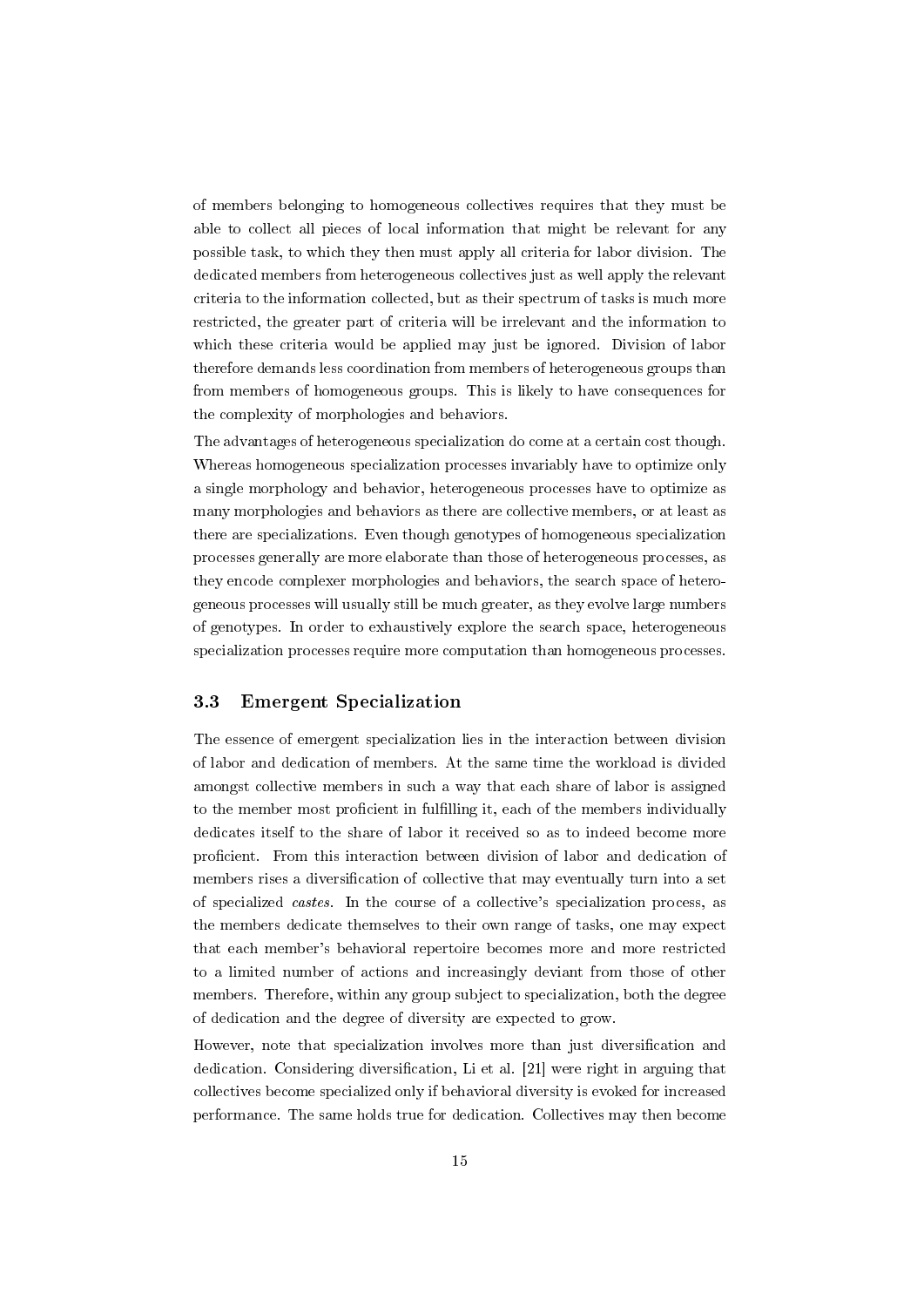greatly diverse  $-$  for instance, due to noise in the replication mechanism  $-$  and their members strongly dedicated, but if performance does not benefit, one can hardly speak well of specialization. The mere purpose of specialization is to enhance a collective's performance, so diversification and dedication should both serve for that.

## 4 Neuro-Evolution

Evolutionary algorithms are designed to find suitable parameter values for a system, so that it may operate properly given a certain environment and task. Within the field of neuro-evolution, these algorithms are applied to find suitable parameters for neural networks. Well-known parameters are the strengths of connections between neurons, as well as several activation function parameters, such as the activation threshold and decay.

## 4.1 Advantages of Neuro-Evolution

Evolution of neural networks has some advantages over more traditional network training methods, like back-propagation [30] and cascade correlation [13]. Firstly, it allows for more flexibility in network design. Most traditional network training methods calculate the gradients required for hill-climbing search from errors in the network output. The derivation of gradients requires continuous activation functions and is costly if applied to complex network architectures, like for instance recurrent networks [39]. Since evolutionary methods do not rely on hill-climbing techniques, the development of networks with complexer architectures and discontinuous activation functions comes within reach.

In the second place, neuro-evolutionary methods do not require examples of correct behavior. These methods may therefore be used for unsupervised learning. There are numerous problem domains to which supervision is not available, because either supervision may be impractical or simply no examples of proper behavior exist. Training methods that rely on supervision cannot cope with such domains. Neuro-evolution does not deduce its reinforcement signals from correct examples and is thus capable of building networks in response to problem domains where supervised learning is not possible.

Thirdly, evolutionary methods are able to train under sparse, infrequent reinforcement. Apart from problem domains to which supervised learning techniques cannot be applied at all, many other domains only allow for sparse, infrequent reinforcement. For instance, certain sequential task domains provide reinforcement signals only after a sequence of actions, or even just one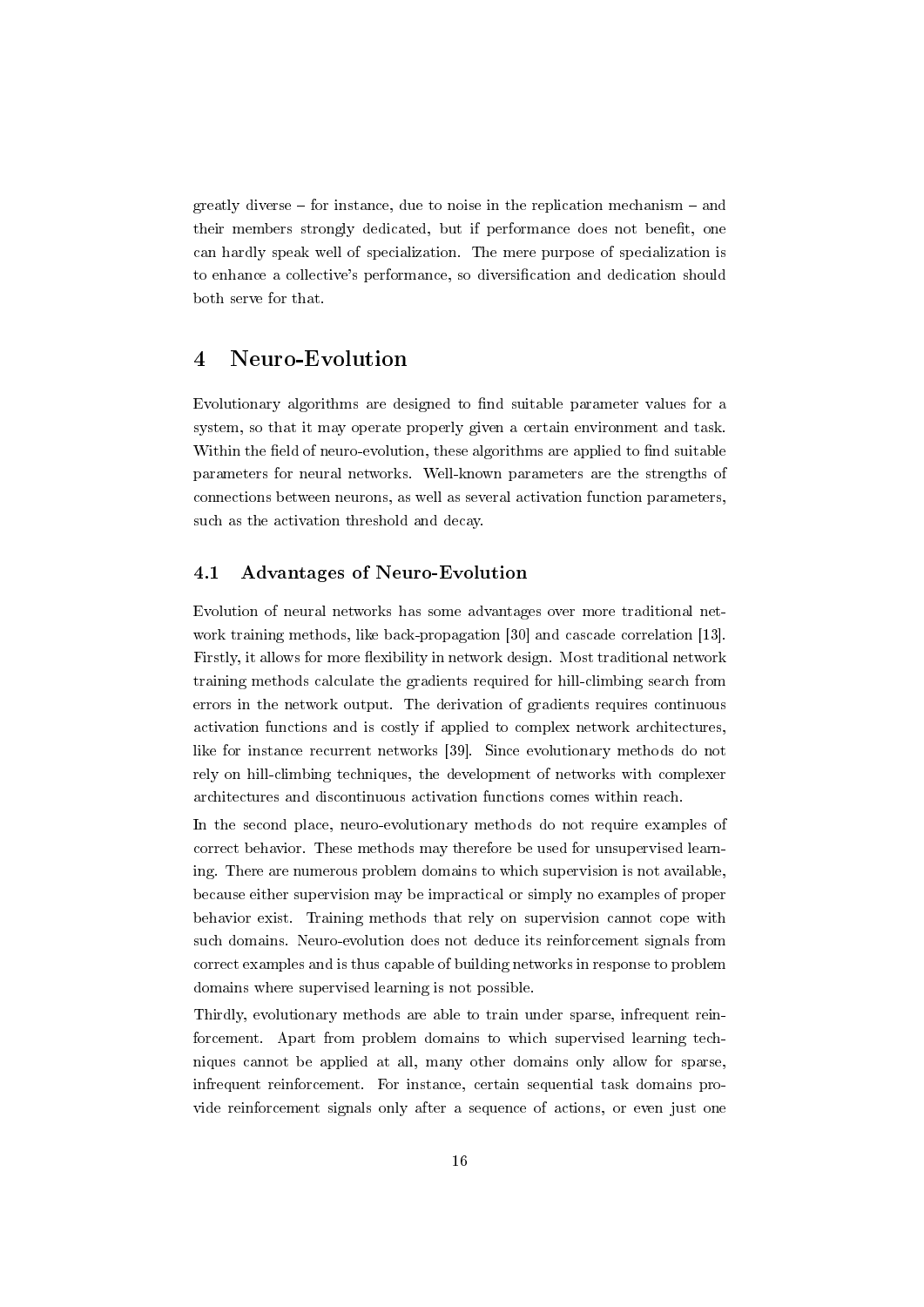signal at the end of an agent's lifetime. In such domains, training networks will be difficult using back-propagation or other traditional techniques, due to the credit assignment problem. Traditional techniques require separate reinforcement signals for individual network outputs, but receive signals only after series of outputs, which makes it impossible to distinguish how much each individual network output contributed. Since neuro-evolution methods require just one signal at the end of an agent's lifetime, instead of separate reinforcement signals for individual network outputs, they can be applied to sequential tasks more easily. Besides the sequential task domains, many other domains exist as well that return only sparse, infrequent reinforcement. For these domains, neuroevolutionary methods thus will be more suitable than traditional methods.

## 4.2 Conventional Neuro-Evolution (CNE)

Conventional methods for neuro-evolution encode a set of network parameters as a string of values, which then serves as a network's genotype representation. A large number of such genotype representations is stored in a population. These genotypes are repeatedly evaluated according to a particular task. In order to evaluate the genotypes, from each is constructed a network, which is then used to solve the task. From the performance of the network is derived a quantitative measure that describes how well this network is suitable for the task, often referred to as the network's fitness value. The fitness value is fed back to the corresponding genotype. After each evaluation, the evolutionary algorithm recombines and mutates the genotypes in accordance with their respective fitness values. The more suitable genotypes are preserved, whereas less suitable ones are mutated or even replaced by recombinations of superior genotypes. By repeatedly selecting for greater performance, an evolutionary method eventually develops a population of appropriate genotypes.

#### 4.2.1 Issues on Conventional Neuro-Evolution

There are some issues on conventional neuro-evolution, however, concerning a bias in recombination of genotypes and premature convergence of populations. In conventional approaches, neural weights correspond directly to a location on the genotype. This strict one-to-one mapping inhibits the flexibility of evolutionary algorithms. The forced correspondence between weights and gene locations introduces a bias with regard to recombination of weights. When using  $n$ -point crossover, with  $n$  much smaller than the size of the genotypes to recombine, genes located close to each other have greater chance to be recombined than genes located far from each other. This bias may be counter-effective, since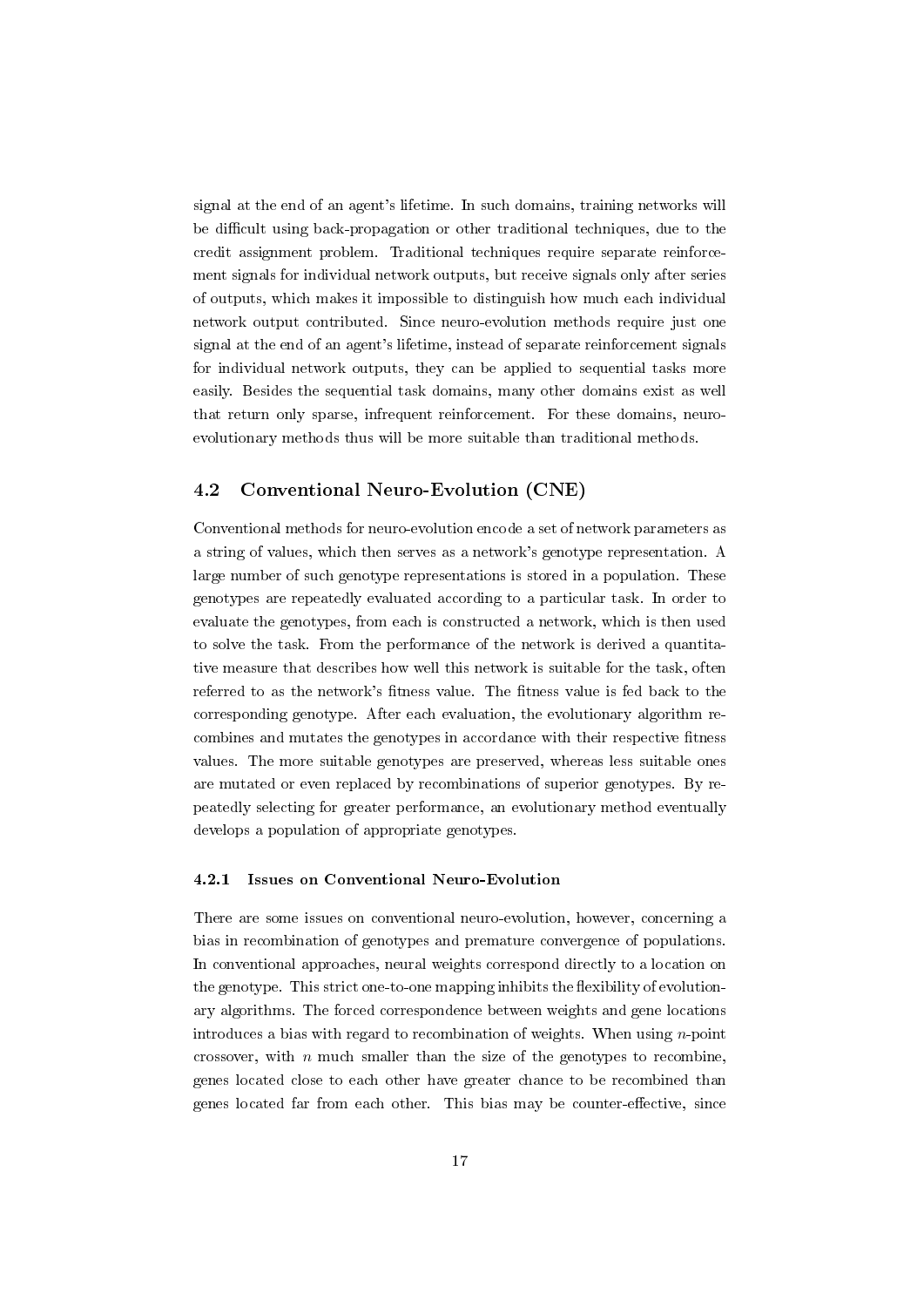weights corresponding to genes located far from each other may still produce highly fit neural structures.

The second issue concerns genetic convergence that is stronger than beneficial. Methods for neuro-evolution repeatedly select and breed the best genotypes of a population. The genetic convergence that inherently follows from this selection and breeding is crucial for the elimination of inferior genotypes. However, without being taken care of, the convergence of a population may also obstruct its development, by prematurely converging the population to a very small set of unique genotypes. Common conventional evolutionary methods are incapable of moderating excessive convergence.

A great loss of genetic diversity is undesirable because it makes exploration of the solution space less efficient and effective. Given a diverse population, genetic algorithms are forced to search different niches of the solution space simultaneously, since different genotypes inherently do not occupy the same niche. However, if population diversity reduces, more and more genotypes will be searching the same niche, making the exploration less efficient. Apart from that, recombination of greatly different genotypes permits greater traversals in the solution space and enables populations to overcome local maxima. If diversity diminishes, greater traversals in the solution space become infeasible and exploration may be trapped into a local maximum, making it less effective. Excessive convergence also confines genetic adaptability. Given a dynamic task and environment, genetic populations must be capable of quickly adapting to changes. Populations with larger numbers of different genotypes incorporate adaptability to a wider variety of tasks and environments. As its diversity reduces, a population has less unique genotypes available and may thereby not be able to respond adequately.

## 4.2.2 Maintaining Population Diversity

Several techniques for maintaining genetic diversity have been developed. The most common techniques are to weaken the selection strategy, or to increase the mutation rate. However, delaying convergence by weakening the selection strategy roughly boils down to delaying the complete evolutionary process, ensuring retarded development rather than greater population diversity. The second technique, increasing the mutation rate, attempts to maintain diversity by adding extra noise to a genetic population. Adding extra noise does not result in diversity among proven solutions, however, but in diversity among more or less random values. Besides that, increasing the mutation rate limits the resolution of the genetic search, and as such prevents the population from closely approaching optimal solutions.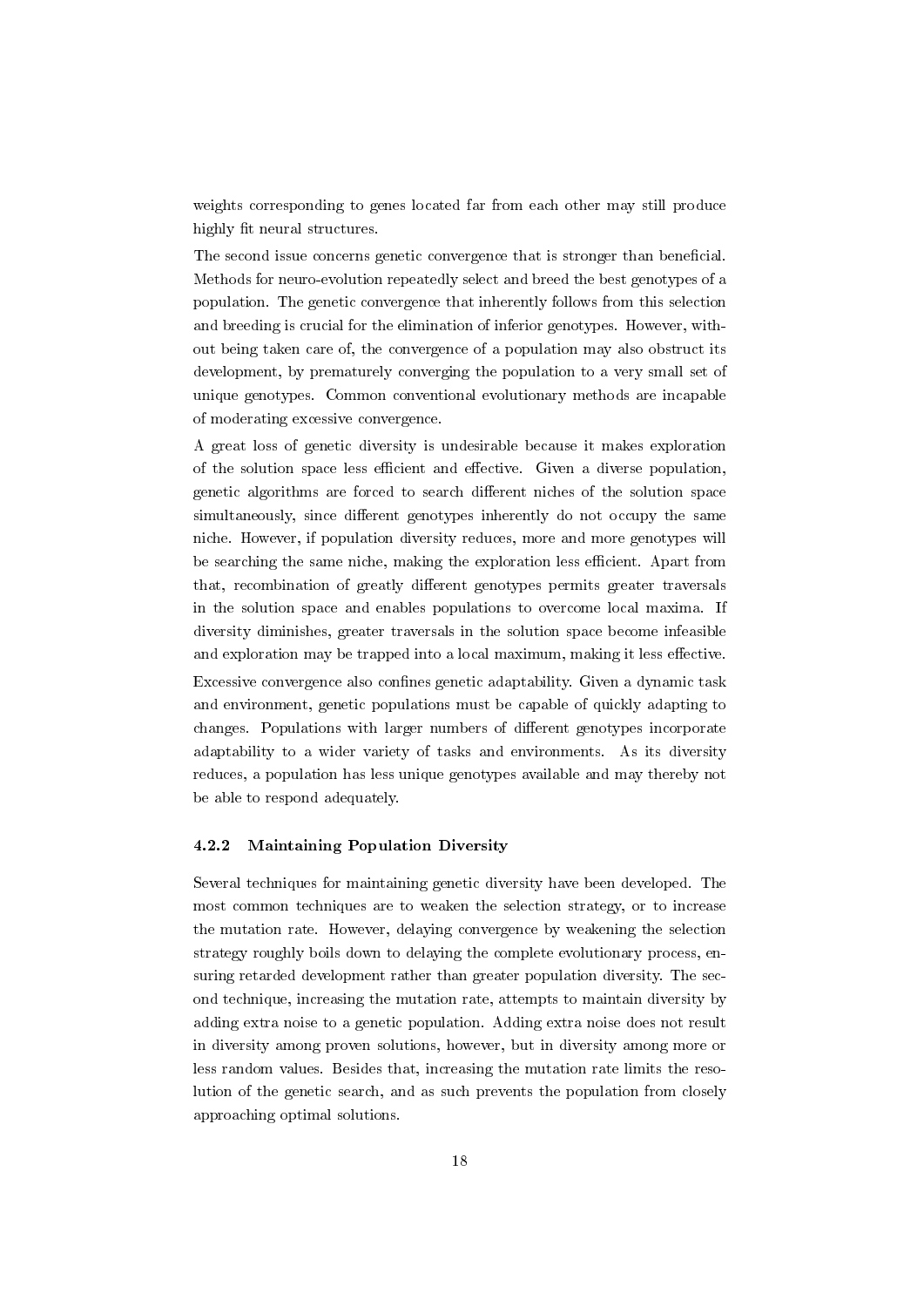Somewhat more sophisticated techniques for maintaining genetic diversity are fitness sharing [15], crowding [10], and local mating [9]. In order to preserve genetic diversity, techniques like these only recombine genotypes that do not differ too much. So as to determine if genotypes do not differ too much, any pair of genotypes that might be recombined must be compared. However, since comparing genotypes is computationally expensive, such comparison-based techniques are impractical for large populations of elaborate genotypes [32].

Another technique that must ensure genetic diversity is *implicit fitness sharing* [20, 32]. In this technique, the evolutionary pressures for diversity do not rely on comparison of genotypes, but emerge from the fact that individuals are being forced to cooperate. Cooperation between individuals is forced, as the individuals do not represent complete solutions to a task, but only partial solutions that need each other in order to complete a common task. This way, the population cannot loose much of its diversity, as many different individuals may be necessary for completing the task.

## 4.3 Symbiotic Adaptive Neuro-Evolution (SANE)

The work of Horn et al. [20] and Smith et al. [32] on implicit fitness sharing was not designed for neuro-evolution, however. Moriarty and Miikkulainen suited the work to neuro-evolution [22, 23], which resulted in the neuro-evolutionary counterpart of implicit fitness sharing, called Symbiotic Adaptive Neuro-Evolution, or SANE. Similar to implicit tness sharing, which operates on a population of genotypes representing partial solutions instead of full solutions, SANE primarily operates on a population of genotypes representing neurons instead of complete neural networks.

The SANE method thus evolves a population of neuron genotypes. Apart from that, the procedure of iteratively evaluating genotypes and performing genetic operations is quite similar to that of conventional neuro-evolution. From several neuron genotypes together, a network is constructed and then evaluated according to a certain task. The neuron genotypes involved in the construction of the network are rewarded with respect to the network's performance. After all genotypes have been evaluated, the evolutionary algorithm recombines and mutates the genotypes in accordance with their respective fitness values. Also see figure 1.

Evolution of neuron populations on itself, however, cannot generate complex neural networks. On top of the evolution of neuron genotypes, a second population of network genotypes is evolved that must keep track of effective combinations of neurons. This extra evolutionary layer roughly compares to conventional neuro-evolution, including selection and breeding based on fitnesses, but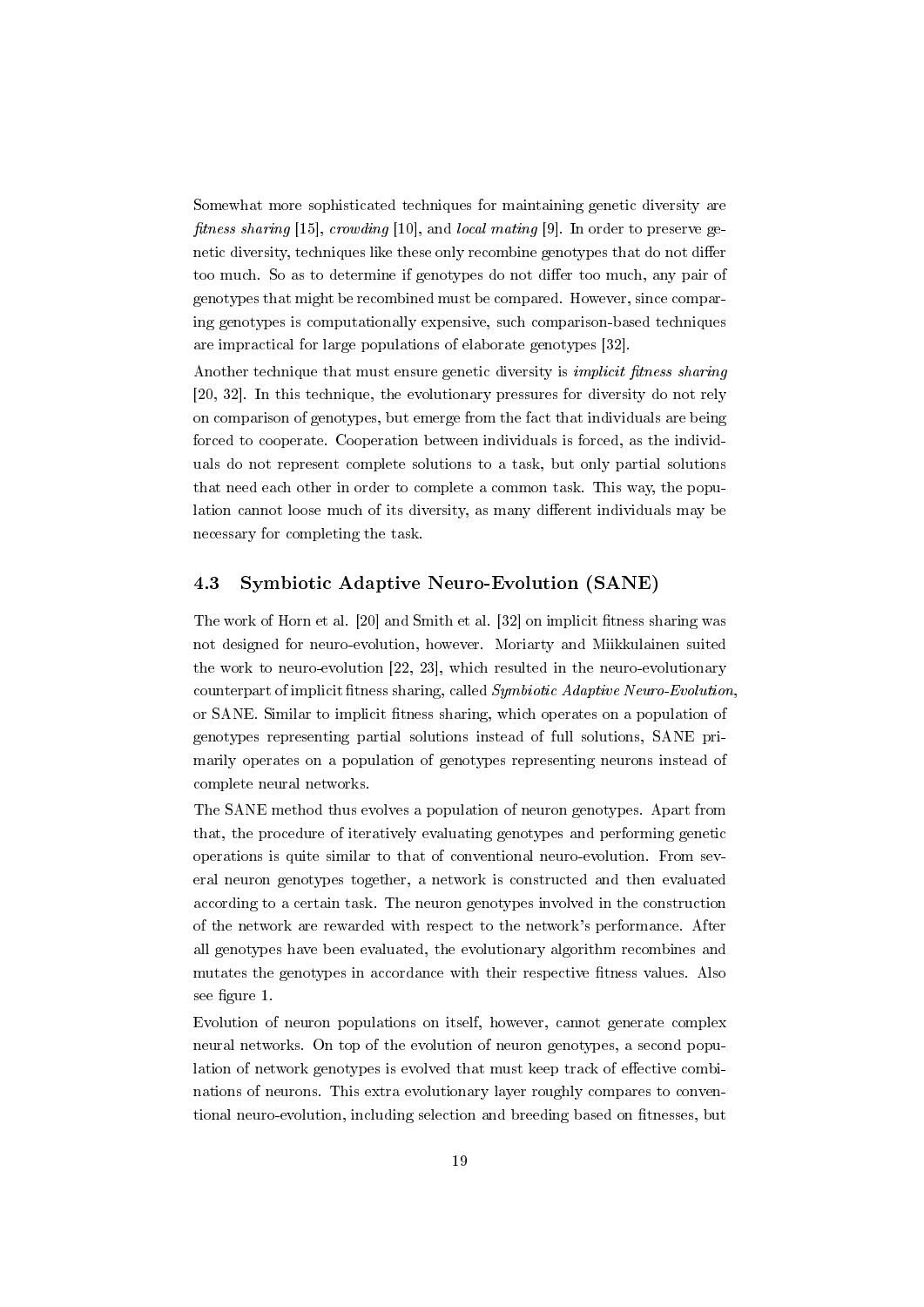with the difference that these network genotypes do not actually incorporate blueprints of neurons by themselves, but as it were point to neurons from the underlying neuron genotype population.



Figure 1: Graphical representation of SANE.

#### 4.3.1 Symbiotic Evolution of Neurons

Obviously, any single neuron cannot perform a complex task by itself; it may only target a small aspect of the complete network response. So, a number of different neurons is forced to cooperate, so as to combine the different aspects of the response. The fact that neurons cannot solve a complex task on their own, but rely on genetically different neurons, ensures that the genotype population cannot loose much of its diversity. In fact, the population will increasingly become divided into various *clusters* of which the genotypes target approximately the same aspect of the network response. Separate clusters emerge from which the genotypes have the same specialization. Neurons from the same cluster, thus having the same specialization, compete with each other, while neurons from different clusters, thus having different specializations, may cooperate with each other. Moriarty [23] uses the term symbiotic evolution here, referring to the type of co-evolution where individuals for their survival explicitly rely on the presence of each other.

The advantages of symbiotic evolution are twofold: the maintenance of population diversity increases efficiency and effectiveness, as well as that it allows for greater accuracy in evaluating possible solutions. In contrast to evolutionary methods that evolve complete networks, SANE evolves neurons representing only partials solutions. As these neurons rely on each other, none of their genotypes can take over the complete genotype population, which ensures a certain level of population diversity. As pointed out in section 4.2.1, population diversity is desirable for efficiently and effectively searching for optimal solutions.

SANE also allows for greater accuracy in evaluating solutions. Conventional evolutionary approaches evaluate neurons within the context of invariably the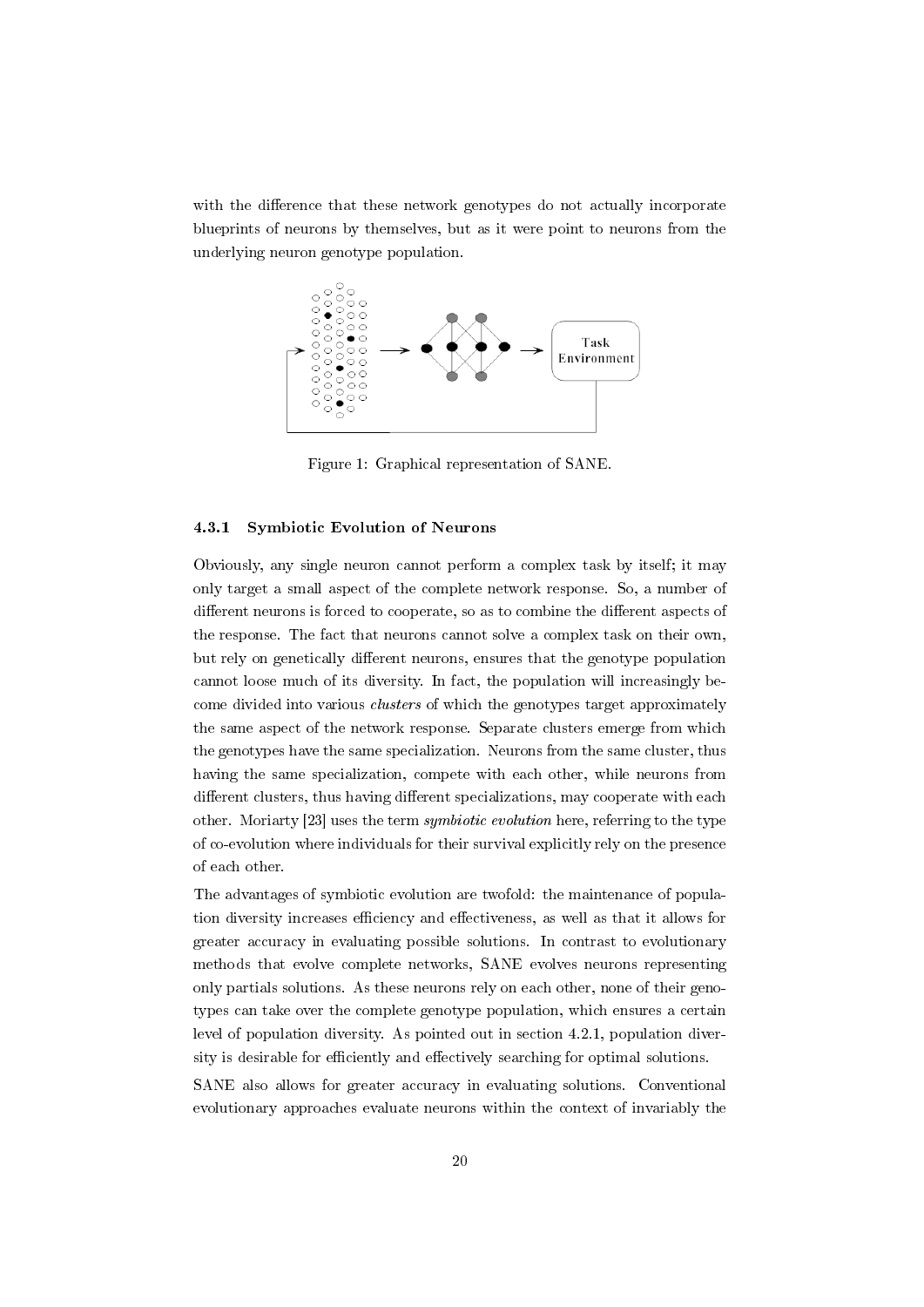same neural network. In such approaches, highly fit neurons may easily be concealed by poor performance of other neurons in their network or, the other way round, poor neurons may take advantage of favorable neurons. In contrast, SANE evaluates each neuron given multiple, different networks, so as to make evaluation of neurons less dependent on the networks they were part of, which should result in greater accuracy.

#### 4.3.2 Issues on SANE

Regrettably, the SANE method is not free from shortcomings either, since it seems to be designed only for tasks satisfying the Markov assumption. The Markov assumption means that the next state of a system entirely depends on the present state and is thus independent of previous states. Although many tasks are Markovian in nature or can be formulated such that they satisfy the assumption, they may still appear non-Markovian to agents, as these may not have complete knowledge of the environment. Having agents to incorporate some form of memory then may help them to solve their task. Agents may for instance be able to remember locations of objects that went out of sight. If SANE would be able to evolve networks incorporating memory, then the performance on non-Markovian tasks might benefit from that.

A common way to incorporate memory is to evolve networks with recurrent connections between their neurons. Recurrent connections implement a form of memory by maintaining input activation for more than one round. SANE has some difficulties evolving recurrent networks however. A neuron's behavior strongly depends on the behavior of afferent neurons, as its behavior changes as soon as the behaviors changed of neurons it receives input from. In order to function properly, a neuron must therefore be able to have at least some expectations regarding the behavior of afferent neurons. So as to achieve those expectations, over several generations, the behavior of neurons subsequently occupying a certain position in network must be more or less consistent. Small changes are necessary in order to search for optimal solutions, but dramatic changes distort the development.

However, in subsequent generations, SANE allows positions in the hidden layer to be occupied by neurons from different specializations. Whereas genotypes from the same specialization become more or less consistent to each other throughout the evolutionary process, genotypes from different specializations rather should not, as they target different aspects of the network response. As SANE allows neurons from different specializations to subsequently occupy the same position in the hidden layer, it can comprehensibly not achieve the expectations of hidden neurons about their neighbors. SANE thus will only be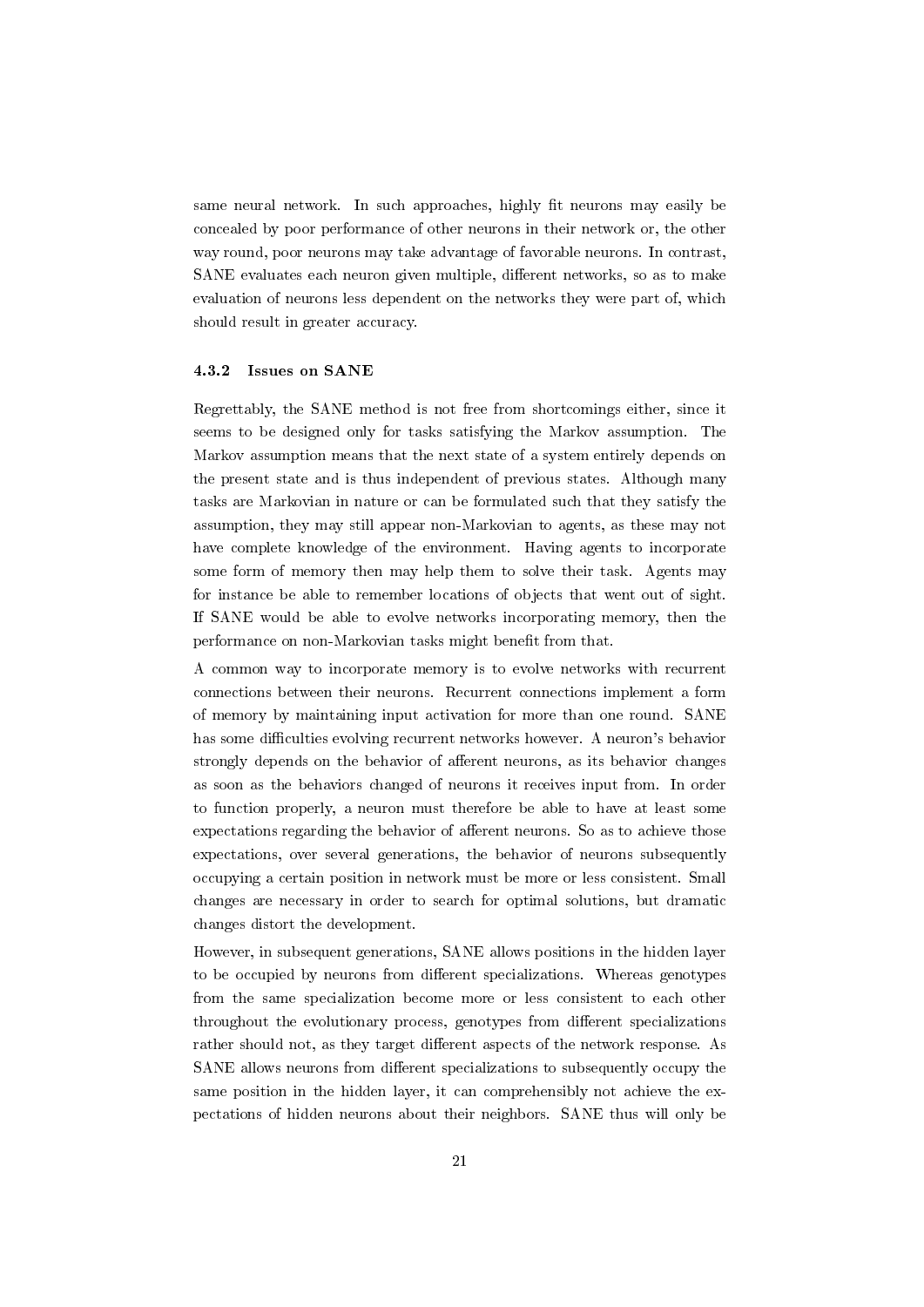reliable for evolution of neuro-controllers of which the evolved neurons do not depend upon each other, thereby ruling out evolution of recurrent networks. This is a serious drawback, since reactive single-layer neuro-controllers are only sufficient for less interesting, simpler tasks.

## 4.4 Enforced Sub-Populations (ESP)

Three years after the introduction of SANE, Gomez and Miikkulainen came up with a second neuro-evolutionary method operating on the neuron level [17]. Gomez's method primarily differs from SANE in that SANE's emerging specializations in the single neuron population are substituted for pre-specified specializations, called sub-populations. The forced segregation of specialization clusters solves the expectancy issues on SANE (see section 4.3.2), allowing it to evolve recurrent networks. Gomez exploited this solution to build an evolutionary method called Enforced Sub-Populations, abbreviated as ESP.

### 4.4.1 Enforcing Specializations

The behavior of hidden neurons participating in a recurrent network is strongly dependent on the behavior of other hidden neurons. Throughout the course of evolution, these neurons must be able to expect a certain behavior from other hidden neurons in order to behave properly. Since SANE utilizes loose, implicit segregation of specialization clusters, it cannot satisfy those expectations, disabling it to reliably evolve recurrent networks. The most obvious solution is to replace SANE's loosely, implicitly segregated specialization clusters with strictly and explicitly segregated clusters, or sub-populations. For each position in the hidden layer, such a sub-population is pre-specified. As evolution proceeds, neuron behavior within the several sub-populations becomes more and more consistent, and hidden neurons may increasingly expect a certain behavior from other hidden neurons. This enables ESP to achieve the expectations of neurons about their connected neighbors and so to evolve networks with a more complex structure, such as recurrent networks. Although Gomez extended his method with several features, the basic evolutionary procedure is furthermore similar to SANE, as shown in figure 2.

In [16], Gomez and Miikkulainen argue that segregating neurons into subpopulations speeds up the evolutionary process for two reasons: the specializations do not have to organize themselves out of a single large population, and their progressive specialization is not hindered by recombination across specializations. According to Gomez and Miikkulainen, these cross-specialization recombinations would fulfill relatively orthogonal roles in the evolution of net-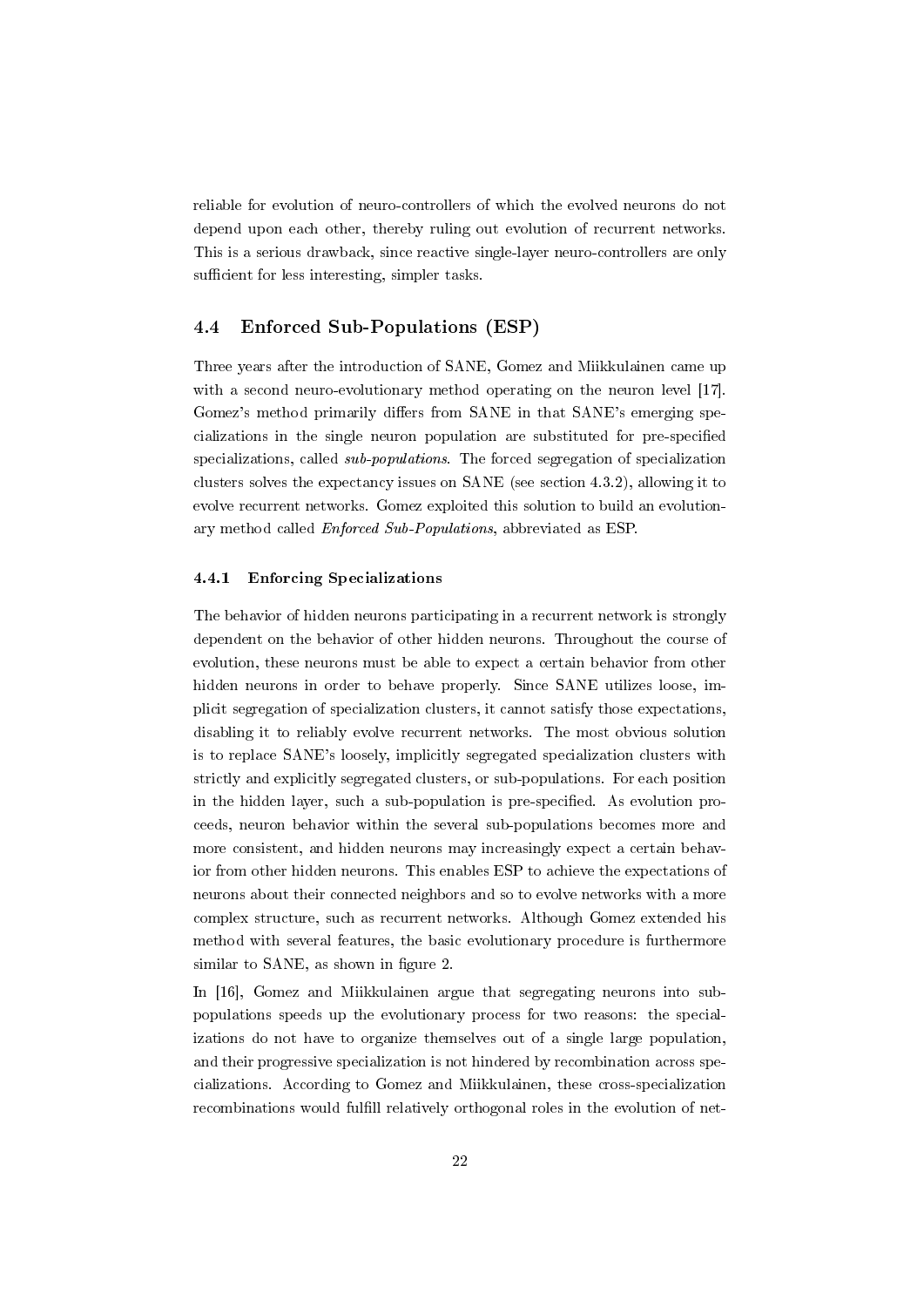works. Recombination of genotypes from different specializations may result in offspring from which the genes are completely inconsistent with each other, even if the parent genotypes were highly fit.<sup>2</sup>



Figure 2: Graphical representation of ESP.

## 4.4.2 Burst-Mutation

Gomez realized that without recombination across different specializations, ESP is subject to premature convergence of populations, just as well as conventional evolutionary methods are, as treated in section 4.2.1. He therefore equipped ESP with a method called burst-mutation, based upon Whitley's Delta-Coding method [38]. If performance stagnates for a predetermined number of generations, all genotypes in the least contributing sub-population are substituted for noisy clones of the sub-population's best genotype. To find the poorest sub-population, all sub-populations are compared using lesioning, a technique described in section 4.4.4. The newly generated genotypes must then explore the surrounding evolutionary space of the best genotype.

On the one hand, since the best genotype mostly will already have at least some competence in solving the task, dramatic changes will not be necessary for most of the weights. On the other hand, however, a few dramatic changes should not be prohibited, in order to regain genetic diversity. The Cauchy distribution is suitable for generating a genetic noise that fulfills these requirements. During a burst-mutation, the concerned genotypes are mutated according to the Cauchy distribution:

$$
f(x) = \frac{\alpha}{\pi(\alpha^2 + x^2)}
$$

<sup>2</sup>Note that on the one hand Moriarty states that recombinations across specializations are necessary to maintain population diversity, while on the other hand Gomez and Miikkulainen state that such recombinations will fulfill relatively orthogonal roles. So there must be a trade-off between population diversity and genotype consistency.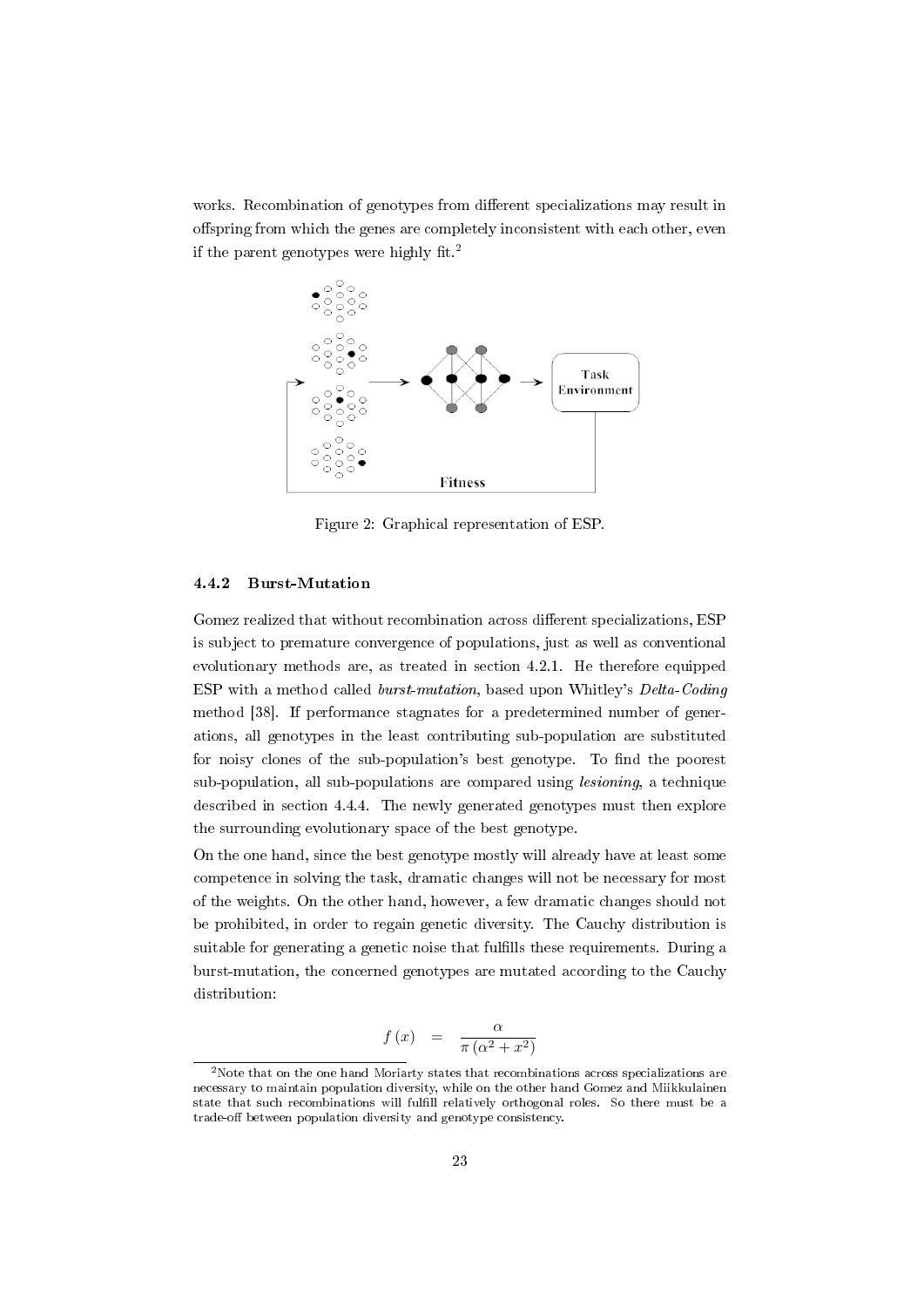

Figure 3: The Cauchy distribution ( $\alpha = 1$ ) and the normal distribution ( $\mu = 0$ ) and  $\sigma = 1$ ). Notice the longer tails of the Cauchy distribution. While most of the returned values will be small, the Cauchy distribution also allows for the more dramatic genetic changes.

### 4.4.3 Adapting the Network Size

Whether neural networks are trained using gradient-descent techniques or using neuro-evolution techniques, it is important for these networks to have the appropriate number of neurons in order to learn a task sufficiently. Too few or too many neurons may seriously reduce the generalizing capabilities of networks, or at least slow down the learning process. Networks equipped with too few neurons are not powerful enough to be able to generalize the task. On the other hand, oversized networks that learn by means of gradient-descent techniques will more or less store the training data instead of its distinctive features, whereas oversized networks trained by means of neuro-evolution will evolve several ineffective neurons. An evolved network containing too many neurons will thus in general not overfit its training data, yet excess neurons will slow down the evolution process and reduce the accuracy of evaluations.

ESP is able to adapt the size of the evolving networks by adding or removing sub-populations. When performance stagnates for a predetermined number of generations and burst-mutation already has been applied, a neuron may be either added or removed, by respectively adding or removing a sub-population. Using lesioning, described in the next section (4.4.4), each of the sub-populations is tested for its contribution to the network response. If every single subpopulation proves to be sufficiently contributing, a new sub-population is added, thereby extending the network with an extra neuron position. If one or more sub-populations are found to be insufficiently contributing, the least contributing is removed, and the corresponding neuron position is withdrawn.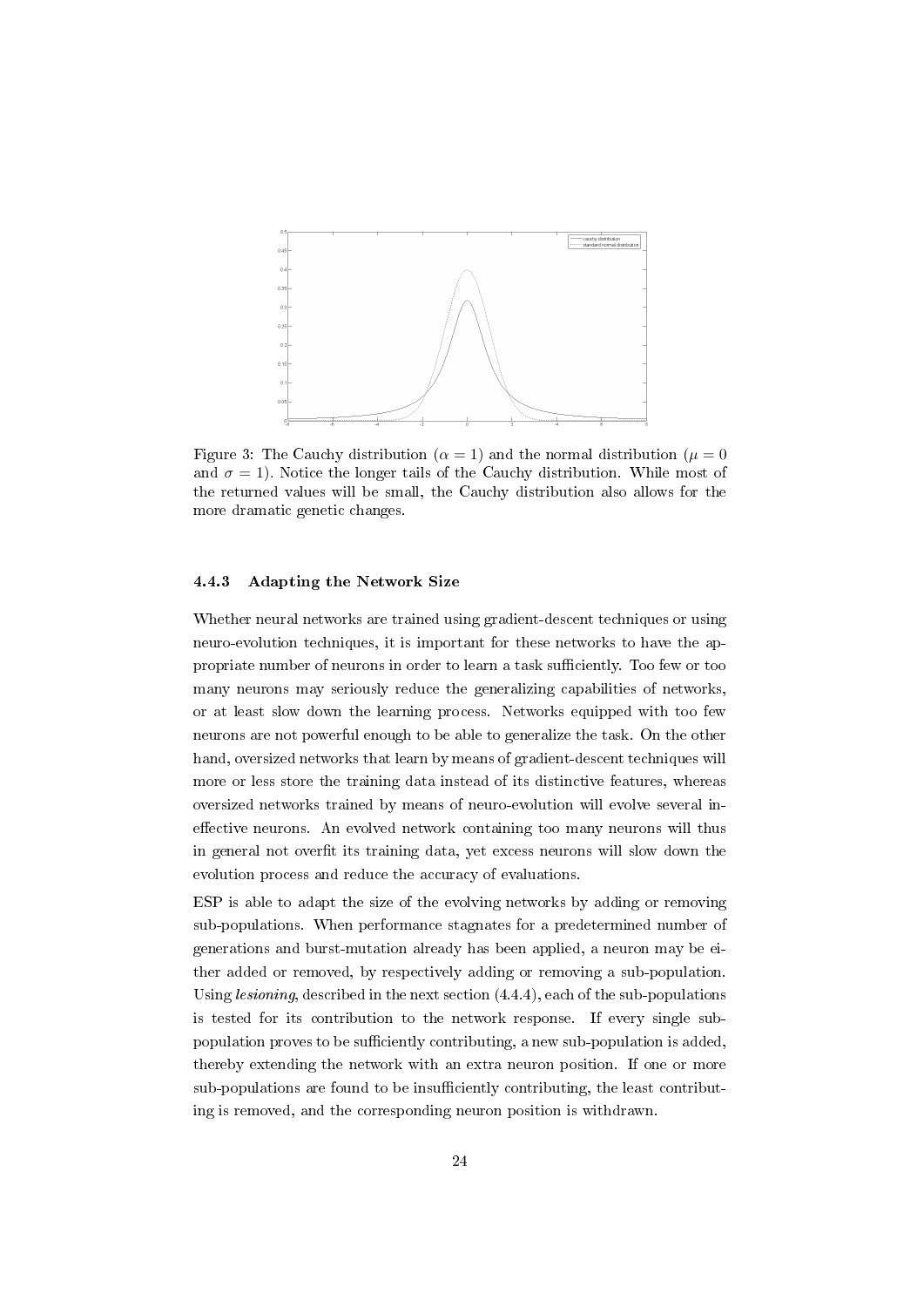#### 4.4.4 Lesioning

If the progression of the evolutionary process stagnates, ESP may apply burstmutation or adapt the network size. Both features need to know which subpopulation is least contributing, as burst-mutation is applied only to that subpopulation and adaption of the network size possibly comprehends its withdrawal. A technique called *lesioning* provides this information.

During a lesion study, a network is evaluated with one of its neurons disabled, or lesioned. The resulting loss of performance indicates the contribution of this neuron to the network output. If the performance of the network degraded considerably, the contribution of the neuron apparently was significant. On the other hand, if the performance did not degrade that much, or even increased, the contribution of the neuron must have been insignificant, or even countereffective. By successively dedicating a lesion study to each neuron, the lesioning technique compares the signicance of neurons and their corresponding subpopulations. The lesion with the least degraded performance indicates the least contributing neuron position.

#### 4.4.5 Enforced Sub-Populations for Multi-Agent Systems

In their paper on cooperative co-evolution of multi-agent systems, Yong and Miikkulainen [40] presented a multi-agent extension of the ESP method. The Multi-Agent ESP method comes down to simultaneously running a separate ESP process for each of the collective members, while still evaluating the members together, according to a certain multi-agent task. Each ESP process constructs a network by choosing a neuron from each of its sub-populations. The networks from the several ESP-processes then are brought together to form an agent collective. The collective is evaluated with respect to a certain multi-agent task and the involved genotypes receive a certain fitness value, derived from the collective's performance. Figure 4 shows a graphical representation of the Multi-Agent ESP method.

Bryant and Miikkulainen [7] employed the ESP method to evolve agent collectives as well. However, in contrast to the extension of Yong and Miikkulainen, their version of the ESP method involves just a single ESP process. An agent collective is composed by constructing a single network that then is duplicated for each of the collective members. Whereas the method by Yong and Miikkulainen was designed to evolve heterogeneous collectives, Bryant and Miikkulainen designed theirs to evolve homogeneous collectives.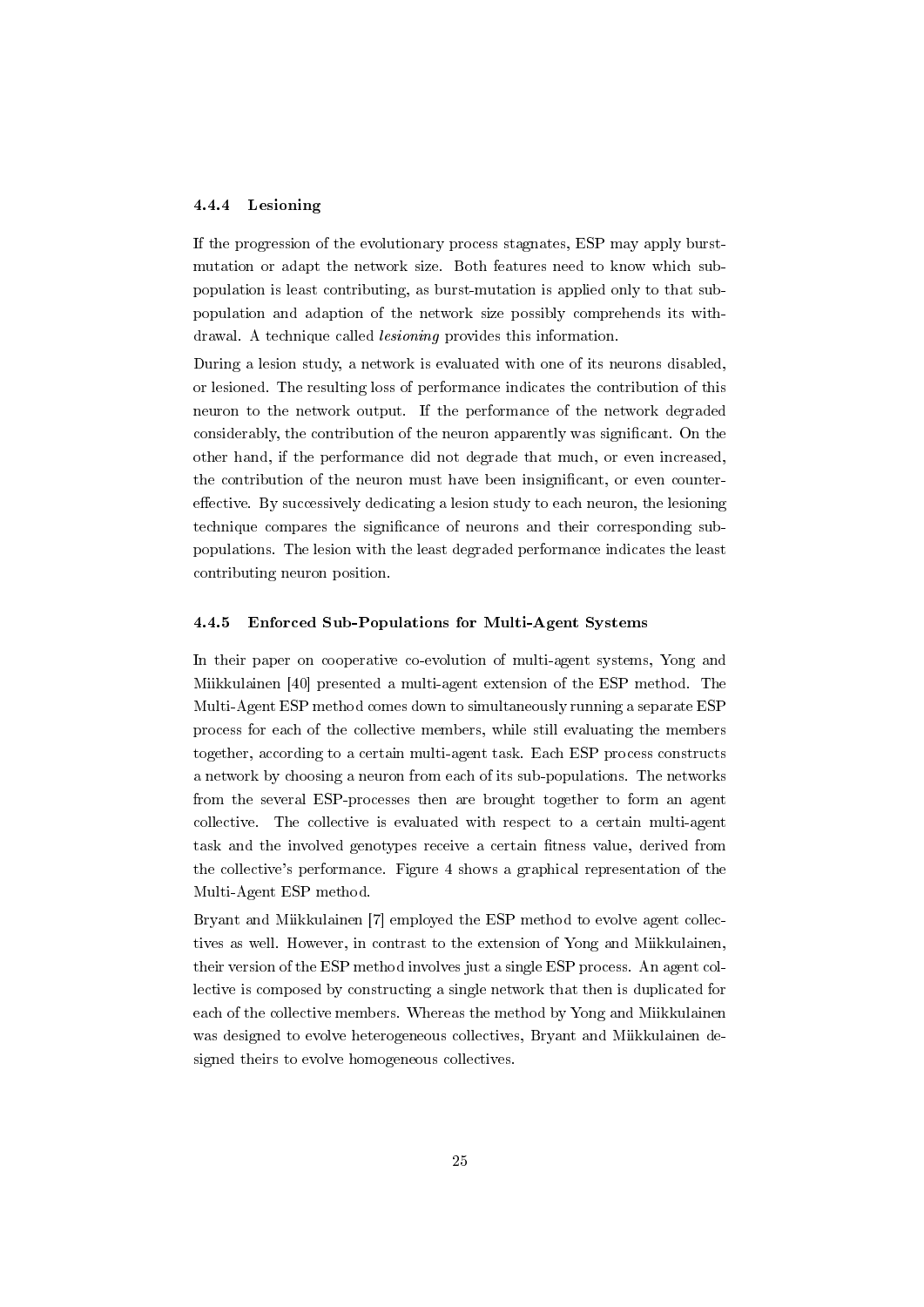

Figure 4: A graphical representation of the Multi-Agent ESP method.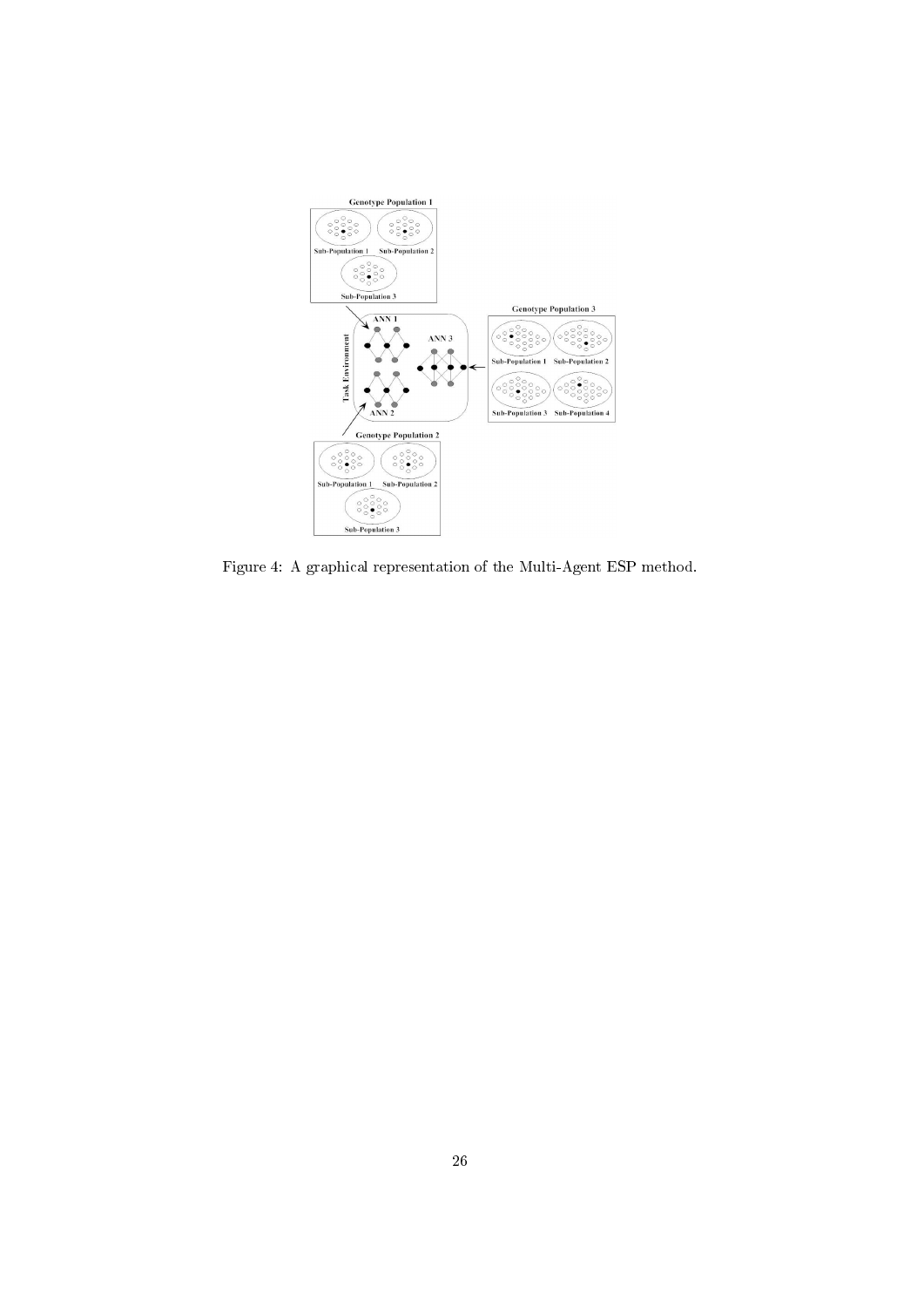# Part III Method

The method section covers the description of our experiments. In the first chapter, two instances of the Continuous Multi-Rover Problem are elaborately described, referred to as the distributed rover task and the collective rover task. The second chapter covers the evaluation of individual rover performances. Thereafter, the compared neuro-evolutionary methods are described. The fourth chapter then discusses the quantification of specialization. Finally, the last chapter summarizes the parameter settings as used in our experiments.

## 5 Continuous Multi-Rover Problem

A well-known reinforcement learning problem is the Grid World Problem [34]. An agent navigates about a two-dimensional  $n \times m$  grid space, of which each square represents a certain value. After each move, the agent is rewarded for the value of the grid square it has moved into. The observable state space of the agent consists only of its current grid coordinate. Given a limited number of moves, the agent then must use that information to find the path that will maximize its sum of rewards.

Agogino devotes a chapter of his dissertation [3] on the description of the Discrete Rover Problem, which essentially is a multi-agent version of the traditional Grid World Problem. Agogino's version is slightly different in that it involves a collective of multiple autonomous agents, or rovers, to look for certain tokens that are distributed throughout the discrete environment. When a rover moves into a grid square holding such token, it receives a reward for this token's value, after which the token is removed. The rover collective must then learn to maximize the accumulate reward.<sup>3</sup>

In the next chapter of his dissertation, Agogino describes yet another version of the Rover Problem. In the Continuous Rover Problem, a group of autonomous rovers searches for points of interest, just as in the Discrete Rover Problem, but then within a continuous environment. Whereas the number of possible positions is limited for a discrete  $n \times m$  grid space, the continuous environment allows for a (theoretically) infinite number of possible positions, even if the size of the environment is restricted.<sup>4</sup>

 $3$ See [36] as well.

 $4$ See [1, 2] as well.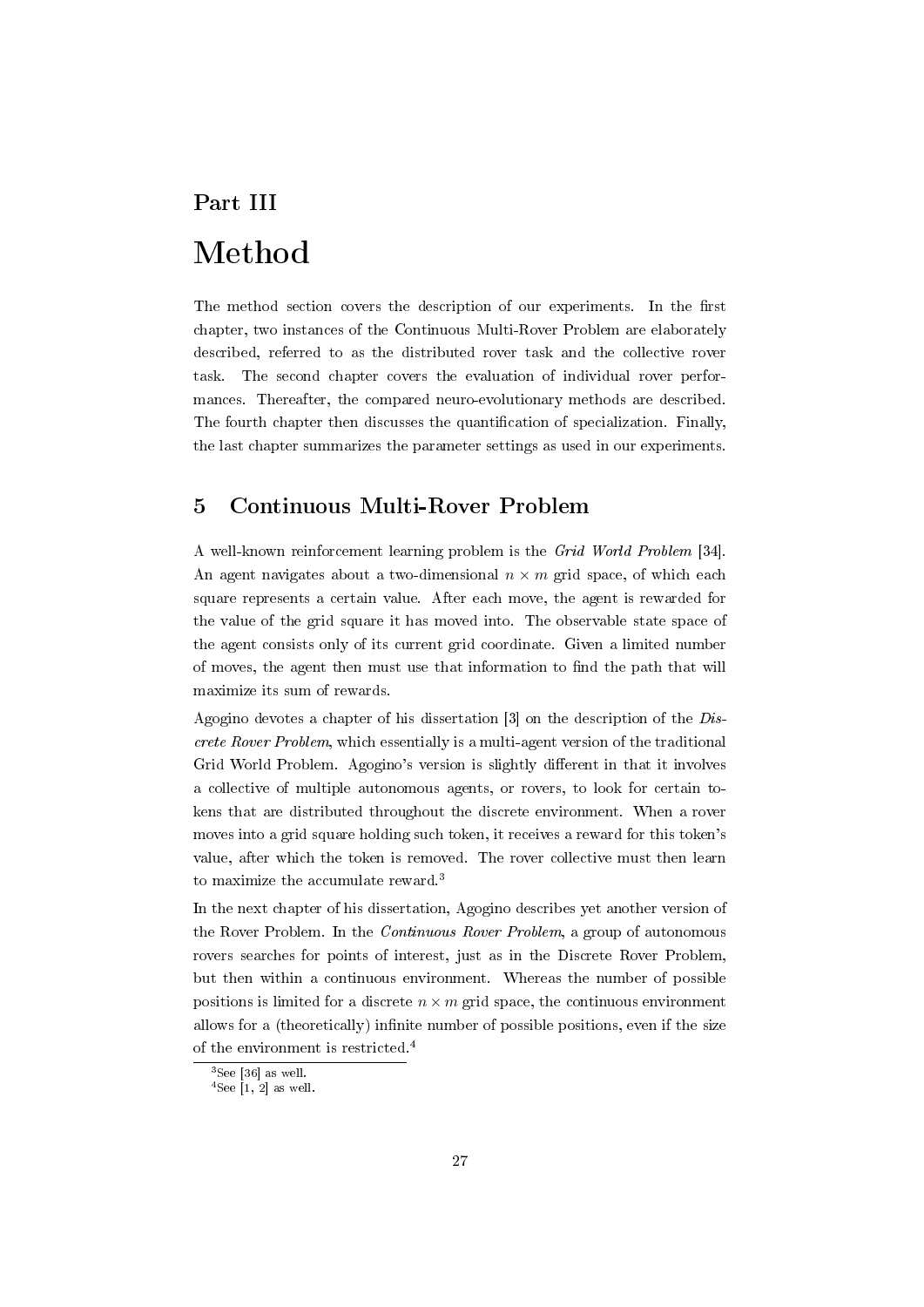### 5.1 Environment

In our case, the task environment is a continuous but confined two-dimensional space containing a given number of rocks. These rocks are the points of interest that rovers will be looking for. Each of them represents a certain value, deviating from one rock to another, but always greater than zero. Three types of rock are present: red rocks, green rocks, and blue rocks. Central point in the design of the task environment (as well as in the design of the rovers themselves) is that no type of rock may a priori be more appealing for rovers than another. Each rock type therefore represents an equal amount of rock value, distributed amongst an equal number of rocks, with an equal deviation in rock value. Figure 5 shows an example of how rocks may be distributed.



Figure 5: A possible distribution of rocks.

As one can see in the figure, rocks are not uniformly distributed over the environment, but clustered into several piles. These rock piles are randomly located in the environment, but in such a way that the piles do not overlap. Even though all piles contain an equal number of rocks, the amount of rock value is not necessarily equal per pile. The clustering is done with respect to the several rock types, in the sense that one-third of each pile consists of red rocks, one-third of green rocks, and one-third of blue rocks. Besides that, within the piles, rocks of a similar type tend to be located somewhat closer to each other, thereby sometimes forming smaller loose sub-clusters. This bias is very slight though. The sub-clusters of a rock pile should not be situated too far apart, as then it would be likely that one sub-cluster will be easier to find than the others, thereby making one type of rock more appealing.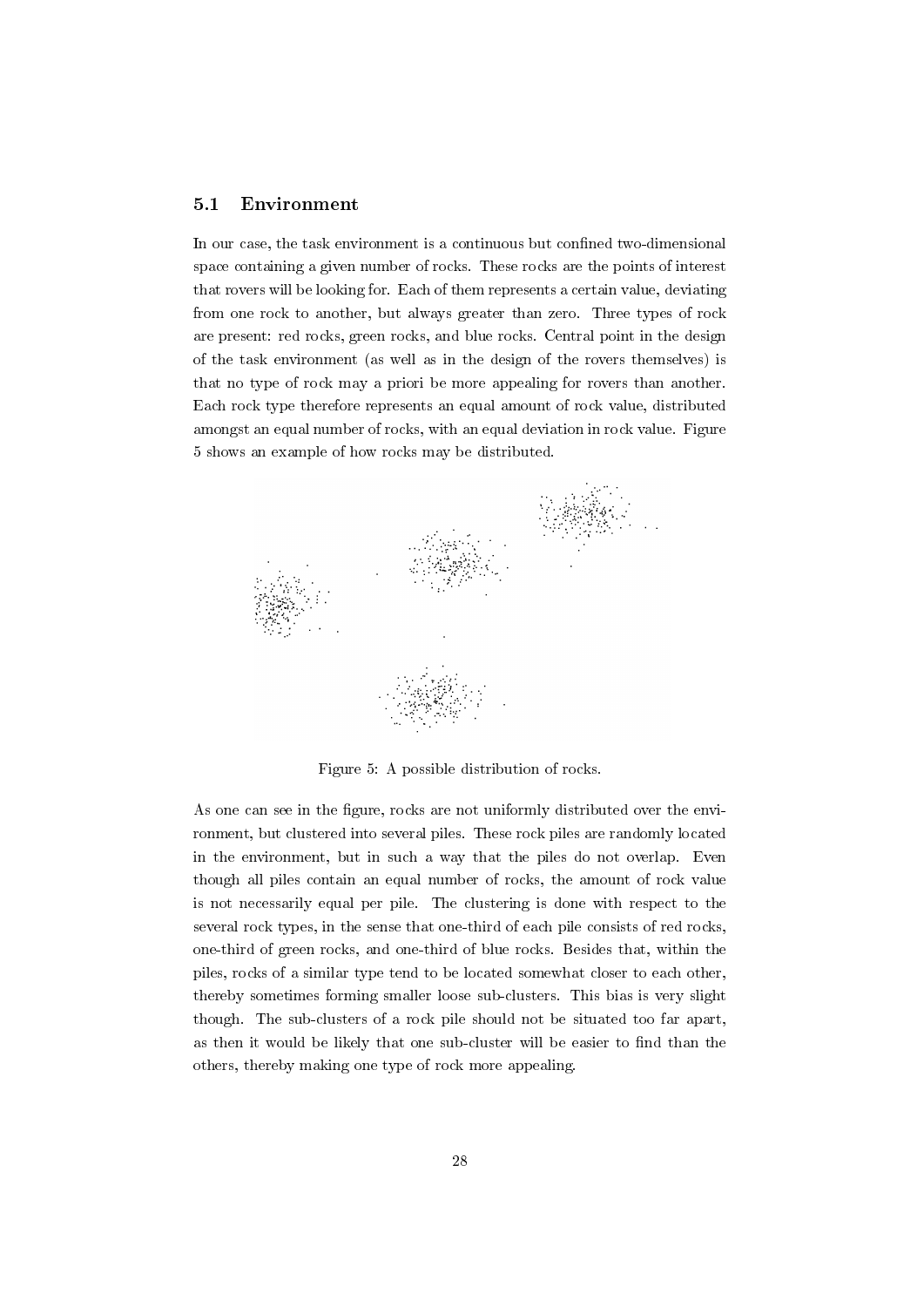### 5.2 Task

Given the described environment, the task for a rover group is to discover as much rock value as possible, provided a limited number of simulation time steps and a limited amount of energy. For our project, we implemented two versions of the rover task, namely a task requiring distributed behavior from rover groups and a task requiring *collective behavior*. In the distributed rover task, a rock is "discovered" as soon as a single rover successfully detected it. This in contrast to the collective rover task, which prescribes that a rock may only be discovered if at least two rovers simultaneously detected it  $-$  see figure 6. Although the difference between the distributed behavior task and the collective behavior task is very slight, it still makes that rovers adopt fundamentally different approaches.



Figure 6: Two pairs of rovers trying to discover rocks. In the distributed task (left pair) rovers may discover rocks individually. The joint area in which rocks are discovered (colored gray) is the union of the individual perceptive fields. In the collective task (right pair), rovers may only discover rocks if at least two of them simultaneously detected these. The joint area in which rocks are discovered thus is the intersection of the individual perceptive fields.

Under the regulations of the distributed task, only one rover is required to find all rocks, provided sufficient time and energy. Only as restrictions posed on time and energy become stronger, more rovers will be needful for completion of the task. However, these extra rovers only compensate for lack of time and energy. Although rovers performing the distributed task may certainly combine efforts in order to find as much rock value as possible, there is no need to cooperate. In contrast, the collective task prescribes that at least two rovers are required to find a rock. A single rover will never be able to find any rocks at all, no matter how much time and energy is provided. Notwithstanding the fact that stronger restrictions on time and energy may ask for even more rovers, at least two rovers will unconditionally be an essential ingredient for discovery of any amount of rock value. Rovers performing the collective task therefore will have to bring into line their behaviors, since in order to discover a particular rock, two rovers must both be located close to it, as well as that they must activate their sensors synchronously. Cooperation thus plays an essential role in the collective task.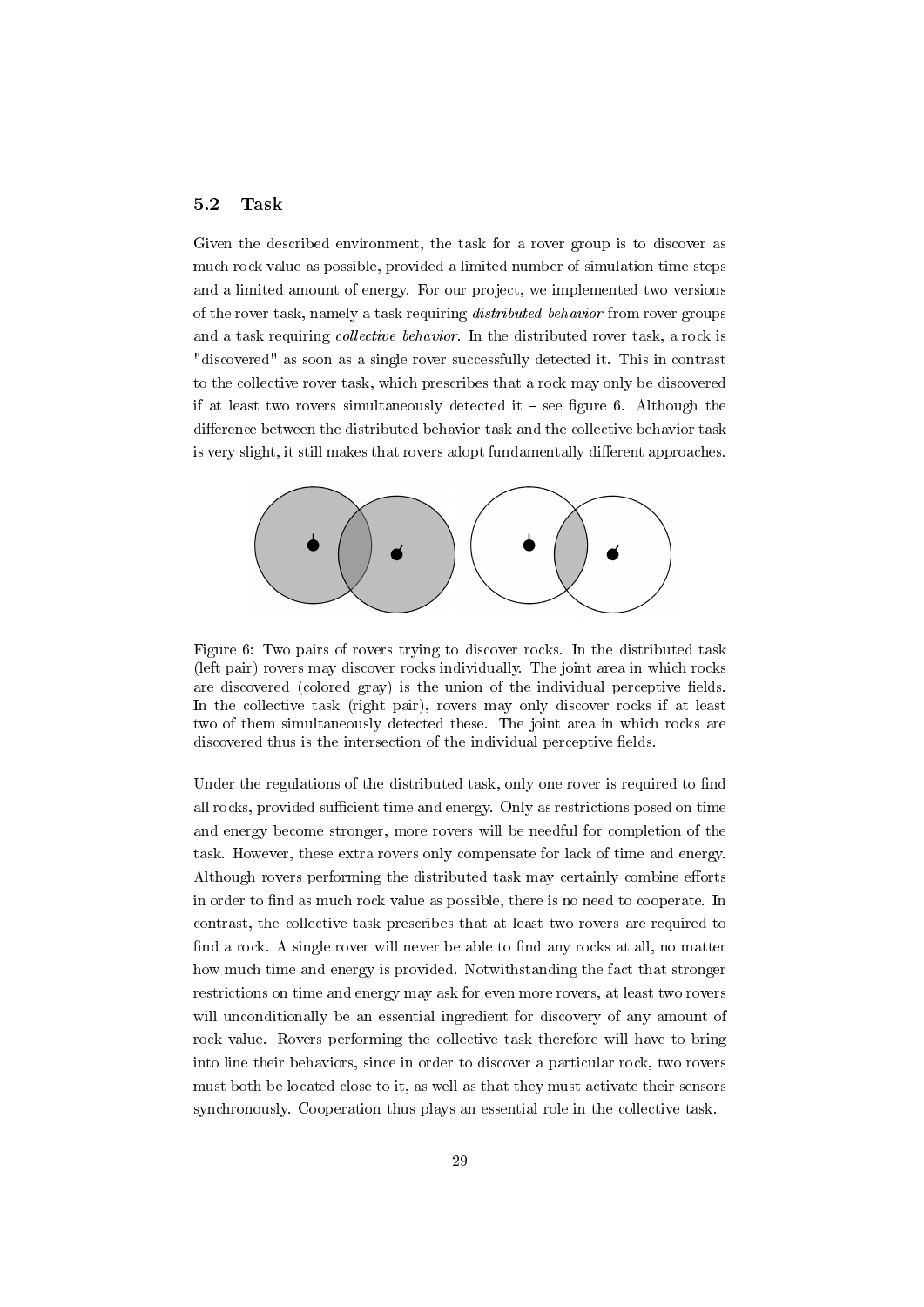#### 5.3 Rovers

The members of a rover group may explore their environment by moving around, perceiving each other, and perceiving rocks. There are some constraints though. In the first place, the task must be performed within a limited number of time steps, while rovers may perform only one action per time step. For each time step, a rover thus has to choose between motion, rover perception, and rock perception. In the second place, rovers receive only limited energy resources, while each action consumes a certain amount of energy. Once its energy resources are depleted, a rover will not be able to continue exploring its environment anymore. Rovers therefore will have to make good use of their time and resources.

#### 5.3.1 Perception of the Environment

In order to complete their task successfully, rovers of course must be aware of any rocks and rovers present in their environment. For that, each rover is equipped with two collections of sensors: one collection for detection of rocks, another for detection of fellow rovers. The alignments of these two sensor collections are identical. Either collection consists of four sensors aligned orthogonally to the rover's heading, whereas each sensor covers a different quadrant of the rover's environment (figure 7). For either sensor collection, a detection range r and a detection probability  $p$  is defined. The detection range is the distance up to which sensors may perceive any rocks or rovers, the detection probability the chance that an attempt to perceive the environment will "succeed". Rovers attempting to perceive rocks or fellow rovers may not do so by activating individual sensors, but have to activate the respective sensor collection in its entirety, thereby obtaining a panoramic view of their surroundings. The success of an attempt is not determined per sensor, but for the collection at once. If an attempt succeeds, all sensors record the presence of rocks or rovers within their respective scope; does the attempt fail, then no rocks or rovers at all are detected.



Figure 7: The four fields of view that together give the rover a panoramic view.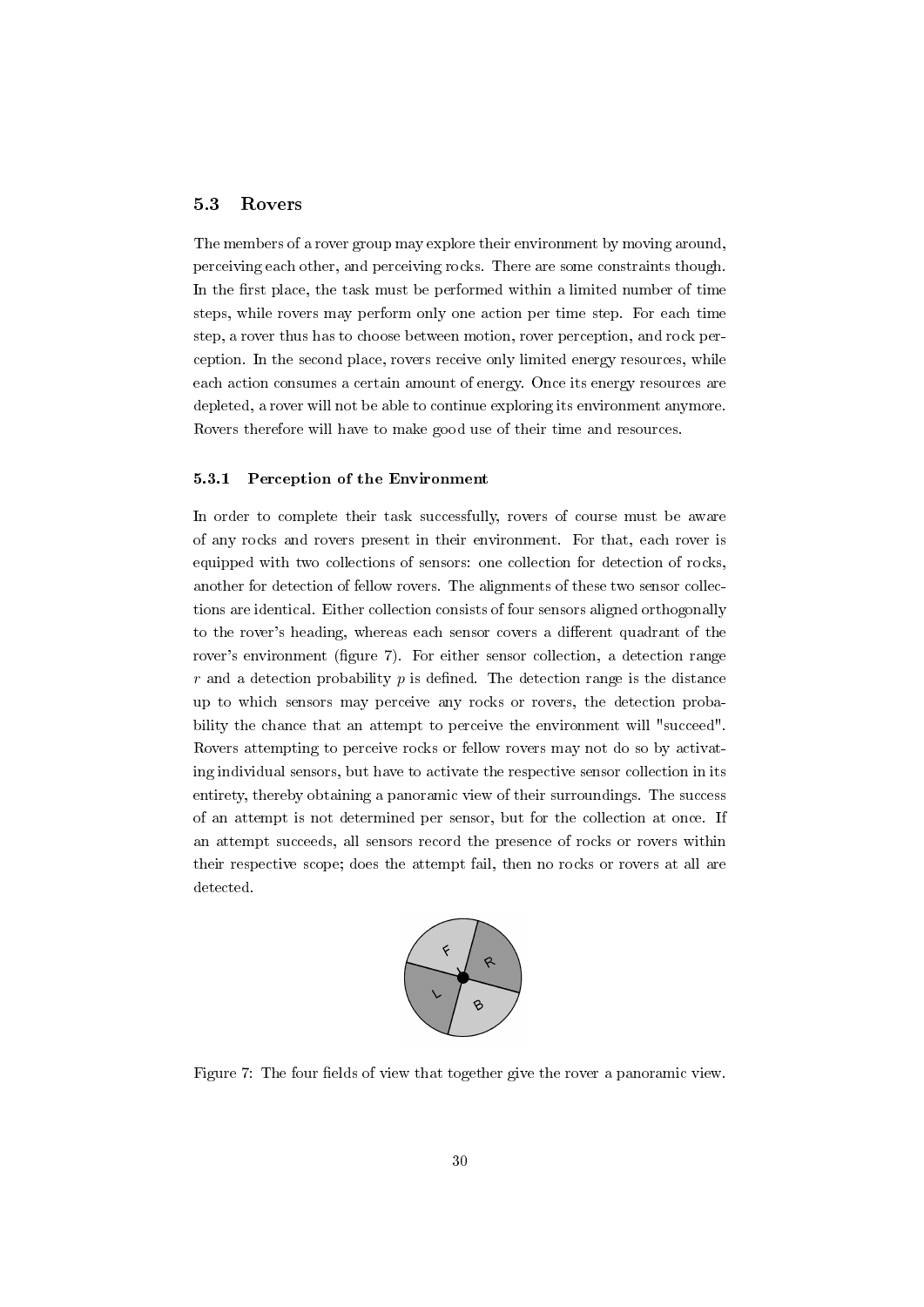Perception occurs at the expense of energy. For both rock detection and rover detection, the detection energy cost  $\Delta e_{det}$  is calculated as:

$$
\Delta e_{det} = \rho \pi r^2 p
$$

in which  $\rho$  is a constant that may differ for rock detection and rover detection. The term  $\pi r^2$  represents the surface of a rover's panoramic field of view, given detection range  $r$ . As such, the energy consumption for detection is proportional to the field of view multiplied by the probability of success  $p$ . The detection energy cost is charged regardless of an attempt's success or failure.

Sensor Activation for Rock Detection From a rover's collection of rock sensors S, an individual sensor s receives an amount of activation for each rock within scope, determined by the rock's value and the distance between the rover and rock. Provided that the sensor successfully detected a set of rocks  $Q_{det}$ , the amount of activation  $A_s$  obtained from these rocks is defined as:

$$
A_s = \sum_{q \in Q_{det}} \frac{v_q}{1 + \delta \left\| \Delta \mathbf{x}_q \right\|^2}
$$

in which  $v_q$  is the value of a detected rock q,  $\Delta x_q$  the disposition between the rock and the sensor, and  $\delta$  a global constant specifying the slope of the activation function. Note that, according to this function, the more valuable a rock, the more salient it will be to rovers. In addition, the sensor activation decreases as the distance between rock and rover grows. A successful rock detection results in an activation vector  $\mathbf{A}_{\mathbf{S}}$  containing  $|S|$  sensor activations. As our rovers carry four rock sensors, the activation vector for rock detection contains four activation elements. If an attempt for rock detection fails, the activation vector will be filled with zeros. A rover that received such array filled with zeros cannot tell whether that was because no rocks were found or because its attempt failed. Whereas in the distributed task rovers may discover rocks independently of other rovers, in the collective task, rocks will only be marked as discovered if detected by at least two rovers concurrently. However, this additional requirement does not affect the perception of rovers itself. Rovers that independently detected a rock still receive an amount of activation for that rock, despite the fact that this rock will not be counted as discovered.

Sensor Activation for Rover Detection The sensors for rover detection receive their activation for perceived rovers in a similar way. The single difference is that rovers do not have some kind of value, so the activation function is merely dependent on the distance between rovers. If  $U$  is a rover's collection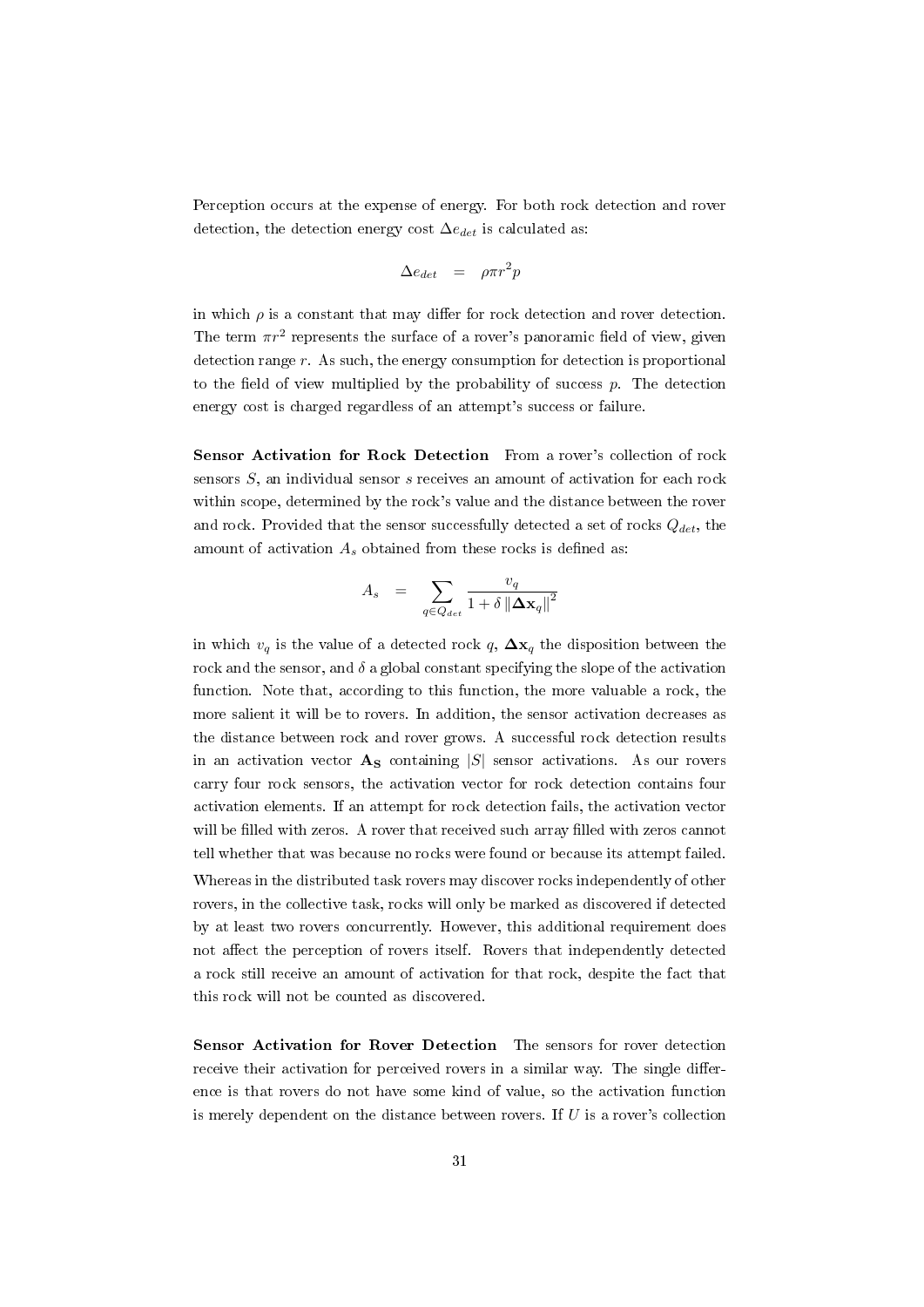of rover sensors, and  $u$  an individual sensor that successfully detected a set of rovers  $R_{det}$ , then the amount of activation  $A_u$  for this sensor equals:

$$
A_u \hspace{2mm} = \hspace{2mm} \sum_{r \in R_{det}} \frac{1}{1+\delta\left\| \boldsymbol{\Delta} \mathbf{x}_{r} \right\|^{2}}
$$

in which  $\Delta x_r$  is the disposition between a detected rover r and the sensor. Parameter  $\delta$  is the same global constant as used in the rock detection activation function and still specifies the slope of the activation function. Similar to rock detection, successful rover detection results in an activation vector  $A_U$  containing  $|U|$  sensor activations. In the case that an attempt for rover detection fails, then the activation vector is filled with zeros.

Detection Modes Corresponding to the three types of rock, rovers can assume three detection modes: a red mode, a green mode, and a blue mode. The relation between these modes and detection of rocks and rovers is rather straightforward. Rovers that assumed a certain  $\text{mode}-\text{red}$  rovers, green rovers, blue rovers - are allowed to detect rocks and rovers of the same color. Red rovers may as such detect red rocks and other red rovers; green rovers may detect green rocks and other green rovers; blue rovers may detect blue rocks and other blue rovers. Rovers can switch between modes at any time.

However, there are two penalties for switching between detection modes. In the first place, after a rover has switched between modes, it will be unable to detect for  $\tau$  iterations. In addition, switching from one mode to another happens at the expense of the switching energy cost  $\Delta e_{mod}$  according to:

$$
\Delta e_{mod} \;\; = \;\; \mu
$$

in which  $\mu$  is a global constant. A rover remains in its current mode until it tries to detect a different color of rock or rover. Rovers may thus change from detecting rocks to detecting rovers and vice versa, choose to accelerate, or to perform no actions at all, without actually switching detection mode.

#### 5.3.2 Motion

In order to explore their environment, rovers must of course be able to move around. However, rovers cannot control their velocity directly, but will have to adjust it through acceleration. For any acceleration a rover intends, it must select both a magnitude and direction. The magnitude for the intended acceleration is unrestricted, but the direction can only be chosen from the four orthogonals to the rover's current heading  $-$  forward, back, left, or rightward.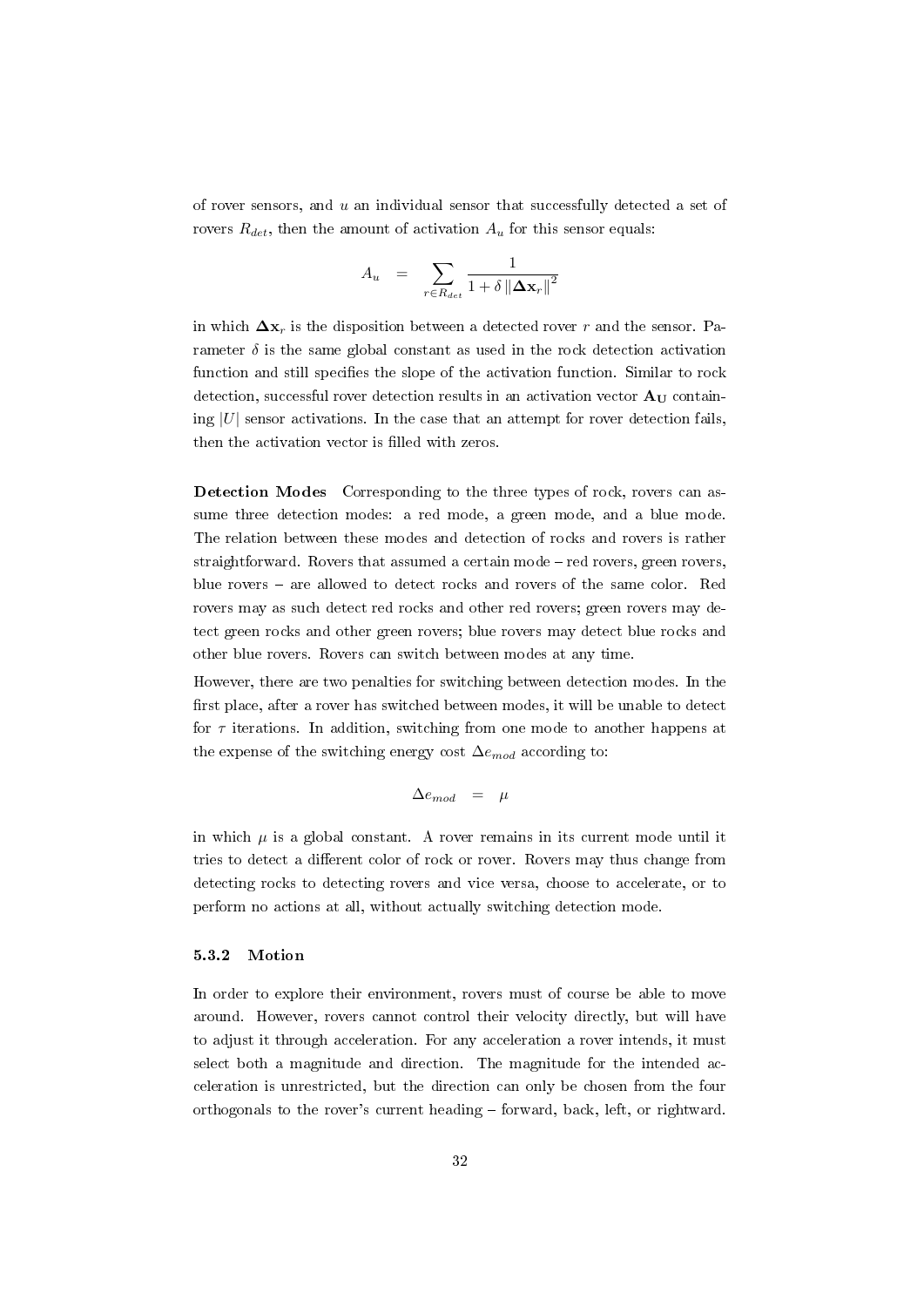A rover's motion is defined by the following set of equations:

$$
\begin{array}{rcl}\n\Delta \mathbf{x} & = & \mathbf{v} \\
\Delta \mathbf{v} & = & \mathbf{a} - \frac{k}{2m} \|\mathbf{v}\| \mathbf{v}\n\end{array}
$$

x, v, and a being vectors representing respectively the rover's position, velocity, and acceleration. In the velocity function, the term  $-\frac{k}{2m} \|\mathbf{v}\|$  v represents friction, with  $k$  and  $m$  respectively being the friction constant and the rover's mass. In our simulation, both are equal for all rovers. A rover derives its acceleration from the output of its neural network. Section 5.4 elaborately describes the topology of such a network, for now it is sufficient to mention that the network output consists of eleven activation values, of which four values concern the rover's motion. If one of these four activation values exceeds all other values of the network output, the rover will accelerate in the corresponding direction. The magnitude of the acceleration is deduced from the activation value:

$$
\|\mathbf{a}\| = \alpha A_a
$$

where  $\alpha$  is a global constant and  $A_a$  the activation value in question. Rovers are charged a certain amount of energy for each of their accelerations, respective to the acceleration's magnitude. The acceleration energy cost  $\Delta e_{acc}$  equals:

$$
\Delta e_{acc} = \frac{1}{2}m \left\| \mathbf{a} \right\|^2
$$

#### 5.3.3 Orientation

The simulation environment is just a small part of the practically unlimited space that the rovers are situated in. No restrictions are posed on the movement of rovers, so even though rovers initially are positioned within the boundaries of the simulation environment, they are not restricted to stay within these. As all rocks are located within the boundaries of the environment, however, rovers are preferred to spend their time within the boundaries as well. The rovers thus will need some kind of orientation, so that they might have a sense of their disposition towards the environment and the rocks, and may choose to return when they are too far off.

Rovers therefore are equipped with two orientation neurons. One of these translates the horizontal component of the disposition towards the center of the task environment, the other the vertical component, simply by keeping their activation level equal to the respective component of the disposition. Rovers then must learn to interpret these activation values correctly and utilize them in order to keep close to the rocks they must discover.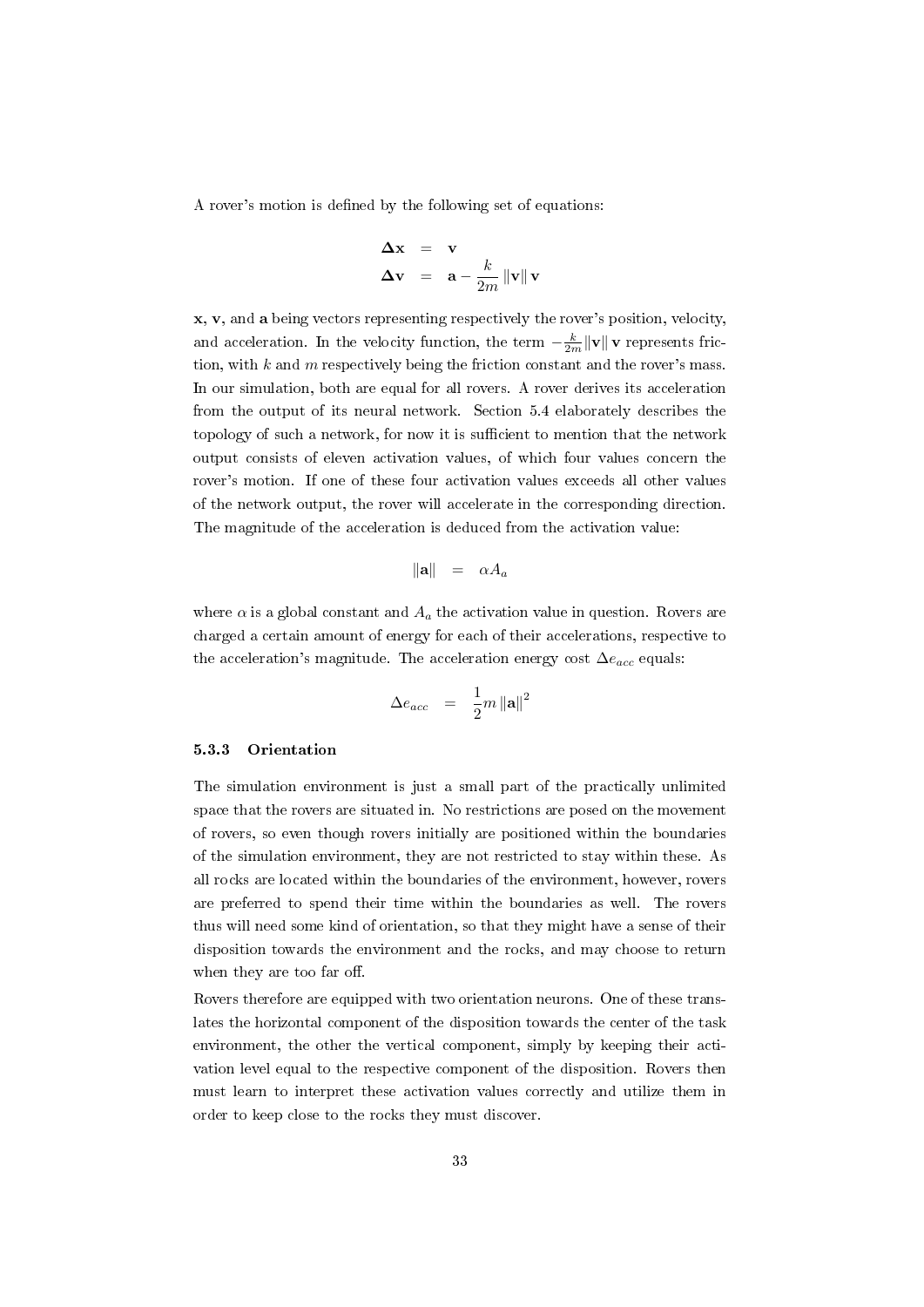### 5.4 Control Architecture

Each rover's behavior is determined by its private control architecture. Rovers are equipped with an Elman neural network [11, 12], a triple-layered network having each of its hidden neurons recurrently connected to each other, and fully connected to the neurons of the input and output layers. Figure 8 shows the topology of the network employed by the rovers. In the figure, the neurons from the input and output layers are grouped by functionality. On the left side, one can find the input neurons: those reacting to the rock sensor in front  $(F)$ , at the back (B), to the left (L), and right (R); the neurons reacting to the rover sensors; and the two neurons translating the horizontal (H) and vertical (V) component of the rover's position. On the right side, the output neurons are shown: those corresponding to the activation of the rock sensors for the three different colors red  $(R)$ , green  $(G)$ , and blue  $(B)$ ; the neurons corresponding to the activation of the rovers sensors; the neurons specifying the rover's motion; and the neuron acting as a threshold neuron. In between the input and output neurons, the hidden layer is shown with eight neurons, although its size is to be pre-specified by the user.



Figure 8: The topology of the Elman network [11, 12] rovers are equipped with. For the sake of clarity, from each group of input or output neurons, one neuron is shown to be connected to the hidden layer, though in fact, all input and output neurons are connected.

This network layout does not provide room for discerning rocks or fellow rovers by their color, as the input layer does not contain separate neurons for the different colors. The reason for this is that our rovers are expected to dedicate themselves to just a single color and the ability to discriminate colors thus would be somewhat superfluous. A certain awareness of colors will doubtlessly be helpful in accomplishment of the rover task. The description of the environment (section 5.1) mentioned that rocks of the same color tend to be located somewhat closer to each other. As a rover just encountered rocks of a particular color, it might want to look out for more, since it will be likely that more rocks of this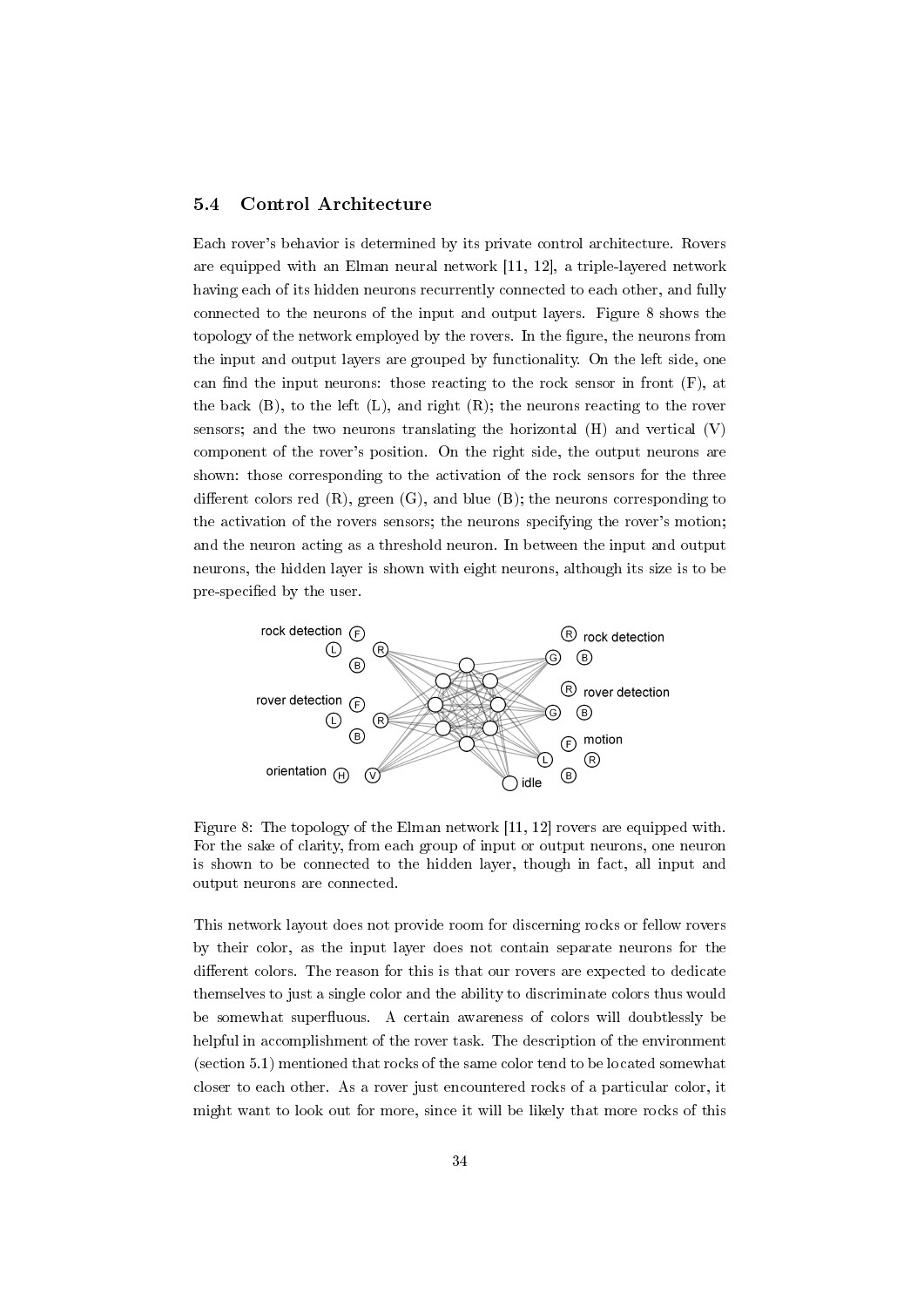color are around. In order to decide whether it should keep looking for this color, however, the rover then of course must be aware of the color it just encountered. Just as well, it often will be advantageous for a rover to be aware of the colors of recently detected fellow rovers. The collective rover task prescribes that rocks may only be discovered if two rovers simultaneously detect these. As such, either two rovers must be very lucky looking at the same time for the same color at the same location, or they must somehow coordinate their behaviors.

Generalist rovers require a control architecture that is capable of recognizing colors. Since they may choose to look for any color, one can imagine that they would become confused if their control architecture is not capable of distinguishing colors. Specialist rovers in contrast may still be aware of the color they encountered without truly being able to discern between colors, because they never look out for any but the color they are dedicated to. A rover that will only try to detect red rocks or other red rovers may clearly be certain about the color of the rocks and rovers it observed, even though it might be ignorant of the existence of different colors. As our rovers are to become such specialists, their control architecture has no need to provide for discrimination of color.

Having said that, one might wonder why rovers then still receive three separate pairs of detection output neurons, one pair for each color. It is true that during the specialization process, control architectures are likely to develop one predominant pair of detection output neurons, while the two other pairs become more and more redundant. However, as specialization emerges from interaction between division of labor and dedication of members, one cannot predict what role individual members are to assume. The architecture must therefore avoid any predetermination towards a particular role. This can only be done by supplying neurons for all possible actions.

## 6 Evaluating Individual Rover Performances

After a collective has tried to complete the task, its members must somehow be evaluated with respect to the discovered amount of rock value. Our starting point for the design of a suitable evaluation function will be that the members of a collective must collectively strive to optimize a global evaluation function rating the collective's performance. One solution would be to couple each member's fitness directly to the collective performance. The collective members will then certainly strive to optimize the collective's performance, since that will in turn straightaway enhance their own fitness. An important drawback of this solution is that it completely ignores contributions of individual members. The more contributing members may easily be concealed by poor performance of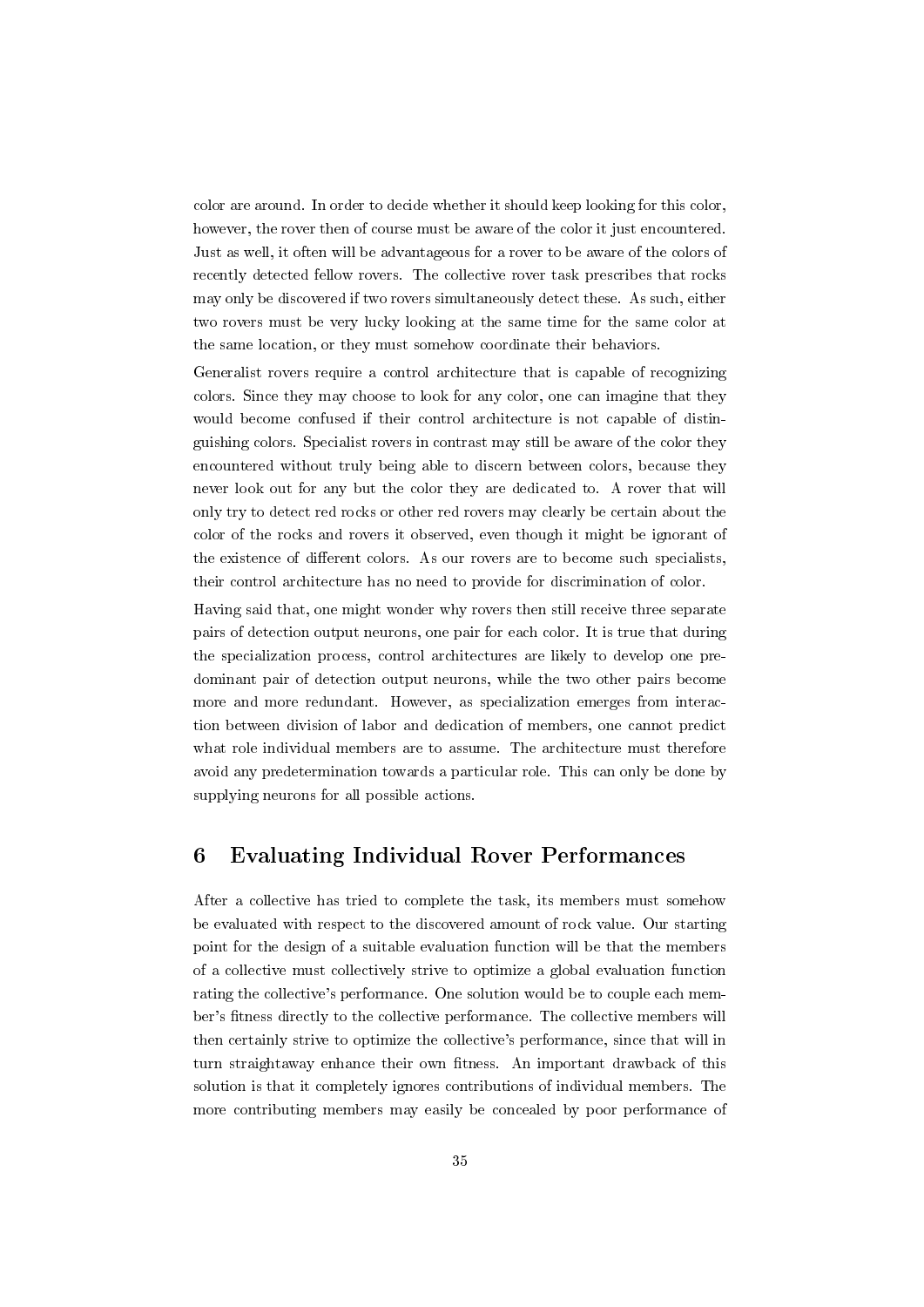other members, while poorly performing members may be given credit for the contribution of fellow members. A better solution is to equip the members with an evaluation function that takes into account their individual contribution.

Agogino and Tumer [1, 2] describe two requirements to which such evaluation functions should comply. The first requirement is that they should be in line with the global evaluation function, so that the maximization of individual fitness does not hinder the collective performance. The second requirement states that they still should be sensitive to individual performances, so that it may provide for the right selective pressure. In the evaluation of a certain member, the impact of other members should be minimized. Based on these two requirements, Agogino and Tumer constructed an evaluation function they refer to as the *difference evaluation function*. Its abstract form is defined as:

$$
D_{\eta} = G(z) - G(z_{-\eta} + c_{\eta})
$$

The function obtains the fitness of member  $\eta$  by taking the difference between the global evaluation function  $G(z)$  and the evaluation function with respect to all variables not affected by member  $\eta$ , denoted as  $G(z_{-\eta}+c_{\eta})$ . In the latter term,  $z_{-n}$  stands for all components of z on which member  $\eta$  had no effect and  $c_n$  is a constant replacing those components of z that were actually affected by  $\eta$ . The most intuitive application of the difference evaluation function is to measure the collective's performance first with all members and thereafter with all members but  $\eta$ . The difference in performance then must have been the contribution of member  $\eta$ .

## 6.1 Distance-Based Difference Evaluation Function

Furthermore, Agogino and Tumer  $[1, 2]$  describe how their difference evaluation function may be applied to the Continuous Rover Problem. In their version of the Continuous Rover Problem, a rover's sensors have unlimited range, so rovers may instantly see all rocks. The evaluation function compensates for that by reducing the reward for observed points of interest as the distance increases. In addition, points of interest are not removed after being observed, otherwise the unlimited sensor range would have caused the points of interest to be removed instantly. Provided that a point of interest  $i$  represents a value  $V_i$ , then an observation yields an observation value inversely proportional to the distance between the rover and the point of interest:

$$
O_{\eta,i,t}^{\delta} = \frac{V_i}{\delta(L_i,L_{\eta,t})}
$$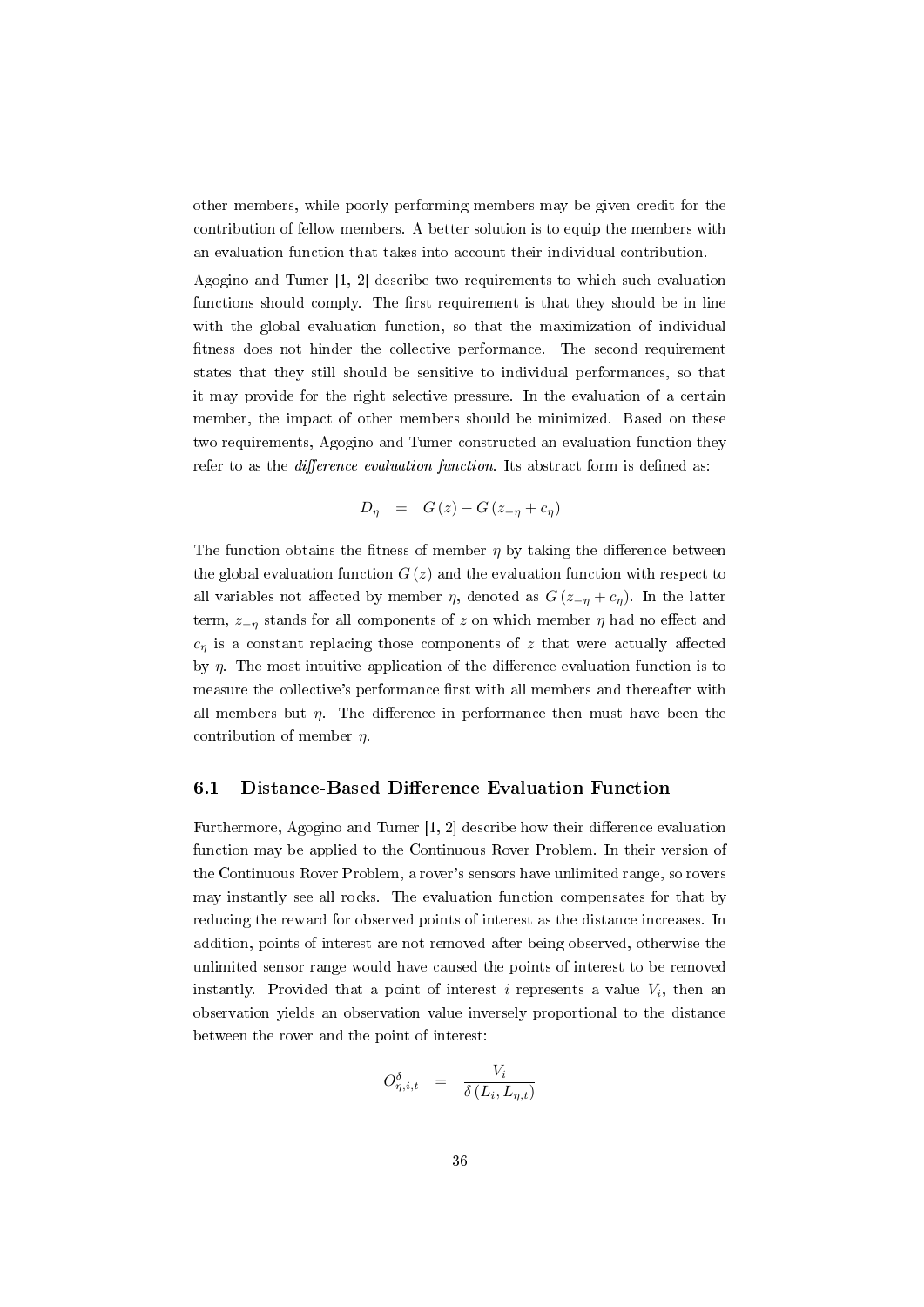where  $\delta(L_i, L_{n,t})$  is a measure that increases with the distance between position  $L_j$  of rock j and position  $L_{n,t}$  of rover  $\eta$  at time step t. So, the closer a rover approaches a point of interest, the greater the reward. The collective's task then is to maximize the total amount of value observed. The global evaluation function G and the private evaluation function  $P_n$  are respectively defined as:

$$
G^{\delta} = \sum_{t} \sum_{i} \frac{V_{i}}{\min_{\eta} \delta(L_{i}, L_{\eta, t})}
$$

$$
P^{\delta}_{\eta} = \sum_{i} \sum_{i} \frac{V_{i}}{\delta(L_{i}, L_{\eta, t})}
$$

i

 $\delta\left(L_i,L_{\eta,t}\right)$ 

For each time step, the global evaluation function  $G$  accumulates the observation values of rovers that were closest to some point of interest. A rover's private evaluation function  $P_n$  accumulates for each time step its observation value with respect to all points of interest. By inserting these two evaluation functions into the abstract difference evaluation function, Agogino and Tumer created a distance-based difference evaluation function specifically designed for the Continuous Rover Problem:

t

$$
D_{\eta}^{\delta} = \sum_{t} \left[ \sum_{i} \frac{V_i}{\min_{\eta'} \delta(L_i, L_{\eta',t})} - \sum_{i} \frac{V_i}{\min_{\eta' \neq \eta} \delta(L_i, L_{\eta,t})} \right]
$$

$$
= \sum_{t} \sum_{i} I_{i,\eta,t}(z) \frac{V_i}{\delta(L_i, L_{\eta,t})}
$$

where  $I_{i,n,t}(z)$  is an indicator function, returning one if and only if rover  $\eta$  was closest to point of interest  $i$  at time  $t$ . Within the square brackets of the first equation, the left term denotes the global evaluation function for time step  $t$ , whereas the right term represents the total observation value collected at time step t if rover  $\eta$  were not in the system. The second equation states that  $\eta$  only is rewarded for a point of interest at time steps no other rover was closer.

### 6.2 Time-Based Difference Evaluation Function

Even though our version of the Continuous Rover Problem is somewhat different from the one Agogino and Tumer  $[1, 2]$  designed their difference evaluation function for, we might still exploit some of the function's benefits. In the rover task described by Agogino and Tumer, rovers may perceive any point of interest at any time step, due to an unlimited sensor range. To compensate for that, the observation value had to be inversely related to the distance between a rover and a detected point of interest, to rule out that rovers always collect the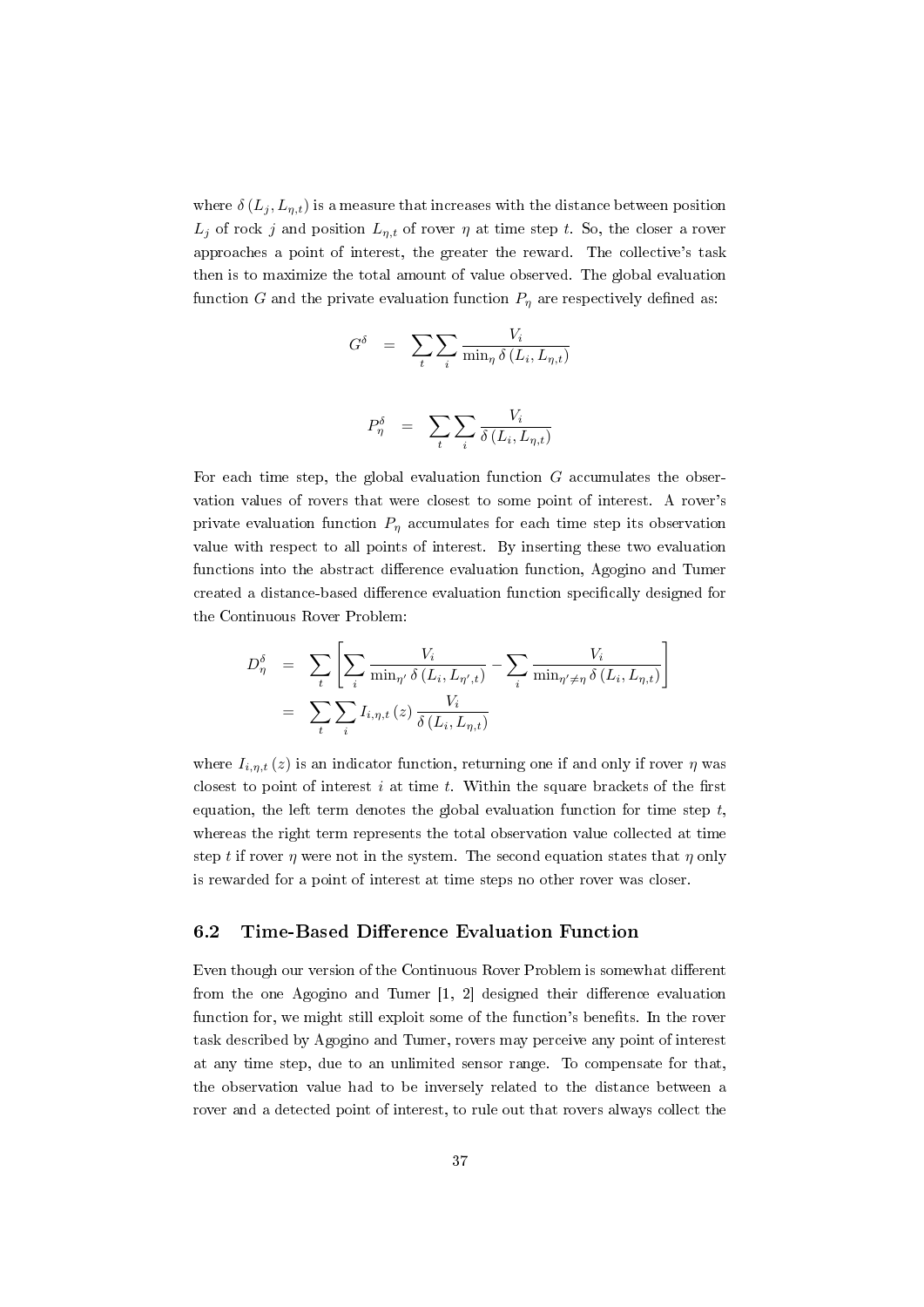maximum amount of observation. With concern to the evaluation functions, a certain notion of time would have had only little meaning, since rovers may always detect each individual point of interest.

In our rover task, however, rovers may detect points of interest only up to a certain range. The observation value thereby does not have that much need anymore for being inversely related to the distance. On the other hand, the notion of time becomes quite important, since rovers may not anymore detect any point of interest at any time step. As such, in our simulation, we are not so much interested in how closely rovers approach the points of interest, or rocks, rather that they should discover as many rocks as possible within a limited time frame, given restricted perception. The evaluation function therefore will not be dependent on the distance between a rover and a detected rock, but on the time passed before a rock was found. Consequently, the distance measure is substituted for a time measure  $\tau(T_{n,i})$  that increases with the time passed. The time-based observation value is defined as follows:

$$
O_{\eta,i}^{\tau} = \frac{V_i}{\tau(T_{\eta,i})}
$$

in which  $T_{\eta,i}$  is the time step rover  $\eta$  discovered rock i. So, the earlier a rover detected a point of interest, the greater the reward. The collective's task still is to maximize the total amount of observation value. The global evaluation function G and private evaluation function  $P_{\eta}$  are thus respectively defined as:

$$
G^{\tau} = \sum_{i} \frac{V_i}{\min_{\eta} \tau(T_{\eta,i})}
$$

$$
P_{\eta}^{\tau} = \sum \frac{V_i}{\tau(T_{\eta,i})}
$$

i

 $\tau\left(T_{\eta,i}\right)$ 

The global evaluation function 
$$
G
$$
 accumulates the observation values of covers that were first to observe a point of interest. A rover's private evaluation function  $P_{\eta}$  accumulates its observation value with respect to all points of interest. By coupling these two evaluation functions to the abstract difference evaluation function, we obtain the time-based difference evaluation function:

$$
D_{\eta}^{\tau} = \sum_{i} \frac{V_i}{\min_{\eta'} \tau(T_{\eta',i})} - \sum_{i} \frac{V_i}{\min_{\eta' \neq \eta} \tau(T_{\eta,i})}
$$

$$
= \sum_{i} I_{i,\eta}(z) \frac{V_i}{\tau(T_{\eta,i})}
$$

where  $I_{i,\eta}(z)$  is an indicator function, returning one if and only if rover  $\eta$  was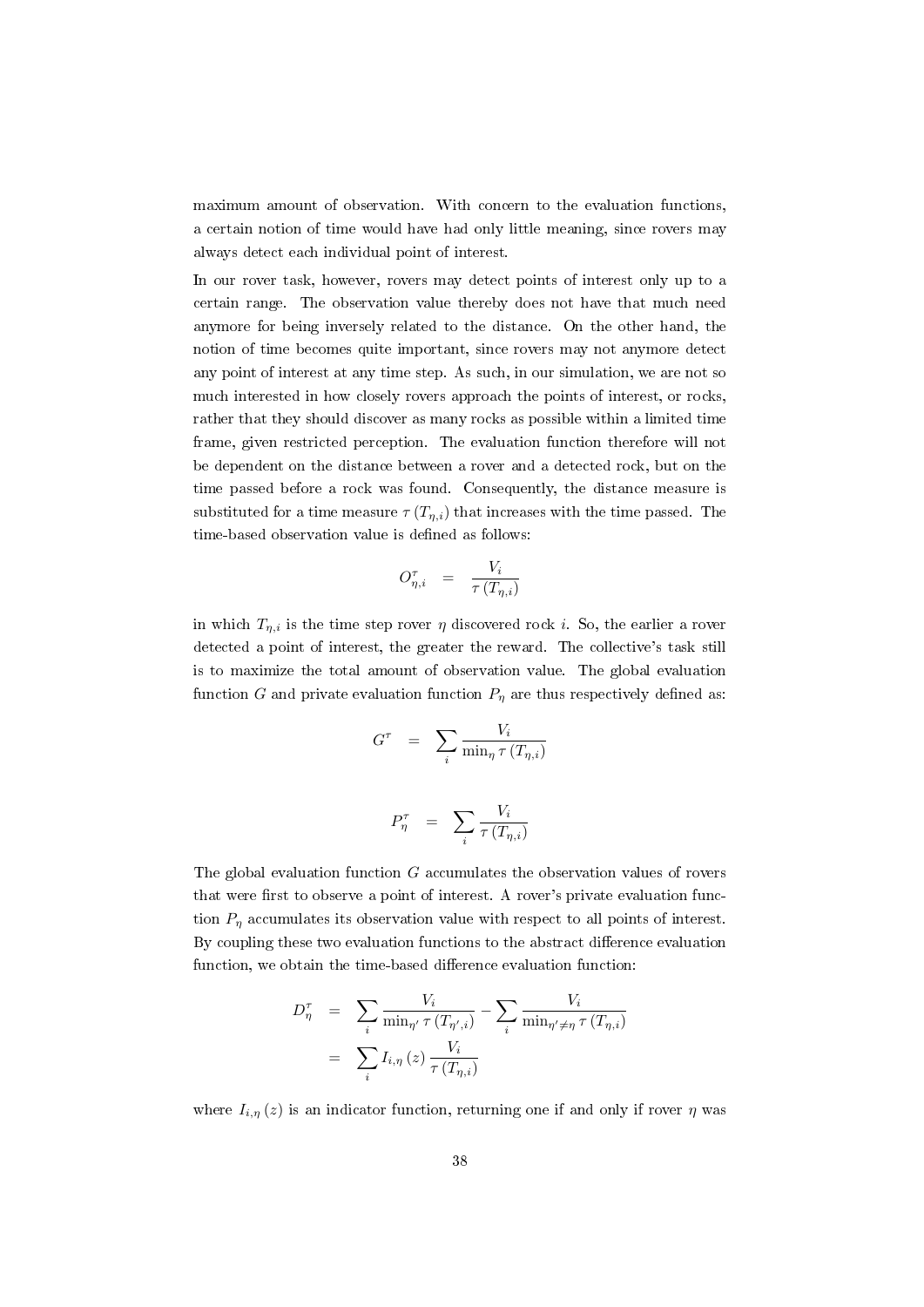first to detect rock i. Note that the difference evaluation function rewards faster rovers in two ways. In the first place, the indicator function selects for each rock the rover that was first to detect it. In the second place, the sooner a rover found a rock, the greater the accompanying reward. In a certain sense, the evaluation function thus delivers the same message twice. One might therefore choose to eliminate the time measure:

$$
D_{\eta}^{\tau} \;\; = \;\; \sum_{i} I_{i,\eta} \left( z \right) V_{i}
$$

The simplified function rewards rovers for the values of the rocks they were first to detect. Provided that rocks are removed after being detected, the rewarding mechanism applies the (simplified) time-based difference evaluation function simply by rewarding rovers for the rocks they discovered. The evaluation function can then also be readily adapted to the collective rover task, by instead rewarding the two rovers first to detect a rock jointly.

## 7 Methods for Neuro-Evolution

Rover collectives are to become familiar with their task by means of neuroevolution. Neuro-evolutionary methods employ genetic algorithms so as to find suitable weight values for neural networks. Since the behavior of our rovers is controlled by such neural networks, we can use neuro-evolution to optimize their neuro-controllers. Before the actual process starts, a large number of genotypes is created and then stored in a genotype population. These genotypes will then be repeatedly evaluated and adapted in compliance to the concerned rover task, so that they become more and more appropriate.

Evolutionary processes last for a certain number of generations. With each generation, all genotypes are evaluated according to the rover task several times, before they are put through the process of recombination and mutation. Since our rovers operate as part of a collective, genotypes are always evaluated in association with others. From the genotypes not yet evaluated during the current evaluation cycle, several genotypes are randomly brought together so as to form the blueprint of a rover group. The rover group created from these genotypes then performs its task within each of the specified task environments for a fixed number of iterations, while for each group member is recorded the total amount of rock value it has discovered. The discovered amount of rock value is fed back as a fitness value to the genotypes involved in the construction of the rover. After one rover group has completed its trials, another one is put to the test, until all genes have participated in one of the collectives.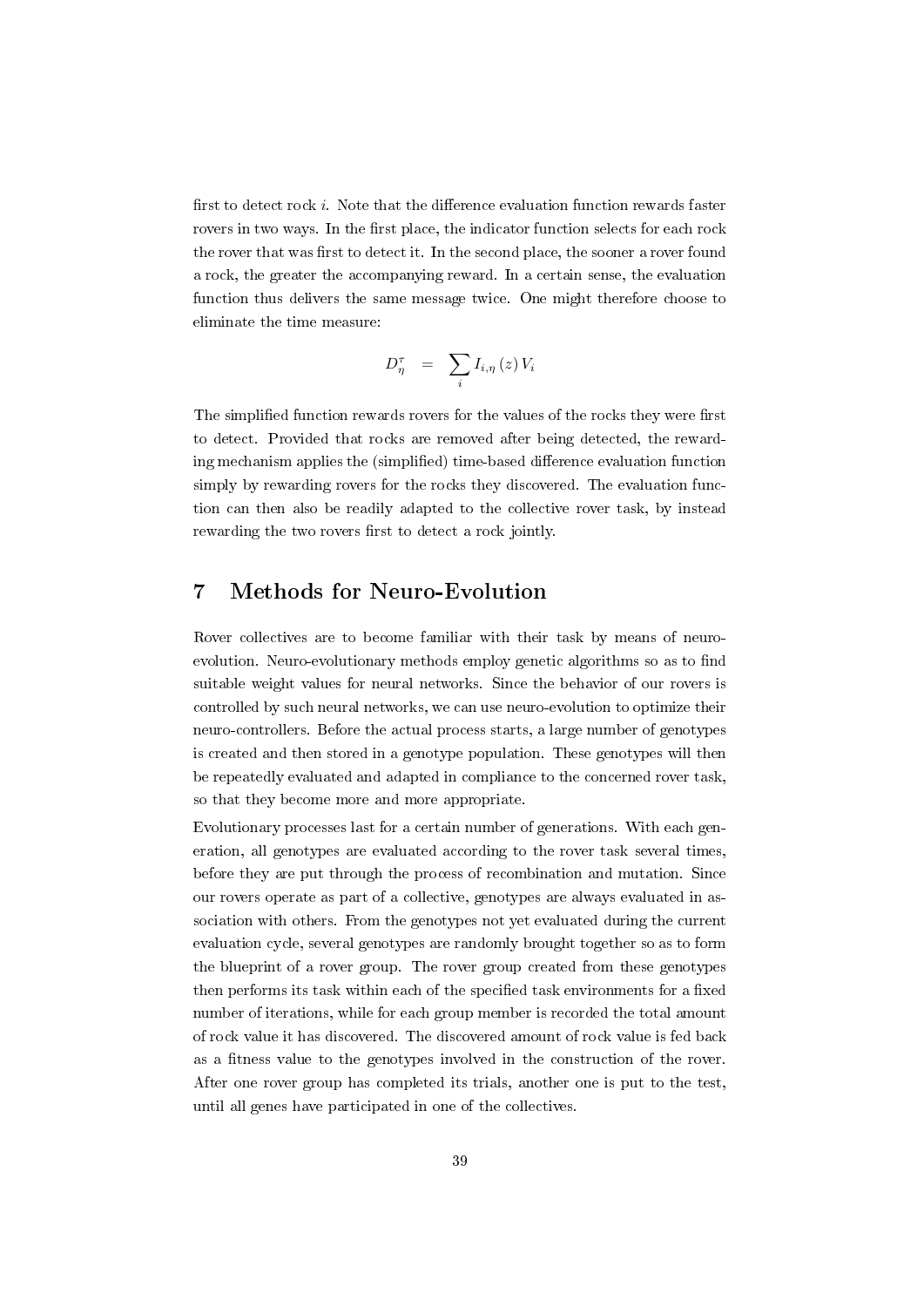At the end of an evaluation cycle, all genotypes have received a certain amount of fitness value. Such an evaluation cycle is repeated several times, so as to evaluate the genotypes in association with several different genotypes. After the evaluation cycles are completed, the genotypes are recombined and mutated according to their fitness values. Copies are made of the highly fit genotypes, which then are recombined and replace the genotypes with the lowest fitness values. Finally, the genotypes that earned an intermediate fitness value  $-$  those neither copied nor replaced  $-$  are mutated. After the process of recombination and mutation, the next generation starts.

The background section already hinted that there exist several levels of neuroevolution. Although more levels may exist, only two were mentioned, namely the network level and the neuron level. Section 7.1 briefly summarizes the distinction between these levels and provides a short description of how we built respective implementations.

In addition to the different levels of neuro-evolution, we also have multiple options regarding the organization of the genotypes. As rover collectives accommodate multiple rovers, the evolution of collectives involves multiple agents. Concerning the organization of genotypes, one option is to provide each rover for its own collection of genotypes, which thus involves multiple genotype populations. Another option is to have the rovers share a common collection of genotypes. Section 7.2 further elaborates the distinction between multi-population evolution and single-population evolution.

## 7.1 Network-Level versus Neuron-Level

In the first place, this project aims to compare methods for neuro-evolution operating on the network level with methods operating on the neuron level. Conventional neuro-evolution methods typically operate on the network level, in the sense that they evolve genotypes acting as blueprints of complete neural networks. Somewhat more recent methods for neuro-evolution, like SANE [23] and ESP [19], operate on the neuron level, as they evolve genotypes representing single neurons. In sections 4.3 respectively 4.4, it is described how Moriarty [23] came up with the idea to evolve separate neurons instead of complete networks and how that idea was further elaborated by Gomez [19]. Both Moriarty and Gomez argue that neuron-level evolution has certain advantages over networklevel evolution, although Moriarty provides for different arguments than Gomez. These arguments are presented in the background section as well.

In order to compare neuro-evolution on the network level with that on the neuron level, we first rebuild Gomez's ESP-method, without the mechanisms for burst-mutation and lesioning. The reason for disposing these stagnation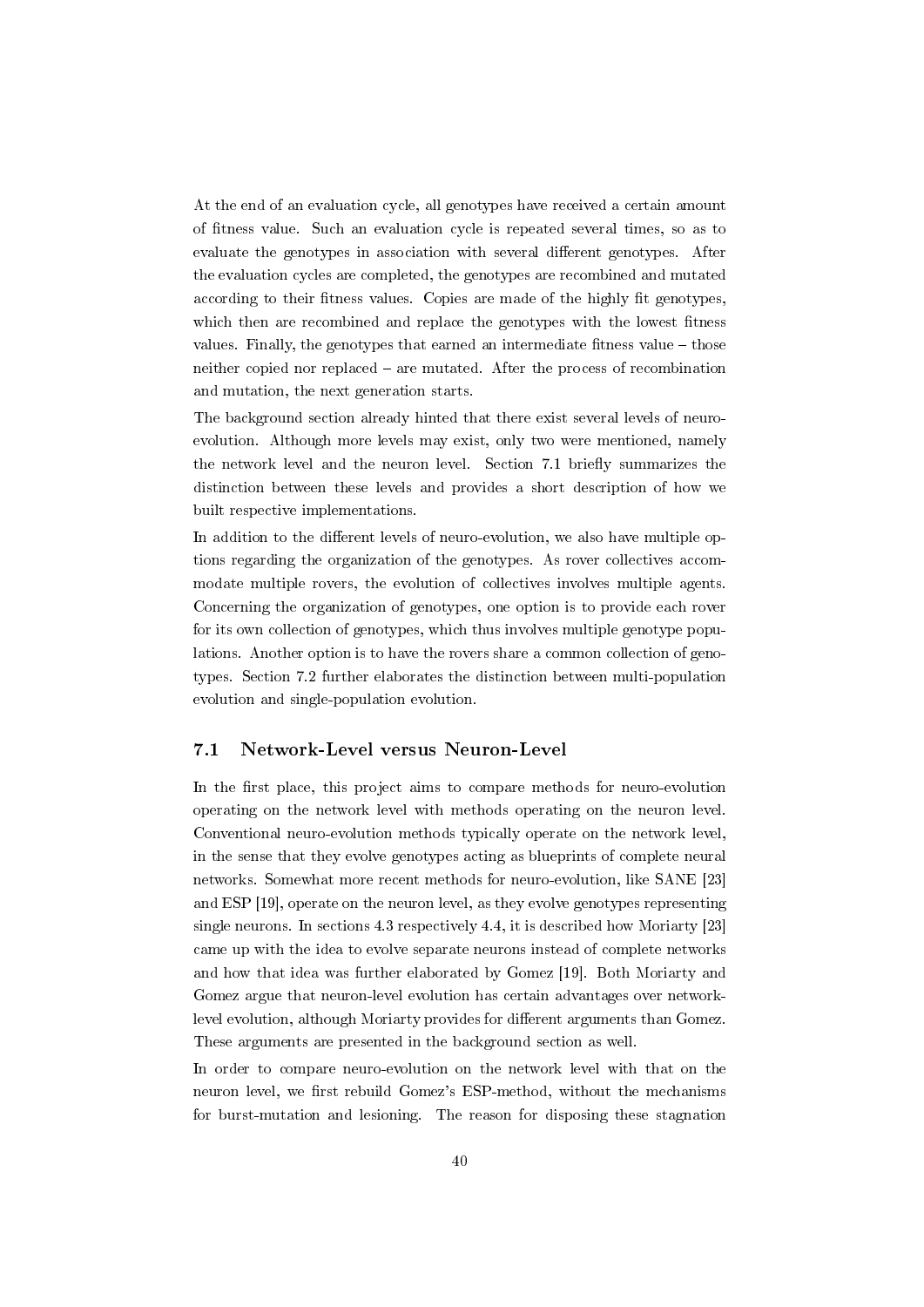counter-mechanisms is that these techniques are not necessarily unique to evolution on the neuron level, but may as well be incorporated into network-level evolution. In order to make an accurate comparison between both levels of evolution, one must therefore either implement these techniques for both levels of evolution, or leave them out at all. As the counter-measures are likely to make the contest needlessly complex, we chose to leave them out. From our simplied version of the ESP-method, we then constructed its network-level counterpart.

## 7.2 Single-Population versus Multi-Population

So as to add another dimension to our experiments, we also compared evolving a single shared genotype population<sup>5</sup> for the complete rover collective, as opposed to evolving a separate genotype population for each rover individually. Accordingly, four methods were constructed: a multi-population network-level method, a single-population network-level method, a multi-population neuronlevel method, and a single-population neuron-level method.

On the network level, single-population network-level methods work with just a single population of network genotypes shared by all rovers. In contrast, multipopulation network-level methods have for each rover a separate population of network genotypes. Nevertheless, for a fair comparison, the total number of genotypes must be equal for both methods, so as to ensure an equally sized search space. Assume *n* rovers are evolved, where  $k$  network genotypes are supplied per rover. A single-population method then makes use of just one population, containing  $n \times k$  network genotypes. A multi-population method utilizes n genotype populations, containing  $k$  network genotypes each.

Concerning neuron-level evolution, single-population neuron-level methods provide for just one collection of neuron genotype sub-populations, which is shared by all rovers. Neurons that are to occupy the same positions in the several rover networks must be extracted from a common sub-population. In contrast, multipopulation neuron-level methods provide each rover with a separate collection of sub-populations. For the network-level methods counts as well that they should involve just as many genotypes. Assume  $n$  rovers are evolved, each employing a neuro-controller with  $m$  neurons, with  $k$  neuron genotypes per neuron position. A single-population method would then count  $m$  sub-populations, where each sub-population contains  $n \times k$  neuron genotypes. A multi-population networklevel would count  $n \times m$  sub-populations, with each k neuron genotypes.

The terms "single-population" and "multi-population" may be somewhat confusing concerning the neuron-level methods. However, note that the single-

 $5$ Not to be confused with the sub-populations from the neuron-level methods.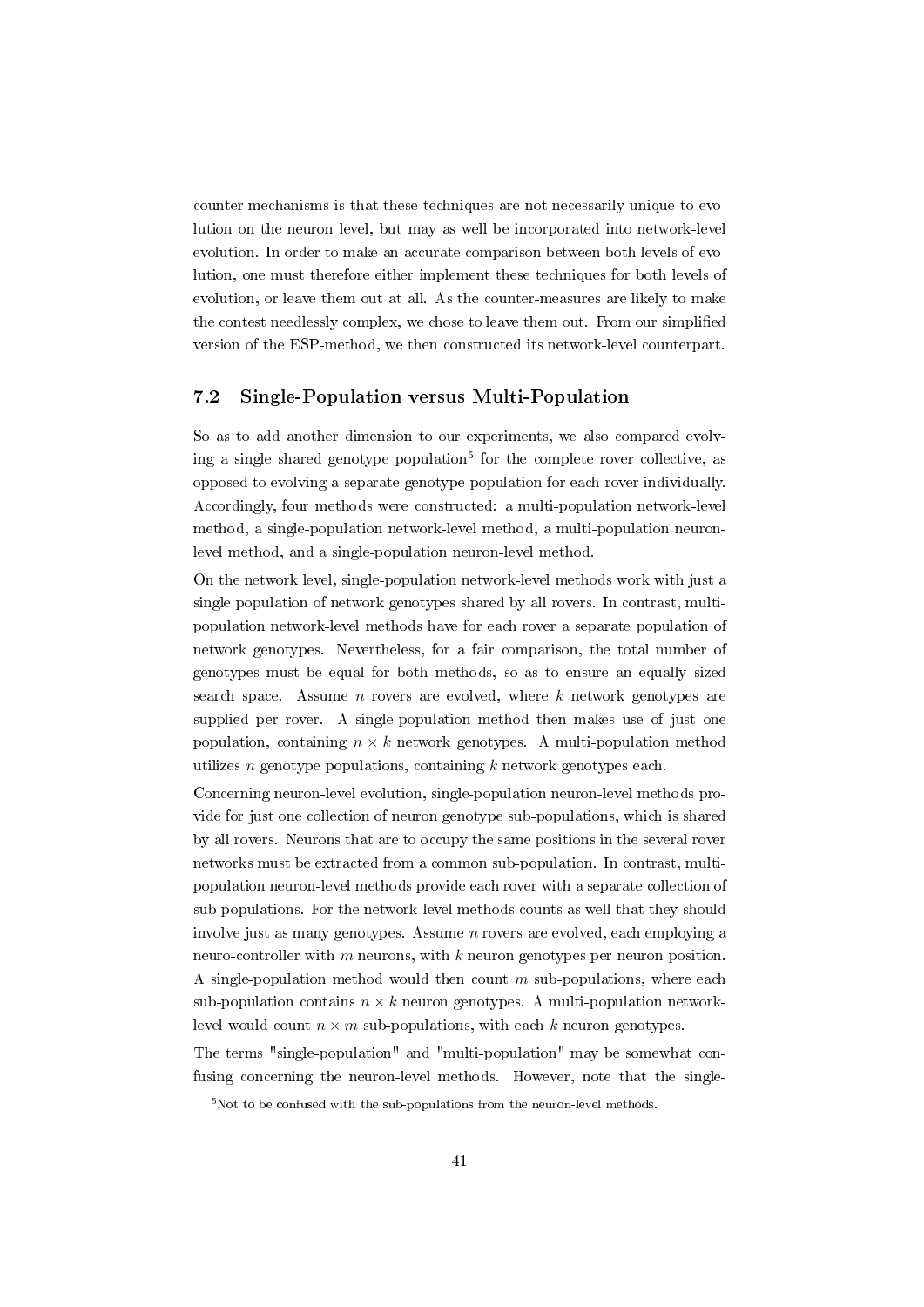population methods have in common that rovers share their genotype resources, whether these consist of network genotypes or neuron genotypes, whereas in the multi-population methods, rovers have their private genotype resources. Also see figures 9 and 10.



Figure 9: Graphical representations of the single-population network-level method (left-hand figure) and the multi-population network-level method (righthand figure). In the left-hand figure, three rovers share one network genotype population, while in the right-hand figure, each rover has a private population.



Figure 10: Graphical representations of the single-population neuron-level method (left-hand figure) and the multi-population neuron-level method (righthand figure). In the left-hand figure, three rovers share a single set of three neuron genotype sub-populations; in the right-hand figure, each of the rovers received its own set.

Regarding the ESP methods for evolution of multi-agent collectives mentioned in section 4.4.5, our multi-population method does indeed closely resemble Yong and Miikkulainen's Multi-Agent ESP method [40], but on the other hand our single-population method is fundamentally different from Bryant and Miikkulainen's version [7]. The latter methods may both then maintain just a single set of sub-populations for the complete collective, but whereas Bryant and Mi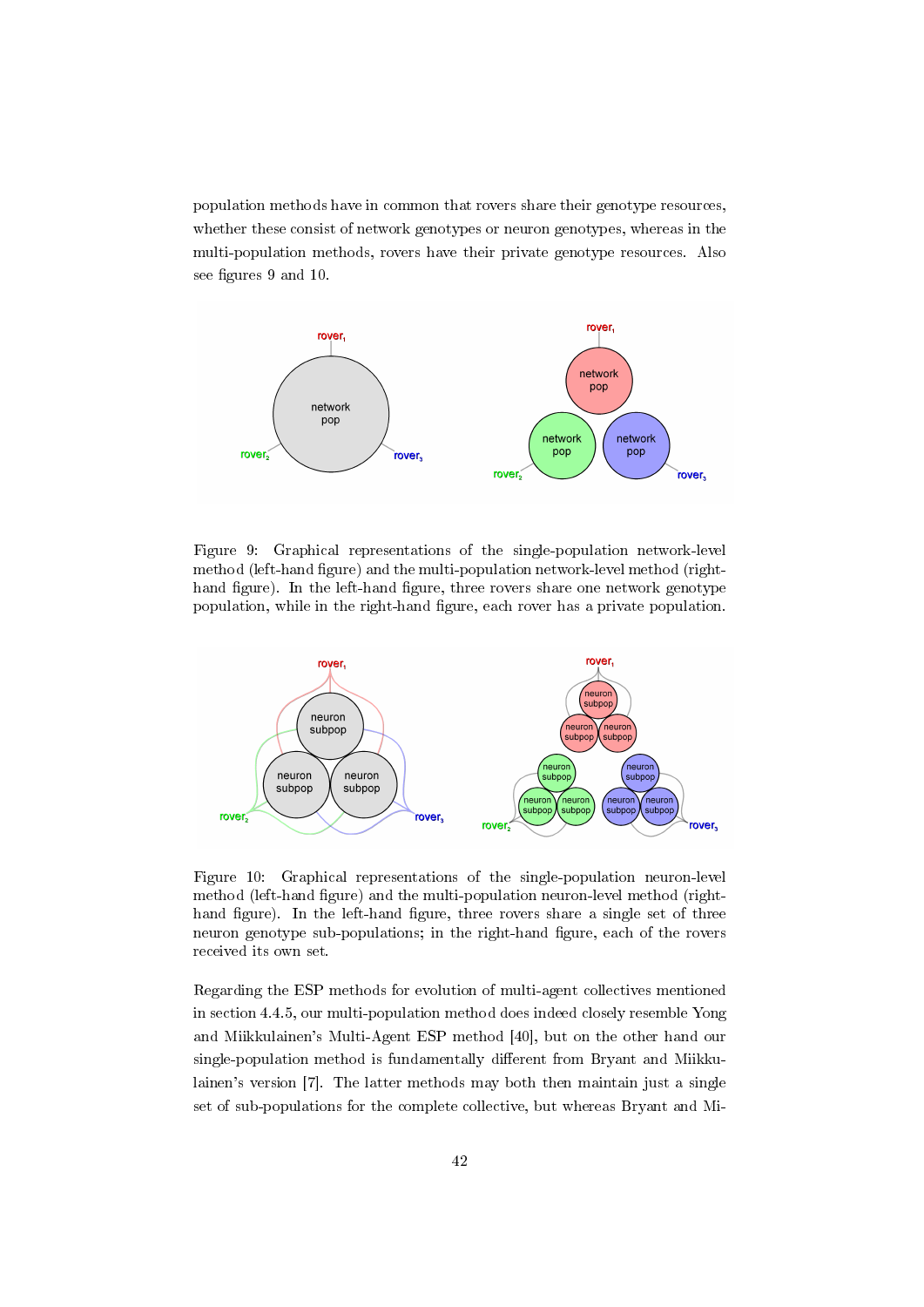ikkulainen's method extracts only one network and duplicates that for each of the collective members, our method extracts a different network for each of the members. Bryant and Miikkulainen's method as such is designed to compose homogeneous collectives, whereas our single-population method is designed to compose heterogeneous collectives.

## 7.3 Initial Heterogeneity of Collectives

For the analysis of a specialization process, it would be most intuitive to have a collective of initially identical agents that slowly drift apart into several castes as the agents learn to assume different roles and dedicate themselves to their own share of labor. The specialization process, as it were, turns a non-specialized group of agents into a specialized group. Although such a point of view may be helpful for some mechanisms for specialization, within the context of evolutionary specialization, however, it will undoubtedly lead to a conflict of interests. As the agents of the collective should be identical at the start of the evolutionary specialization process, so must be the genotypes from which these agents are built. However, this will always be in conflict with the interest of evolutionary methods, as these require a certain amount of genetic diversity in order to work properly. Without any diversity, a genotype population will hardly be able to evolve.

Consequently, on the one hand an intuitive analysis requires the genotype population to be initialized homogeneously, while on the other hand a great deal of heterogeneity is imperative for a proper development of agents. As poor population diversity will intolerably frustrate the specialization process and distort the analysis, we chose to provide for a sufficient amount of diversity for a proper development and accept that the analysis of the specialization process may not always lead to intuitive results.

## 8 Quantifying Specialization

The essence of emergent specialization is that the workload is divided amongst collective members, in such a way that each share of labor is assigned to the member most proficient in fulfilling it, while at the same time members individually dedicate themselves to the share of labor they received, so as to indeed become more proficient. Provided that members have a finite set of different actions to choose from, one may keep a histogram of performed actions for each individually, and use these to measure the degree of dedication as well as the degree of behavioral diversity.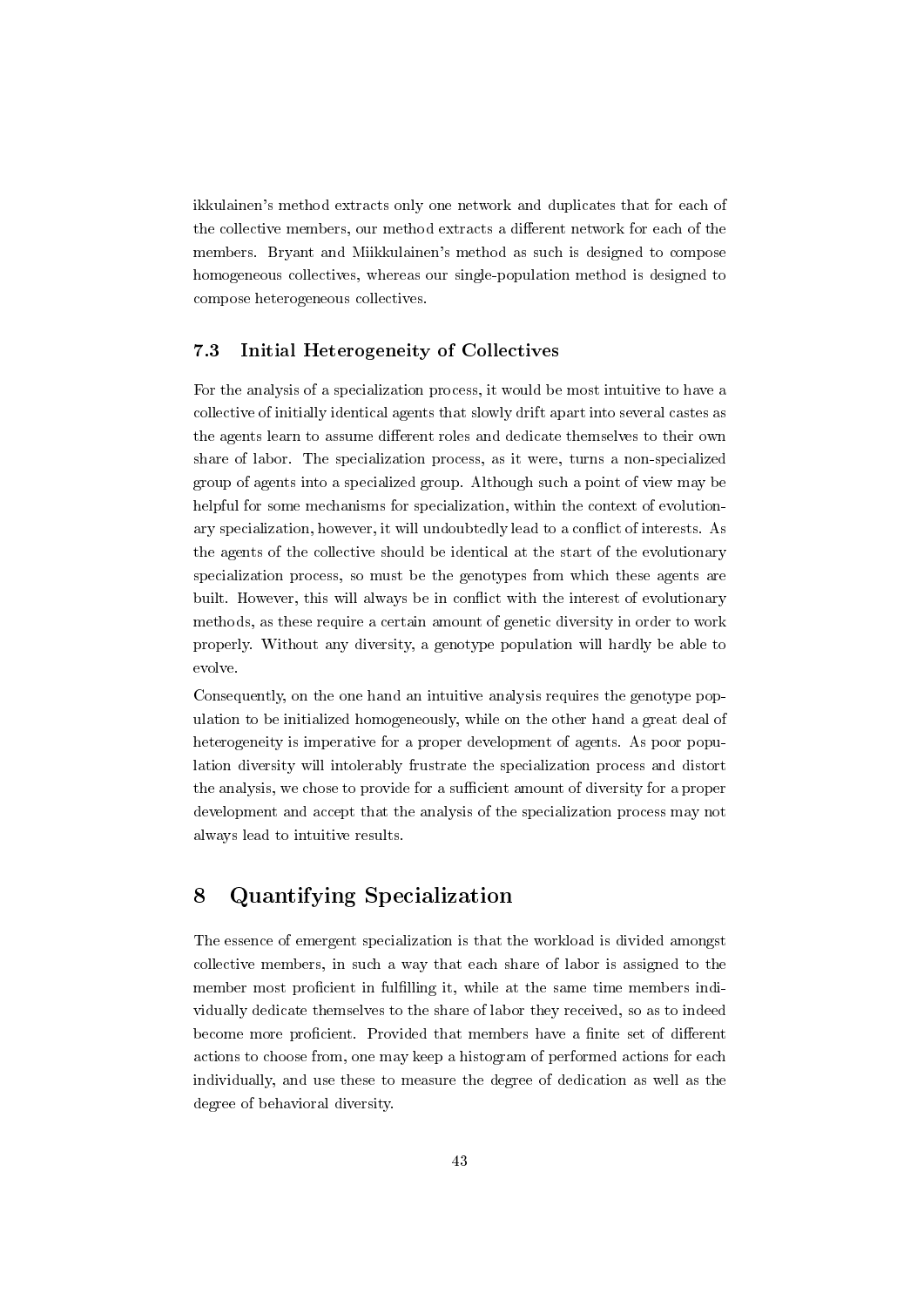Concerning the measuring of dedication, it counts that the more dedicated a member is to a limited range of tasks, the more the distribution of its action histogram is likely to be concentrated on relatively few actions. The collective measure for dedication thus can be defined in terms of the average degree of convergence in the individual action histograms. Likewise, concerning the measuring of diversity, the more the behaviors of members differ in their selection of actions, then for each different action, the stronger the distribution of its crossmember histogram will be concentrated on just a few members of the collective. The measure for behavioral diversity therefore can be defined as the average degree of convergence in all cross-member histograms.

In the coming sections, the measures for dedication and diversity are further elaborated. First, a method for quantification of a histogram's degree of convergence is introduced. Then is described how this method can be applied to action histograms so as to measure dedication and diversity. After that, these measures are extended for the use of action transition tables, allowing for a somewhat more detailed analysis. Finally, the quantification of dedication and diversity is coupled to the performance of collectives, which results in a measure for specialization. Note that for both the dedication measures and the diversity measures a collective consisting of n rovers is assumed, and that each of these rovers may choose its actions from a common set of m alternatives.

## 8.1 Measuring the Degree of Convergence in a Histogram

The first step in finding a suitable measure for the degrees of diversity and dedication based on action histograms is to dene a function determining the degree of convergence within a histogram. Given a histogram  $H$  enclosing  $n$ categories, we define the degree of convergence conv  $(H)$  of the histogram as:

conv (H) = 
$$
\frac{\sqrt{\frac{1}{n-1} \sum_{i=1}^{n} \sum_{j=i+1}^{n} (H_i - H_j)^2}}{\sum_{k=1}^{n} H_k}
$$

The function accumulates the squared difference between each pair of histogram elements and normalizes the summation so as to guarantee a value between zero and one. If a histogram's degree of convergence is equal to zero, then it is uniformly distributed. On the other extreme, if its degree of convergence equals one, then the distribution is completely oriented towards a single element.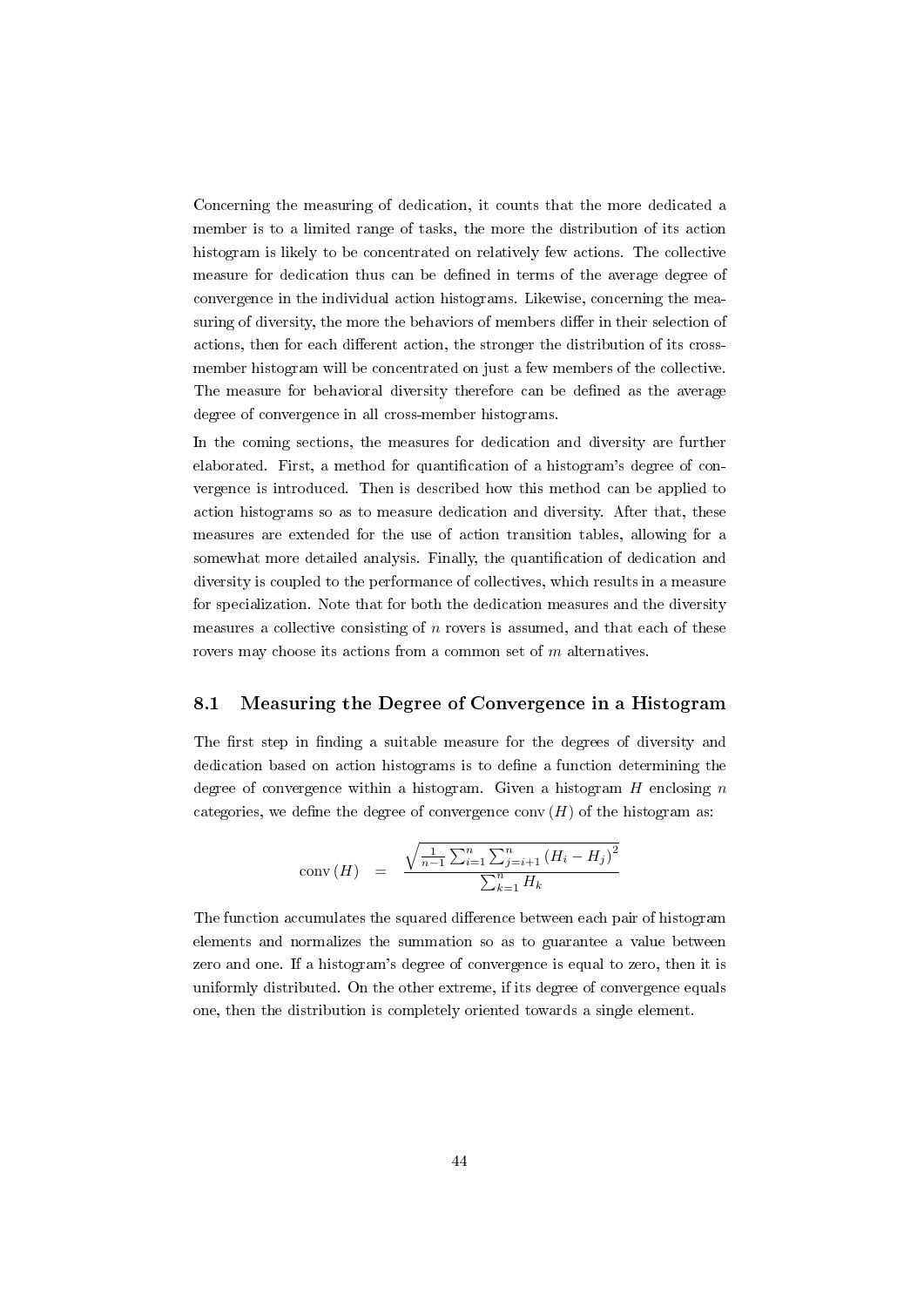## 8.2 Measuring Dedication and Diversity from Action Histograms

In order to measure dedication within rover collectives, we denote the  $k^{th}$  rover's individual action histogram  $A^{row_k}$  as the vector

$$
\mathbf{A}^{\text{rov}_{k}} = \begin{bmatrix} row_{k} act_{1} & \cdots & row_{k} act_{m} \end{bmatrix}
$$

in which each element  $row_kact_i$  refers to the number of times the  $k^{th}$  rover performed the  $i^{th}$  action. The vector corresponds to the  $k^{th}$  row in table 1. The dedication measure for this rover equals the degree of convergence within its action histogram:

$$
\text{ded}_k \quad = \quad \text{conv}\left(\mathbf{A}^{\text{row}_k}\right)
$$

The degree of dedication  $\overline{ded}$  for the complete rover collective then is obtained by taking the average of the degrees of dedication for the individual rovers:

$$
\overline{ded} = \frac{1}{n} \sum_{k=1}^{n} ded_k
$$

In a similar way, one may also build a measure for diversity within rover collectives. We define the cross-rover action histogram  $\mathbf{R}^{\text{act}_{i}}$  as the vector

$$
\mathbf{R}^{\text{act}_i} = \begin{bmatrix} row_1 act_i & \cdots & row_n act_i \end{bmatrix}
$$

This vector indicates how often each rover in the collective performed action  $act_i$ and corresponds to the  $i^{th}$  column in table 1. The diversity measure concerning action  $act_i$  is defined as the degree of convergence within the linearly normalized cross-rover action histogram:

$$
\mathit{div}_i \ = \ \mathop{\rm conv}\nolimits\left(\mathbf{\tilde{R}^{act_i}}\right)
$$

The elements of the normalized histogram represent the proportions of time spent on respective actions. Given that the members of a collective performed Q actions altogether, the diversity measure  $\overline{div}$  for the rover collective is defined as the average of the diversity measures for the several actions, weighted by the number of times  $q_i$  each action  $act_i$  was performed:

$$
\overline{div} = \frac{1}{Q} \sum_{i=1}^{m} q_i div_i
$$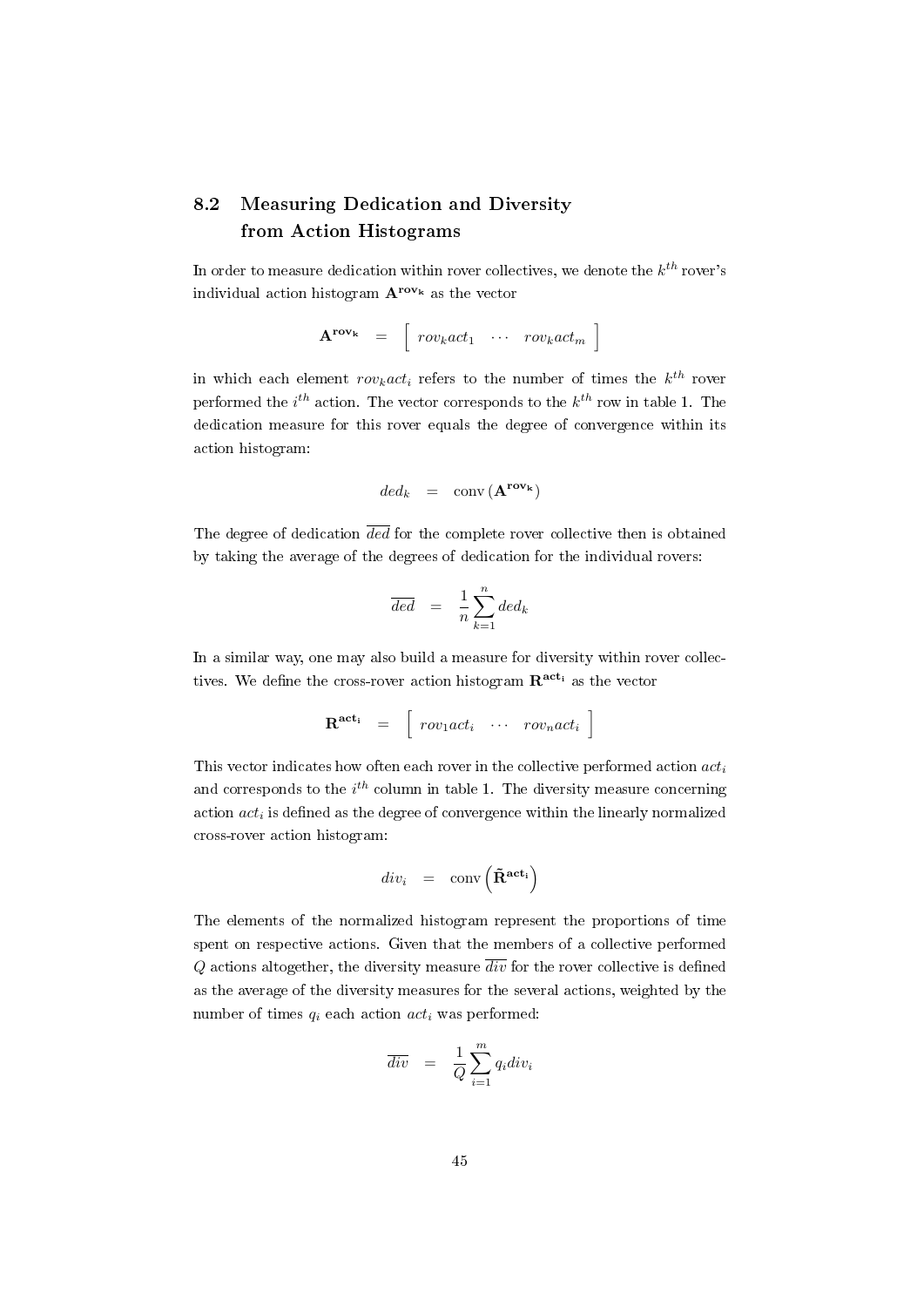|         | $act_1$ |         | $act_2 \quad act_3$ | $\cdots$ .           | $act_m$              |         |
|---------|---------|---------|---------------------|----------------------|----------------------|---------|
| $row_1$ |         |         |                     |                      | ٠                    | $ded_1$ |
| $row_2$ |         |         |                     | ٠                    | $\ddot{\phantom{0}}$ | $ded_2$ |
| $row_3$ |         | ٠       |                     | ٠                    | $\bullet$            | $ded_3$ |
| ٠<br>ä, |         |         |                     |                      | ۰                    |         |
| $row_n$ |         |         |                     |                      |                      | $ded_n$ |
|         |         |         |                     |                      |                      |         |
|         | $div_1$ | $div_2$ | $div_3$             | $\sim$ $\sim$ $\sim$ | $div_m$              |         |

Table 1: The relation between individual action histograms and dedication, as well as cross-rover action histograms and diversity. Each row represents the action histogram  ${\bf A}^{row*}$  for rover k, used for deriving the rover's degree of dedication  $ded_k$ . Each column can be interpreted as the cross-rover action histogram  $\mathbf{R^{act_i}}$ , which yields the degree of diversity  $div_i$  regarding action  $act_i$ .

## 8.3 Measuring Dedication and Diversity from Transition Tables

In addition to the action histogram, one may also keep a table of transitions between actions. Such an action transition table thus keeps track of how often one action was succeeded by another. The individual action transition table  $\mathbf{U}^{\text{row}_{k}}$  for the  $k^{th}$  rover may be denoted as:

$$
\mathbf{U}^{\text{row}_k} = \begin{bmatrix} row_k tr n_{1,1} & \cdots & row_k tr n_{1,m} \\ \vdots & & \vdots \\ row_k tr n_{m,1} & \cdots & row_k tr n_{m,m} \end{bmatrix}
$$

In the transition table, each element  $row_k trn_{i,j}$  refers to the number of occurrences the  $k^{th}$  rover has performed action  $act_j$  consecutive to action  $act_i$ . Putting the rows of the table after another results in the individual action transition histogram  $T^{\text{rov}_k}$ :

$$
\mathbf{T}^{\text{row}_k} = \begin{bmatrix} row_k tr n_{1,1} & \cdots & row_k tr n_{1,m} & \cdots & row_k tr n_{m,1} & \cdots & row_k tr n_{m,m} \end{bmatrix}
$$

The histogram corresponds to the  $k^{th}$  row in table 2. Provided that the  $k^{th}$ rover's degree of dedication obtained from its transition histogram is defined as:

$$
ded_k = \text{conv}\left(\mathbf{T}^{\text{row}_{k}}\right)
$$

then the degree of dedication  $\overline{ded}$  for the complete rover collective is obtained by averaging the  $n$  individual dedication measures:

$$
\overline{ded} = \frac{1}{n} \sum_{k=1}^{n} ded_k
$$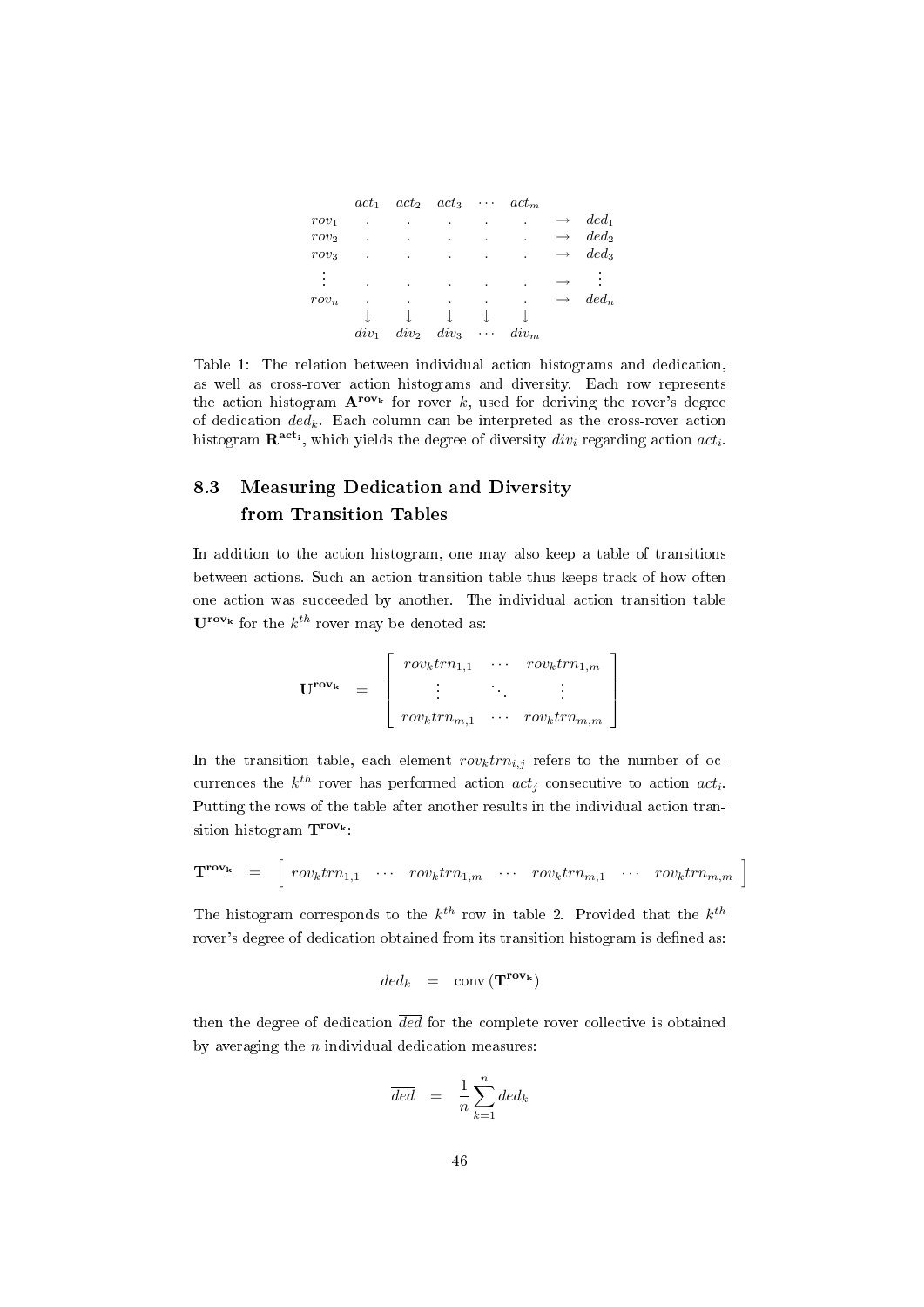We may use the action transition histograms to obtain a more detailed measure for diversity as well. The cross-rover transition histogram  $\mathbf{R}^{\text{trn}_{i,j}}$  for the transition  $trn_{i,j}$  from action  $act_i$  to action  $act_j$  is defined as:

$$
\mathbf{R}^{\mathbf{trn}_{i,j}} = \begin{bmatrix} row_1 trn_{i,j} & \cdots & row_n trn_{i,j} \end{bmatrix}
$$

The vector indicates how often each rover in the collective performed action  $act_j$  right after action  $act_i$ , and corresponds to the columns in table 2. The diversity measure concerning action transition  $trn_{i,j}$  is defined as the degree of convergence within the linear normalization of  $\mathbf{R}^{\text{trn}_{i,j}}$ :

$$
div_{i,j} \hspace{2mm} = \hspace{2mm} \text{conv}\left(\tilde{\mathbf{R}}^{\mathbf{trn_{i,j}}}\right)
$$

Finally, our measure for diversity is obtained by taking the weighted average of the degrees of diversity for each possible action transition. Given that the members of performed Q actions altogether, and that each action transition  $trn_{i,j}$  occurred  $q_{i,j}$  times, then the degree of diversity  $\overline{div}$  is defined as:

$$
\overline{div} = \frac{1}{Q} \sum_{i=1}^{m} \sum_{j=1}^{m} q_{i,j} div_{i,j}
$$

|                  | $trn_{1,1}$ | $\sim$ 0.000 $\sim$ |                             |   | $trn_{1,m}$ $trn_{m,1}$     |                             | $trn_{m,m}$ |                   |         |
|------------------|-------------|---------------------|-----------------------------|---|-----------------------------|-----------------------------|-------------|-------------------|---------|
| $row_1$          | ٠           | ٠                   | ٠                           | ٠ |                             |                             |             | $\longrightarrow$ | $ded_1$ |
| row <sub>2</sub> | ٠           | ٠                   | ٠                           | ٠ | ٠                           |                             |             | $\rightarrow$     | $ded_2$ |
| $row_3$          | ٠           | ٠                   | ٠                           | ٠ | ٠                           |                             |             | $\rightarrow$     | $ded_3$ |
| ٠                | ٠           | ٠                   | ٠                           | ٠ |                             |                             | ٠           |                   |         |
| $row_n$          |             |                     |                             |   |                             |                             |             | $\rightarrow$     | $ded_n$ |
|                  |             |                     |                             |   |                             |                             |             |                   |         |
|                  | $div_{1,1}$ |                     | $\cdots$ div <sub>1,m</sub> |   | $\cdots$ div <sub>m,1</sub> | $\sim$ $\sim$ $\sim$ $\sim$ | $div_{m,m}$ |                   |         |

Table 2: The relation between individual transition histograms and dedication, as well as between cross-rover transition histograms and diversity. Each row is to be interpreted as the  $k^{th}$  rover's individual transition histogram  $\mathbf{T^{row_k}}$ , used for deriving its degree of dedication  $ded_k$ . Each column stands for a cross-rover transition histogram  ${\bf R}^{{\bf trn_{i,j}}}$  , used for deriving the degree of diversity  $div_{i,j}$  with respect to the transition  $trn_{i,j}$  from action  $act_i$  to action  $act_j$ .

## 8.4 Relating Dedication and Diversity to Performance

In the past, several specialization metrics have been designed. O'Donnell and Jeanne [26] define the degree to which individual forager wasps have been specialized as the entropy of the proportions of activity. Low entropy indicates that a forager has focused on fewer activities. Any metric based upon propor-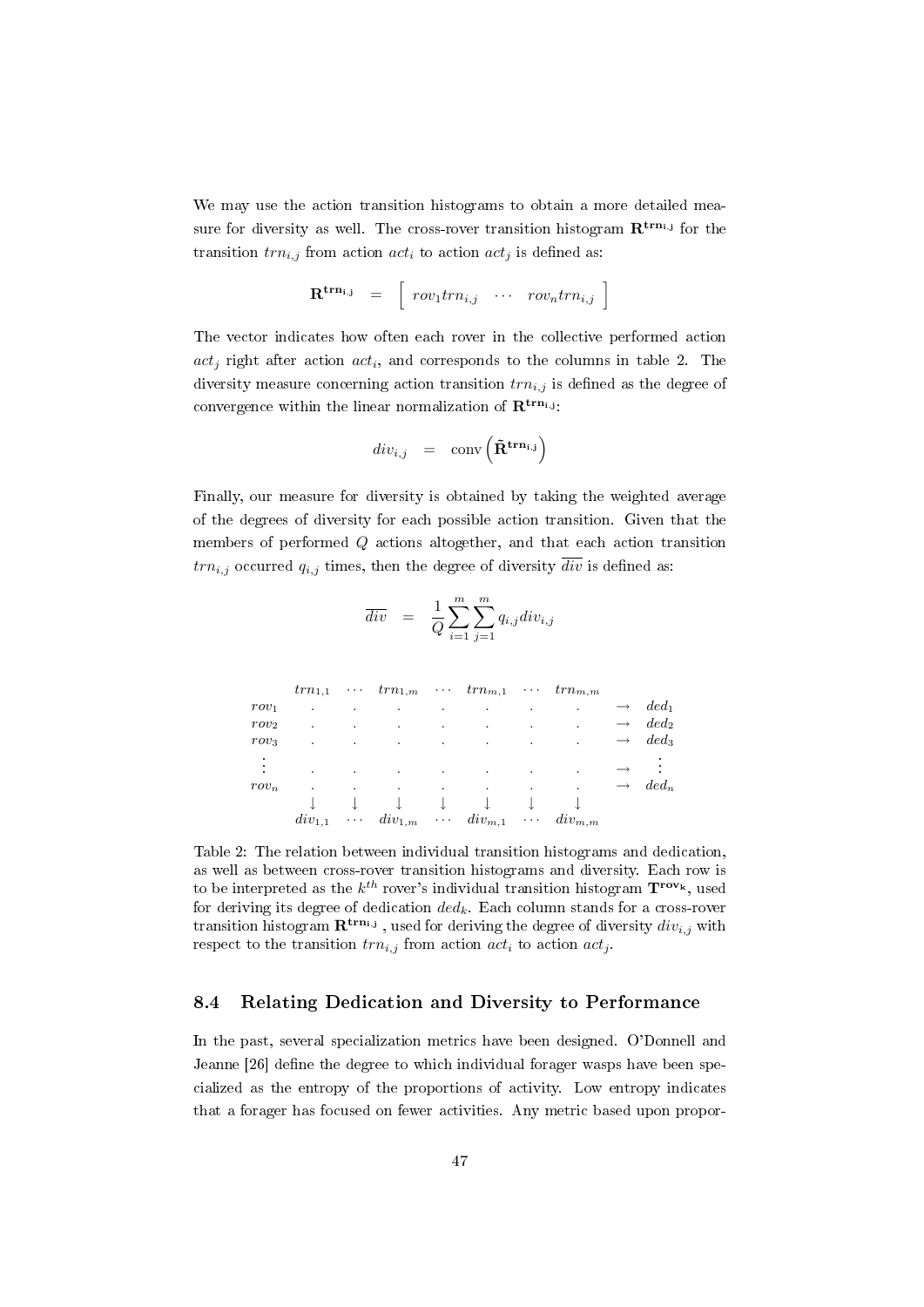tions of activity, however, cannot distinguish between for instance an individual spending half of its time on a certain task  $A$  and then switches to task  $B$  for the remainder of the time  $(AAAABBBB)$  and an individual repeatedly alternating between two tasks (ABABABAB), since for both individuals the proportions are equal. However, according to Gautrais, Theraulaz, Deneubourg, and Anderson  $[14]$ , the first individual intuitively still seems more of a specialist than the latter. As such, they designed a specialization metric based upon the frequency of switching between tasks. The lower the frequency of changing between tasks, the more an individual is considered to be specialized.

However, note that in terms of our project, both of these specialization measures actually measure the degree of dedication and thus put individual dedication on a par with specialization. Notwithstanding the ingenuity behind these measures, Li et al.  $[21]$  yet have two points of criticism. In the first place, they argue that these definitions are too much focused on individuals, while specialization may also be considered as a quality of the complete collective. Viewed in that light, they propose Balch's measure for collective diversity [4]. In the second place, they argue that specialization measures should somehow be linked to the productiveness of the collective. According to Li et al., the degrees of dedication and behavioral diversity themselves do not say much about the degree of specialization: a collective may then be very diverse and the individual members strongly dedicated, but if the performance of the collective does not benet, one can hardly speak well of specialization. The mere purpose of specialization is to increase the efficiency of a collective, so dedication and diversity should simply lead to greater performance. A well-designed specialization measure makes clear whether the performance of a particular task actually is enhanced by dedication and diversification. Without relating them to performance, the measures mentioned above thus cannot be used to quantify specialization.

Li et al. [21] designed a specialization measure based on the correlation between a collective's behavioral diversity and its performance. Assuming that the system starts from a homogeneous setting with no diversity or specialization, and the collective's diversity  $D$  and performance  $P$  change with time as correlated random variables, then the correlation coefficient between  $D$  and  $P$  naturally acts as the proportion of specialization in diversity. If the developments of diversity and performance are respectively denoted as the vectors D and P, then the specialization measure  $S$  is defined as:

$$
\mathbf{S_D} = R(\mathbf{D}, \mathbf{P}) \times \mathbf{D}
$$

where  $R(D, P)$  is the correlation coefficient between the collective's behavioral diversity and its performance. The specialization measure returned by this func-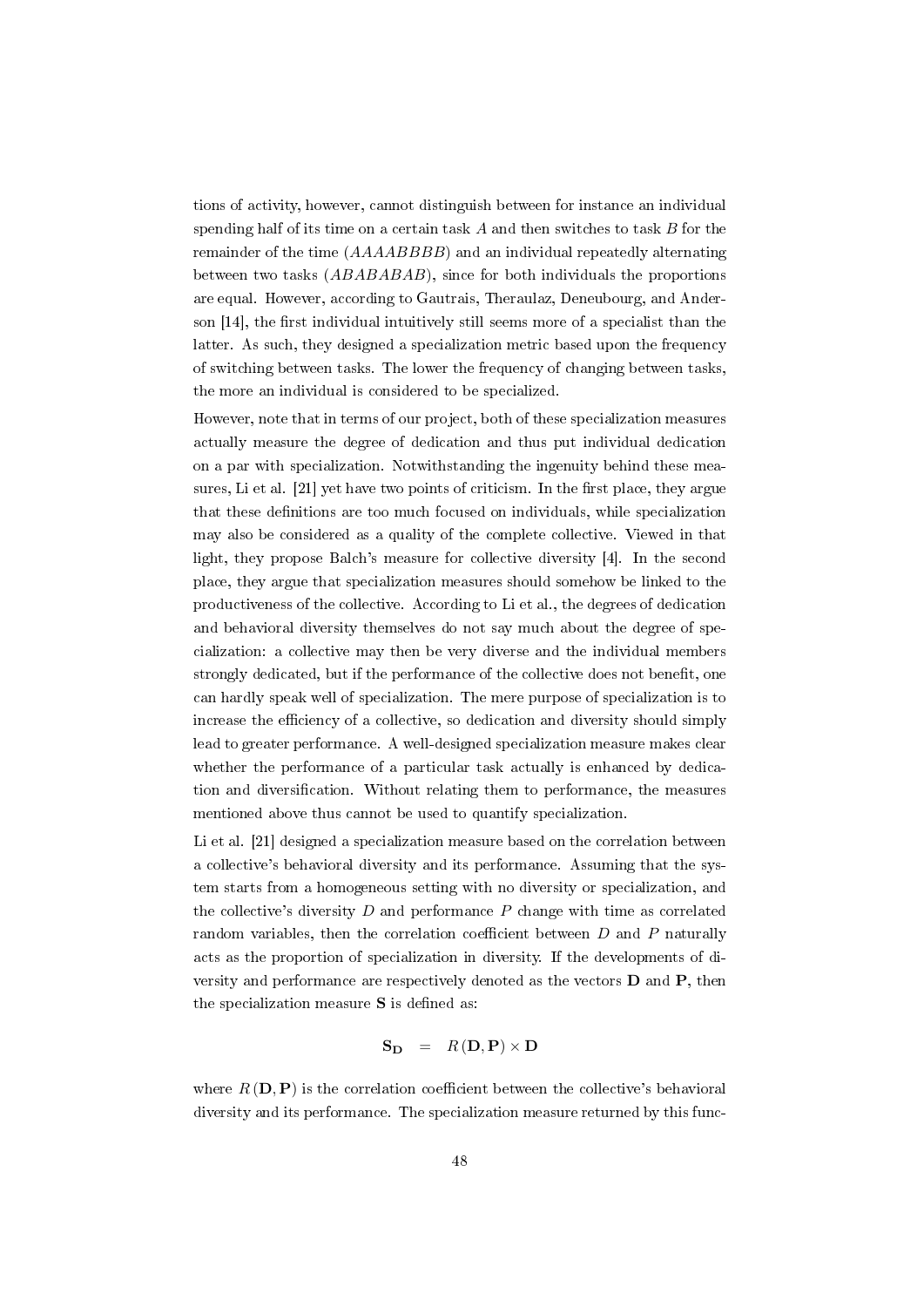tion actually is a vector representing the development of the collective's degree of specialization. When the collective's diversity enhances its performance, D and  $R$  will be positively correlated, and  $S_D$  will be positive. If diversity holds back the collective's performance, then D and R will be negatively correlated, and  $S_D$  will be negative. The specialization measure thus tells whether diversification may be helpful to complete a task. In a similar way, we may also construct a second specialization measure, based on the correlation between the development of dedication E and the development of the performance:

$$
\mathbf{S}_{\mathbf{E}} = R(\mathbf{E}, \mathbf{P}) \times \mathbf{E}
$$

As we have seen in section 7.3, however, for heterogeneous neuro-evolutionary specialization processes, it will often be unrealistic to assume that the evolving collective is initialized homogeneously, since that would intolerably impede the collective's development. The measuring of specialization in heterogeneous neuro-evolutionary systems therefore might require extra care.

## 9 Experimental Setup

Table 3 shows the parameter settings used in the experiments. Note that the number of epochs per evaluation cycle also determines number of genotypes per rover as well as the number of rover collectives per evaluation. These parameter settings were derived from several preliminary experiments. In these test experiments, minor changes led to similar results. Before the actual experiments were started, the implementation of each evolutionary method was tested in compliance with the Iterated Prisoners Dilemma.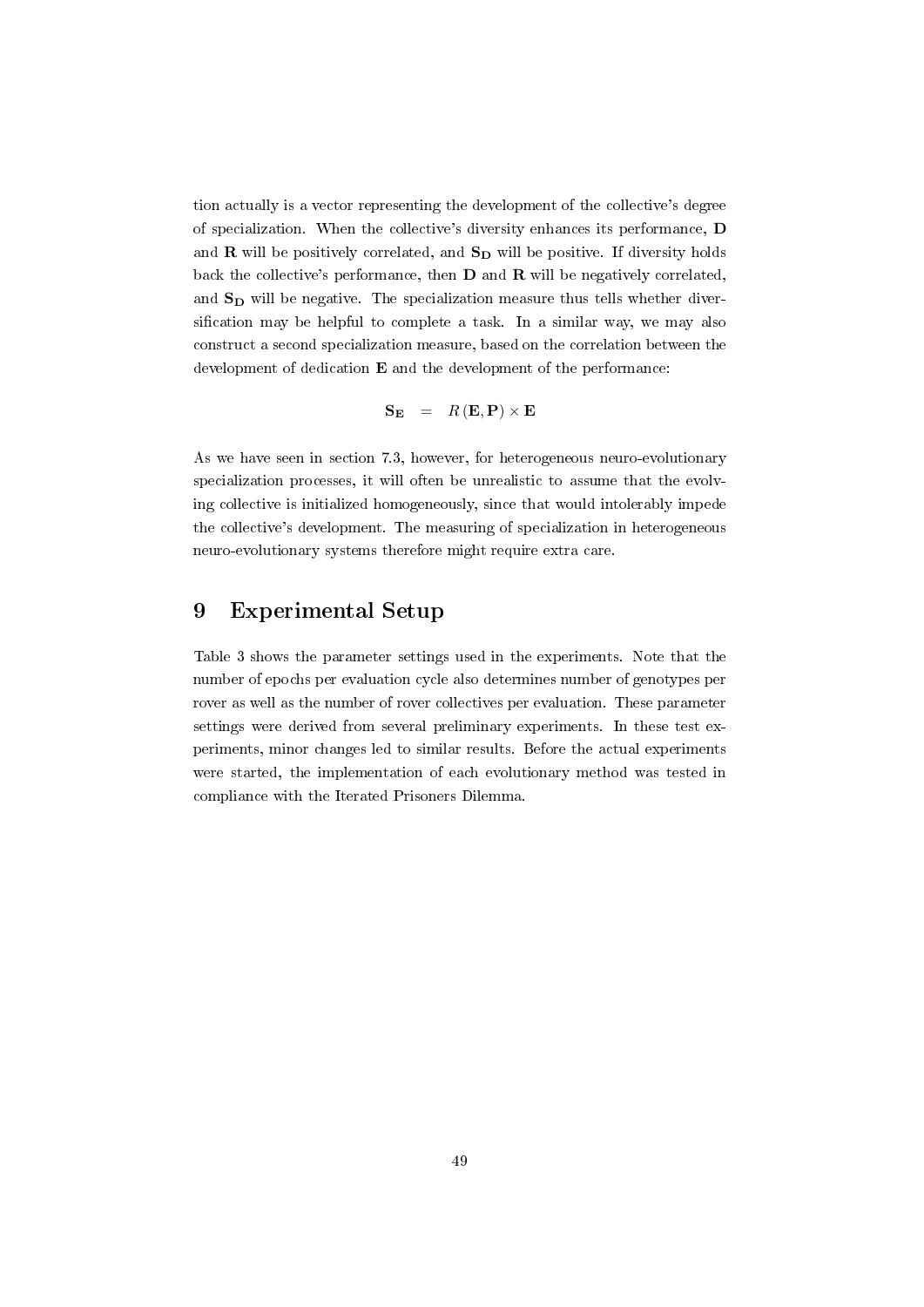|                                                                        | distributed task | collective task |  |
|------------------------------------------------------------------------|------------------|-----------------|--|
| number of generations                                                  | 501              | 1001            |  |
| number of evaluation cycles per generation                             |                  | $\overline{4}$  |  |
| number of epochs per evaluation                                        |                  | 32              |  |
| number of trials per epoch                                             |                  | $\overline{4}$  |  |
| number of iterations per trial                                         | 250              | 1000            |  |
| number of rovers $( R )$                                               |                  | 24              |  |
| number of rock piles $( P )$                                           |                  | 4               |  |
| number of rocks $( Q )$                                                |                  | 720             |  |
| total rock value $(v_Q)$                                               |                  | 36000.0         |  |
| rock value deviation                                                   |                  | 25.0            |  |
| rover group starting position deviation                                |                  | 0.25            |  |
| rover starting position deviation from group position                  | 0.035            |                 |  |
| rock pile position deviation                                           |                  | 0.45            |  |
| rock position deviation from pile position                             |                  | 0.065           |  |
| number of rock sensors $( S )$                                         |                  | $\overline{4}$  |  |
| rock sensor power/scope ratio $(\rho_S)$                               |                  | 0.05            |  |
| rock sensor range $(r_S)$                                              | 0.08             |                 |  |
| rock sensor resolution $(p_S)$                                         | 1.0              |                 |  |
| number of rover sensors $( U )$                                        | $\overline{4}$   |                 |  |
| rover sensor power/scope ratio $(\rho_U)$                              | 0.05             |                 |  |
| rover sensor range $(r_U)$                                             | 0.08             |                 |  |
| rover sensor resolution $(p_{II})$                                     | 1.0              |                 |  |
| energy cost for switching colors $(\mu)$                               | 0.0              |                 |  |
| delay for switching colors $(\tau)$                                    | $\mathbf{1}$     |                 |  |
| number of simultaneous detects to discover rocks                       | $\mathbf{1}$     | $\overline{2}$  |  |
| distance factor for detection of rocks and rovers $(\delta)$           |                  | 1000.0          |  |
| conversion factor for activation to acceleration $(\alpha)$<br>0.00025 |                  |                 |  |
| friction constant $(k)$                                                | $-100000.0$      |                 |  |
| rover mass $(m)$                                                       | 2000.0           |                 |  |
| energy capacity $(e)$                                                  | 0.25             | 1.0             |  |
| number of inputs                                                       |                  | 10              |  |
| number of hidden neurons                                               |                  | 8               |  |
| number of outputs                                                      | 11               |                 |  |
| fraction of genotypes as example for recombination<br>0.25             |                  |                 |  |
| mutation probability for initialization<br>1.0                         |                  |                 |  |
| mutation probability for common mutations                              |                  | 0.2             |  |
| mutation rate                                                          |                  | 0.55            |  |

Table 3: An overview of the parameter settings used.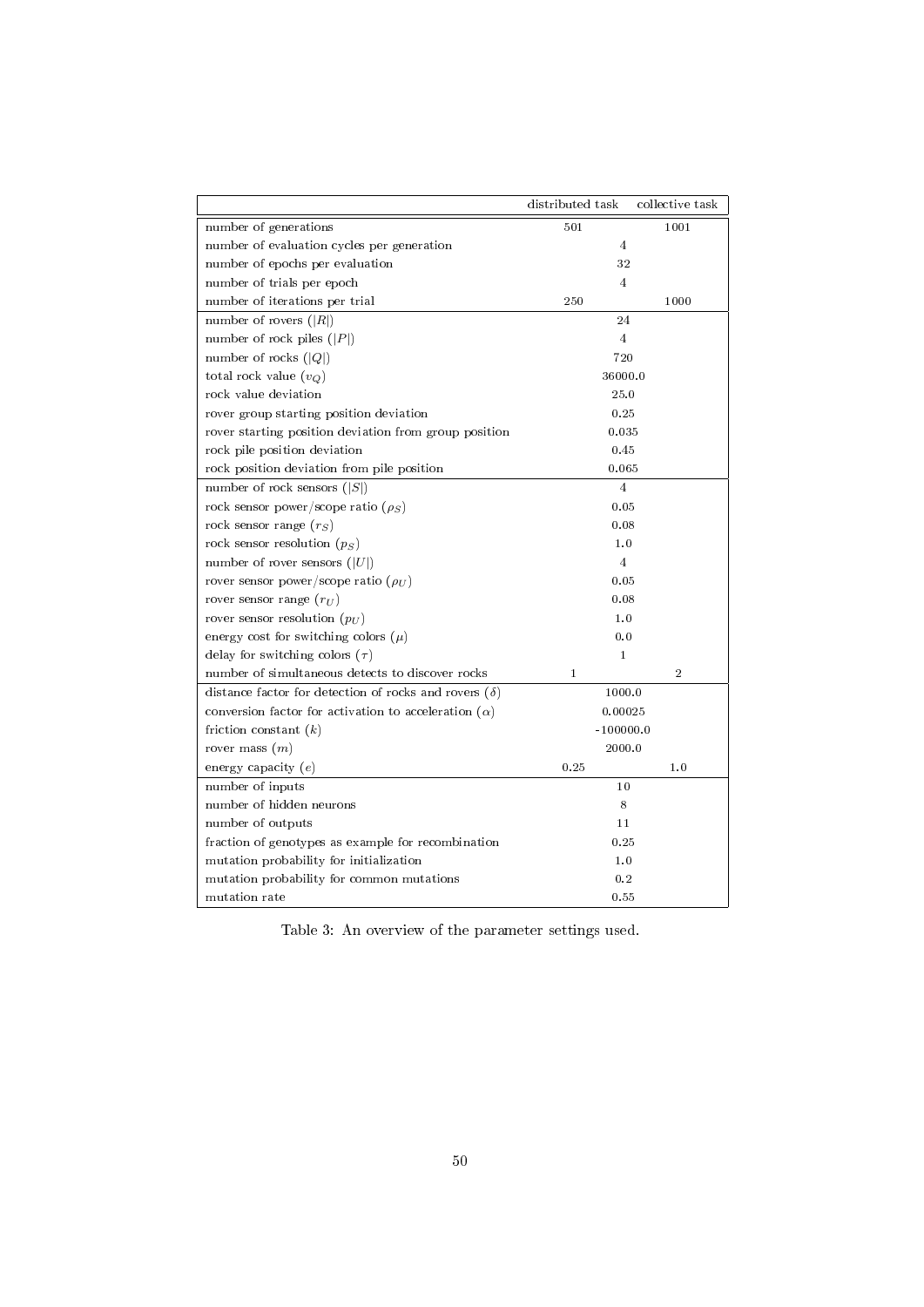# Part IV Results and Discussion

In this section, the results of our experiments are treated. Before the actual results are presented, some remarkable qualitative features of the evolved behaviors are described, followed by a discussion on the development of several important statistics. So as to find out which method leads to the strongest behavioral specialization, the idea was to apply the specialization measure proposed in the method section. Due to unexpected developments within the experiments, however, this measure appeared inapplicable. The second best option then was to apply the measures for dedication and diversity independently from the proposed specialization measure. These measures were thus used to compare the four evolutionary methods.

## 10 Qualitative Analysis of Evolved Rover Behaviors

In the course of the specialization processes, rovers evolved certain behaviors. Some features of these behaviors are particularly worth mentioning. The fundamental difference in the nature of the distributed task and the collective task unsurprisingly led to different strategies for discovery of rocks. One may expect that rovers performing the collective task would learn to interact with each other, more than rovers performing the distributed task would. In the distributed task, rovers may individually detect rocks, without help of others. Rovers performing the distributed task thus are not likely to become interactive. In contrast, the collective task requires rovers to coordinate their behaviors, since they may discover rocks only if they activate their detection sensors concurrently with at least one other rover. Although the coordination of behaviors itself will be difficult to quantify, the number of rover detections may yet provide for an indication of how strong the interaction between rovers is. The more rover detections were performed, the stronger the interaction between rovers.

## 10.1 Distributed Rover Task

In the distributed rover task, the members of a rover group may individually look for rocks. In contrast to the collective task, rovers do not have to coordinate their behaviors, since rovers may discover rocks without the help of other rovers. As one might expect, in compliance to the distributed task thus very primitive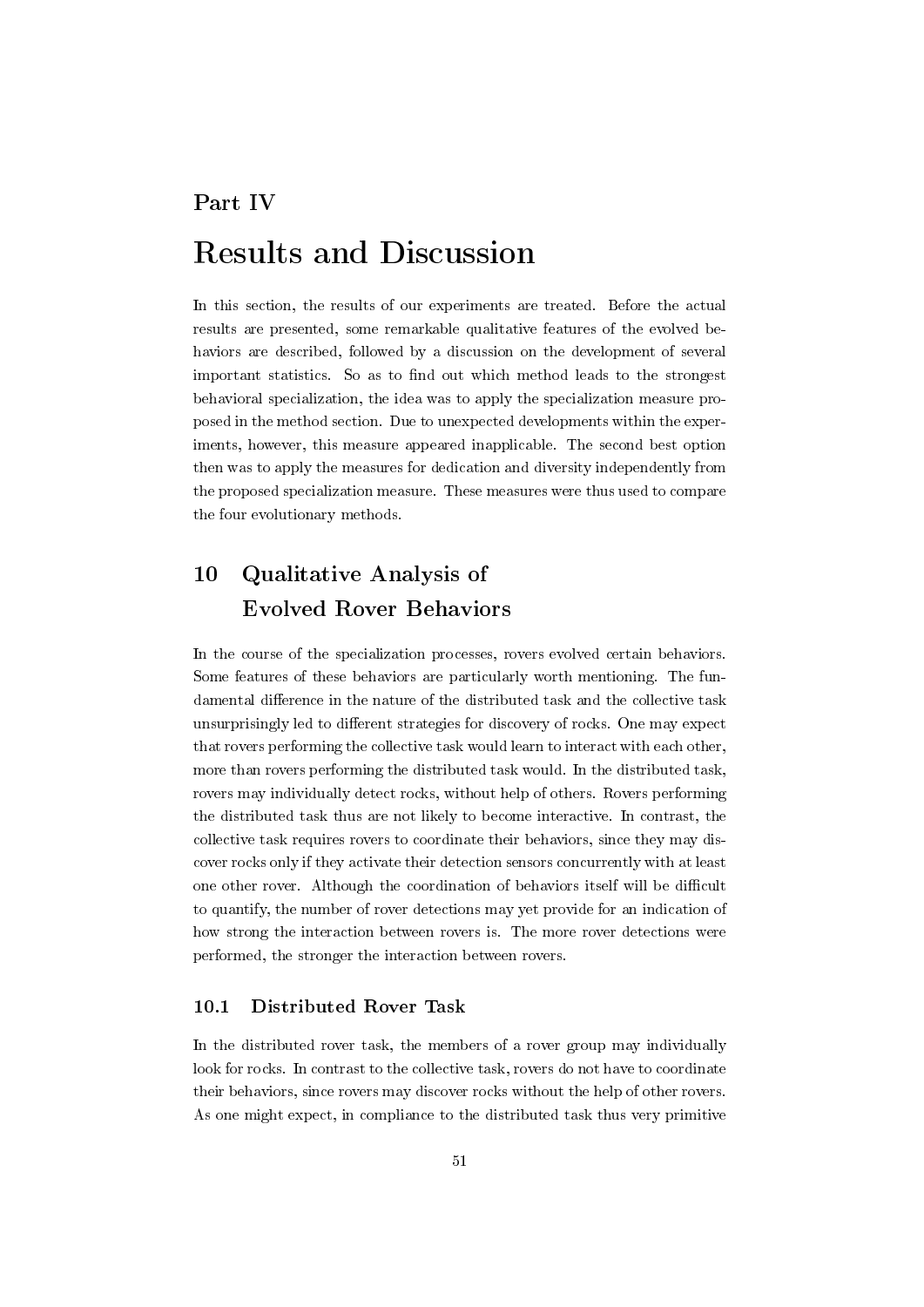behaviors evolved. Rovers are all initialized in a random direction. Provided enough rovers, the simplest solution then is have each rover move straight ahead, while looking out for any rocks. Part of the rovers also learned that as they crossed the borders of the simulation environment, they had to turn around and roam the environment in another direction.

While some rovers indeed dedicated themselves to a single color, others seem to have made do with the penalty for switching color modes. In our experiments, sensors were disabled for just a single iteration, so apparently these rovers learned to cope with the brief loss of perception.

## 10.2 Collective Rover Task

With regard to the collective rover task, the rover behaviors evolved in a rather different way than expected. Whereas the distributed task does not provoke rovers to become aware of each other, we actually did expect some form of interaction with respect to the collective rover task. However, it appeared that even under the regulations of the collective task, rovers just scarcely learned to interact. We assumed that the rovers would learn to stick together pairwisely, so as to be able to detect rocks uninterruptedly, but instead they came up with an even more straightforward and elegant solution. When a rover came across a pile of rocks it would simply stay within that pile, waiting for another rover to come by. As then after a while a second rover with the same color turned up, the rocks could be detected. At last, when the rovers could not discover any rocks there anymore, they would go their own way. Instead of explicitly interacting with each other, rovers made use of changes in the environment so as to coordinate their actions; a mechanism often referred to as stigmergy. As such, the rovers were able to cooperate without ever taking notice of each other. Such a strategy is not only easier to learn, but might also be more effective. Whereas interactive rovers would need to spend part of their actions on mutual awareness, the evolved rovers were free to devote all time and energy resources to detection of rocks.

Not all rovers took advantage of the information provided about their disposition towards to the center of the environment. While some rovers consequently returned to the task area as soon as they crossed the boundaries, other rovers simply ignored the signs and did not come back.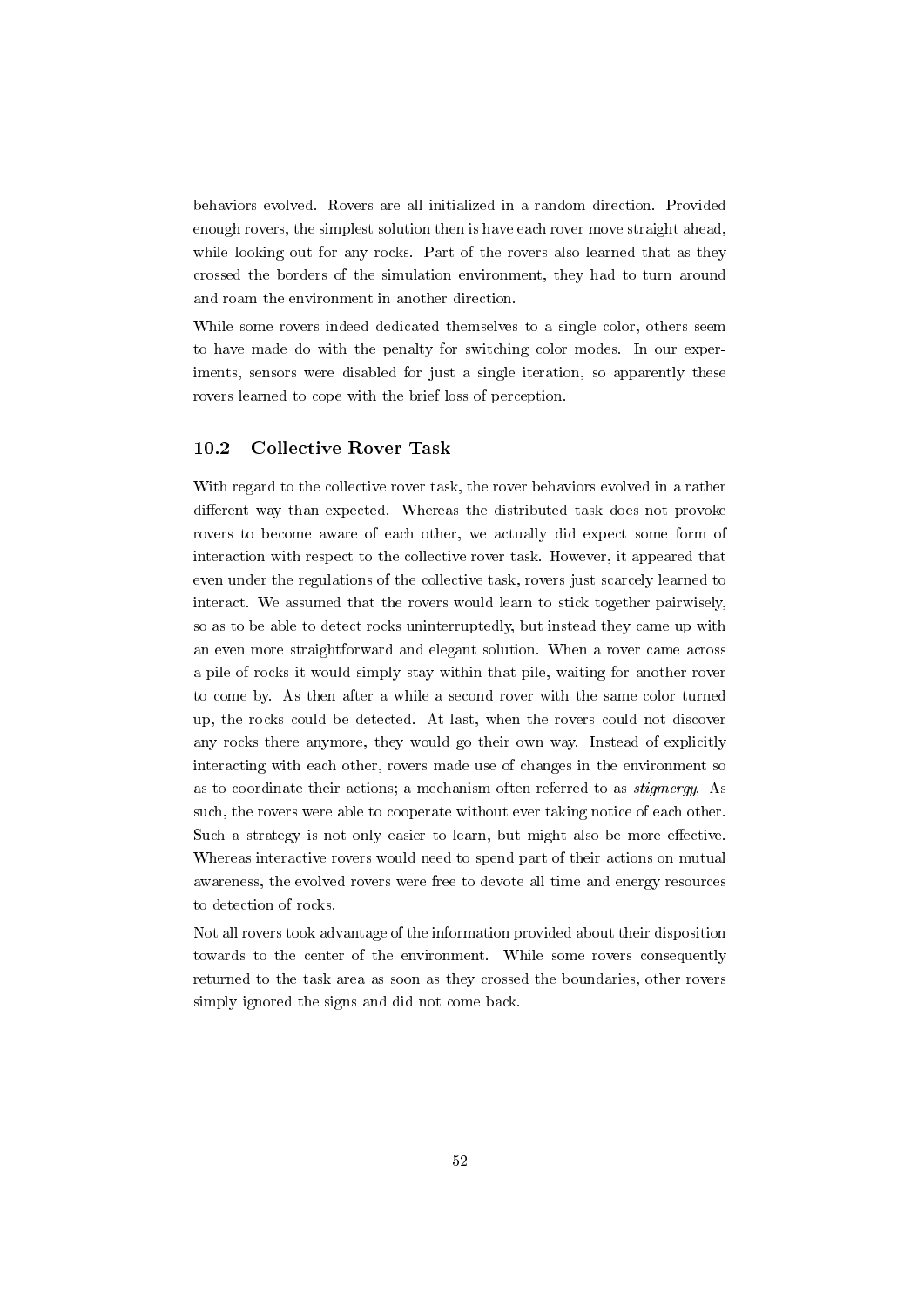## 11 Developments of Dedication, Diversity, Performance

During the evolutionary processes, for each generation several statistics were collected. From these statistics, the development of the dedication, diversity, and performance were analyzed. The degree of dedication and the degree of diversity were both expected to grow during the evolutionary process. However, it turned out that the development of these statistics would be rather different. Sections 11.1 and 11.2 show how the dedication, diversity, and performance evolved in the course of the processes, in accordance with the distributed task and the collective task, respectively. Section  $11.3$  then describes how this affects the quantification of specialization.

## 11.1 Distributed Rover Task

Figures 11, 12, and 13 visualize the developments of respectively dedication, diversity, and performance during the evolutionary specialization processes in the distributed rover task. The graphs contain four series each, corresponding to the four neuro-evolutionary methods being evaluated. Each series is constructed by taking the average of ten runs. Some points in the development of the series are particularly worth mentioning. These are described below.

Dedication The several degrees of dedication rise sharply for just a few generations, but only until the high degrees of dedication quite suddenly collapse, especially for the single-population methods. In the end, the degrees of dedication of the multi-population methods turn out to be slightly greater than for the single-population methods, whereas the neuron-level methods preserved a somewhat greater degree of dedication than their respective network-level counterparts did.

Diversity For each evolutionary method, the development of diversity starts with a quick drop. After that, the degrees of diversity recover for a while, but then again start to decline, although just very slightly for the multi-population methods. The multi-population methods end up with evidently higher degrees of behavioral diversity.

Performance Just as we may expect, all curves presenting the performance begin at a value barely greater than zero. After a brief period of growth, the development of the performance soon encounters a short stagnation. The singlepopulation neuron-level method may then be slower to overcome the stagnation,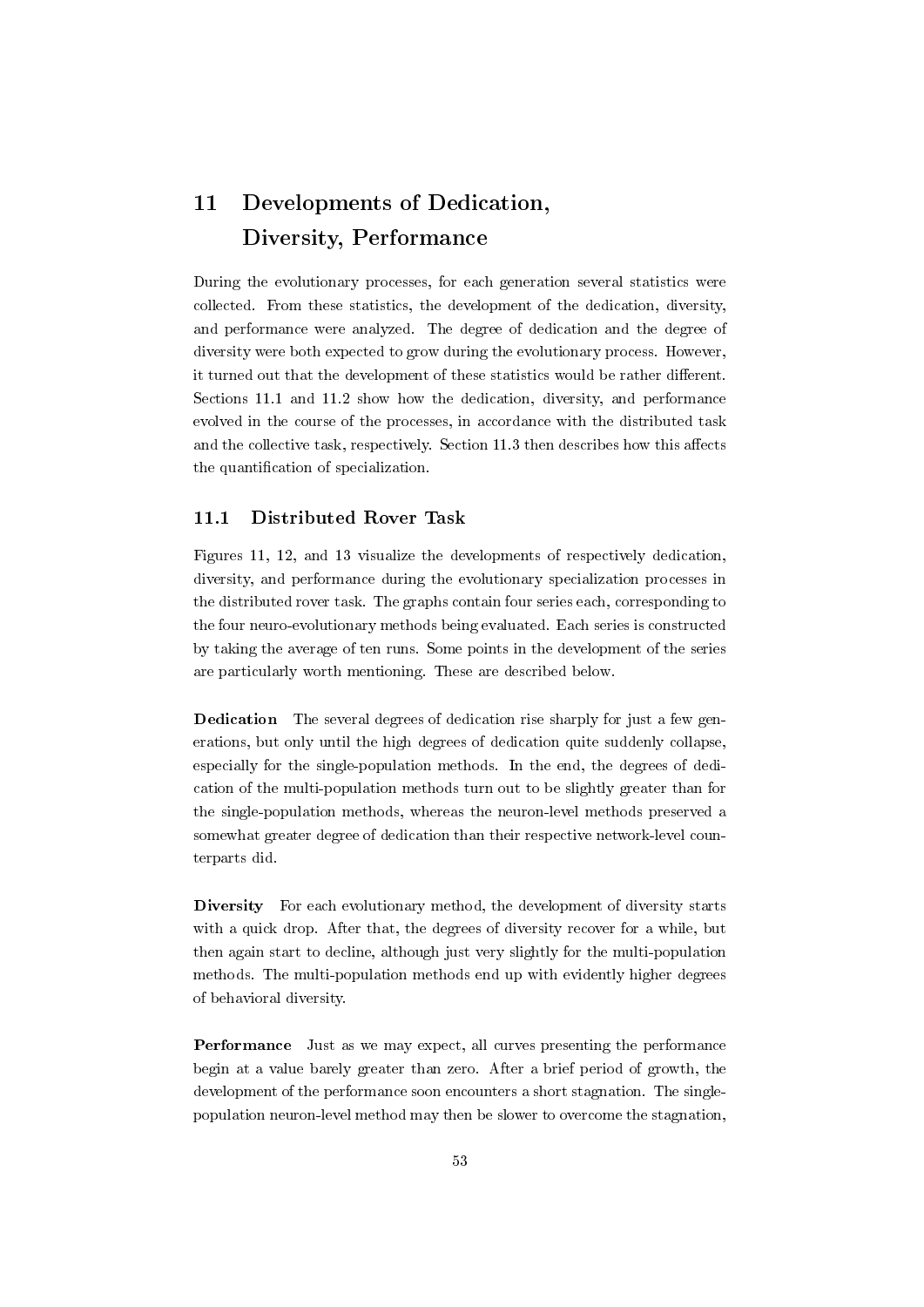but compensates for that by suddenly gaining performance at a remarkably high rate. At the end of the evolutionary process, the single-population methods show significantly better performance than the multi-population methods.

## 11.2 Collective Rover Task

Figures 14, 15, and 16 show the developments of respectively dedication, diversity, and performance during the evolutionary specialization processes for the collective rover task. The graphs each contain four series, one for each of the evaluated neuro-evolutionary methods. Each series is constructed by taking the average of ten runs.

Dedication Generally speaking, the degrees of dedication develop in a way quite similar to those of the distributed task, although the developments seem to be temporized. For just a few generations the degrees rise sharply. The high degrees of dedication then remain for a while, but sooner or later start to decay.

Diversity The diversity series is quite similar to that in the distributed task, in the sense that they show a rapid decline as well, followed by an increase again. After this revival, the degrees of diversity decay during the remainder of the process, although the multi-population methods loose very little. The multi-population methods eventually enclose a significantly larger amount of behavioral diversity.

Performance For each method, the development of its performance starts with a short period of growing performance, followed by a shorter or longer period of stagnation. The multi-population methods then are the first to overcome the stagnation. After its period of stagnation, the single-population networklevel method brings forth a promising development, yet seems to drop out after about 300 generations. Although the single-population neuron-level method lingers for more than 250 generations, it still does catch up with the other methods by suddenly showing an impressive growth. The multi-population network-level method performs signicantly better than any of the other methods, while its single-population counterpart performs signicantly worse. Both neuron-level methods show intermediate performance.

## 11.3 The Course of Specialization

We presumed that the degrees of dedication and diversity would grow during an evolutionary specialization process, as rovers increasingly dedicate themselves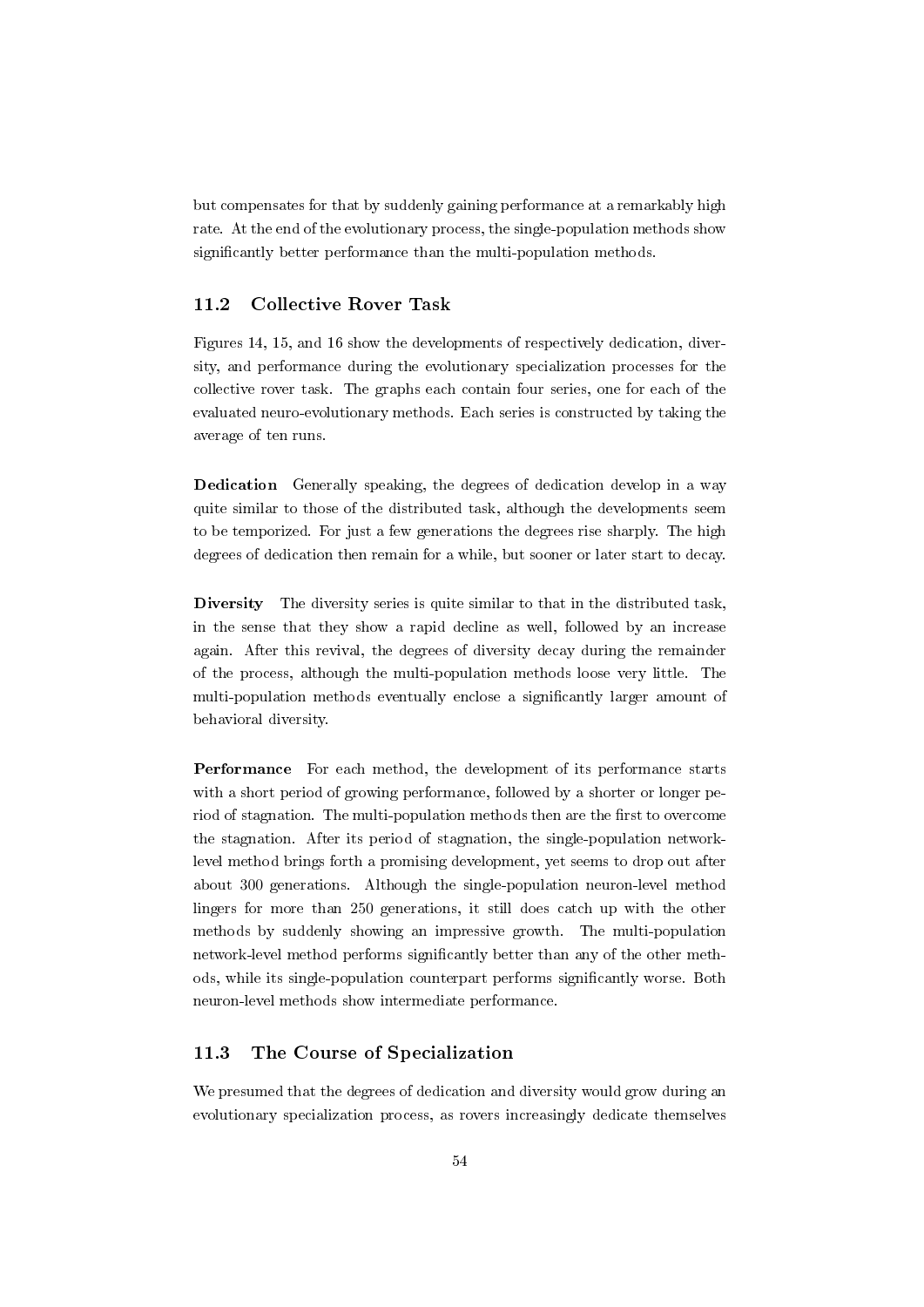

Figure 11: The development of dedication in the distributed task.



Figure 12: The development of diversity in the distributed task.



Figure 13: The development of performance in the distributed task.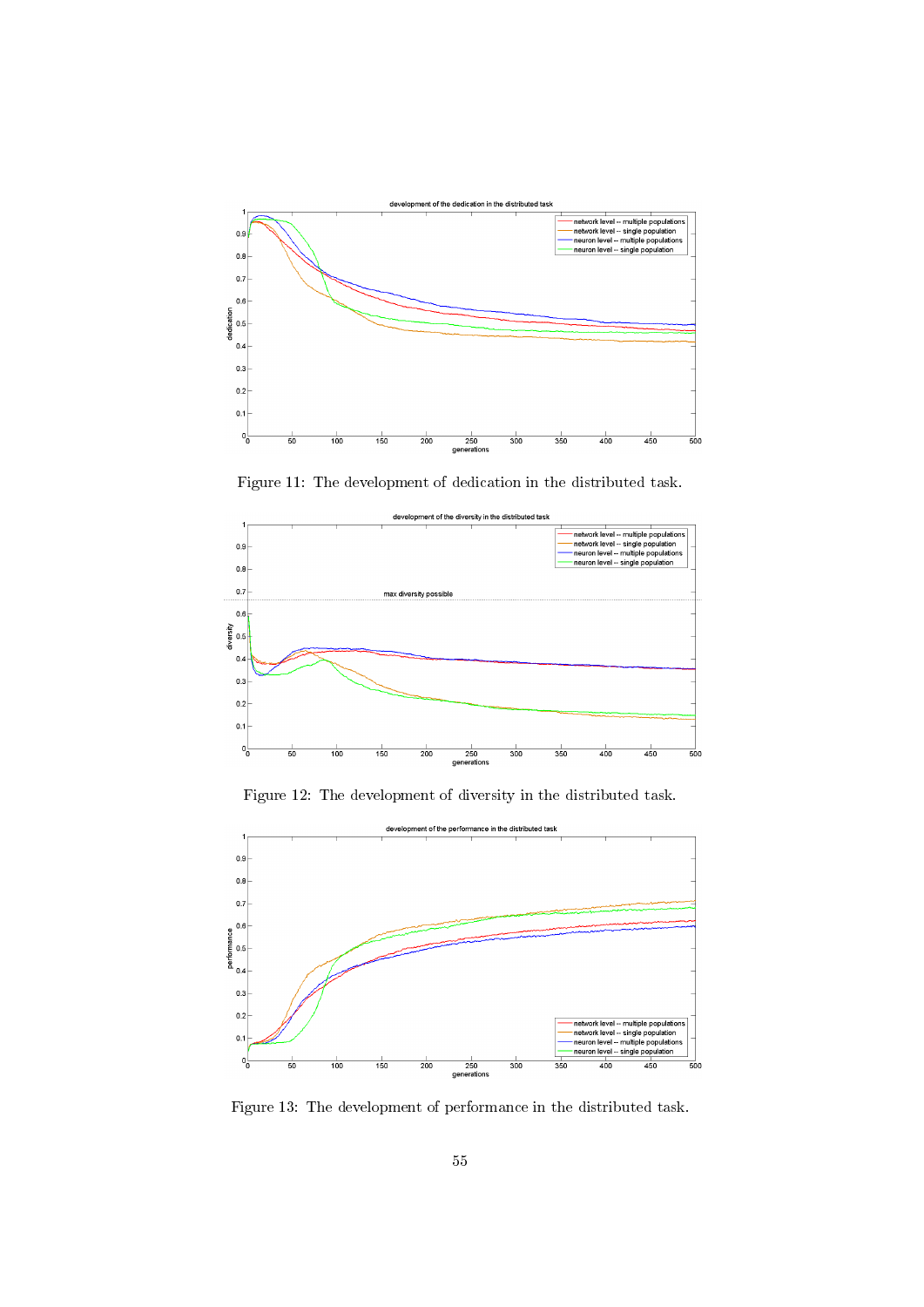

Figure 14: The development of dedication in the collective task.



Figure 15: The development of diversity in the collective task.



Figure 16: The development of performance in the collective task.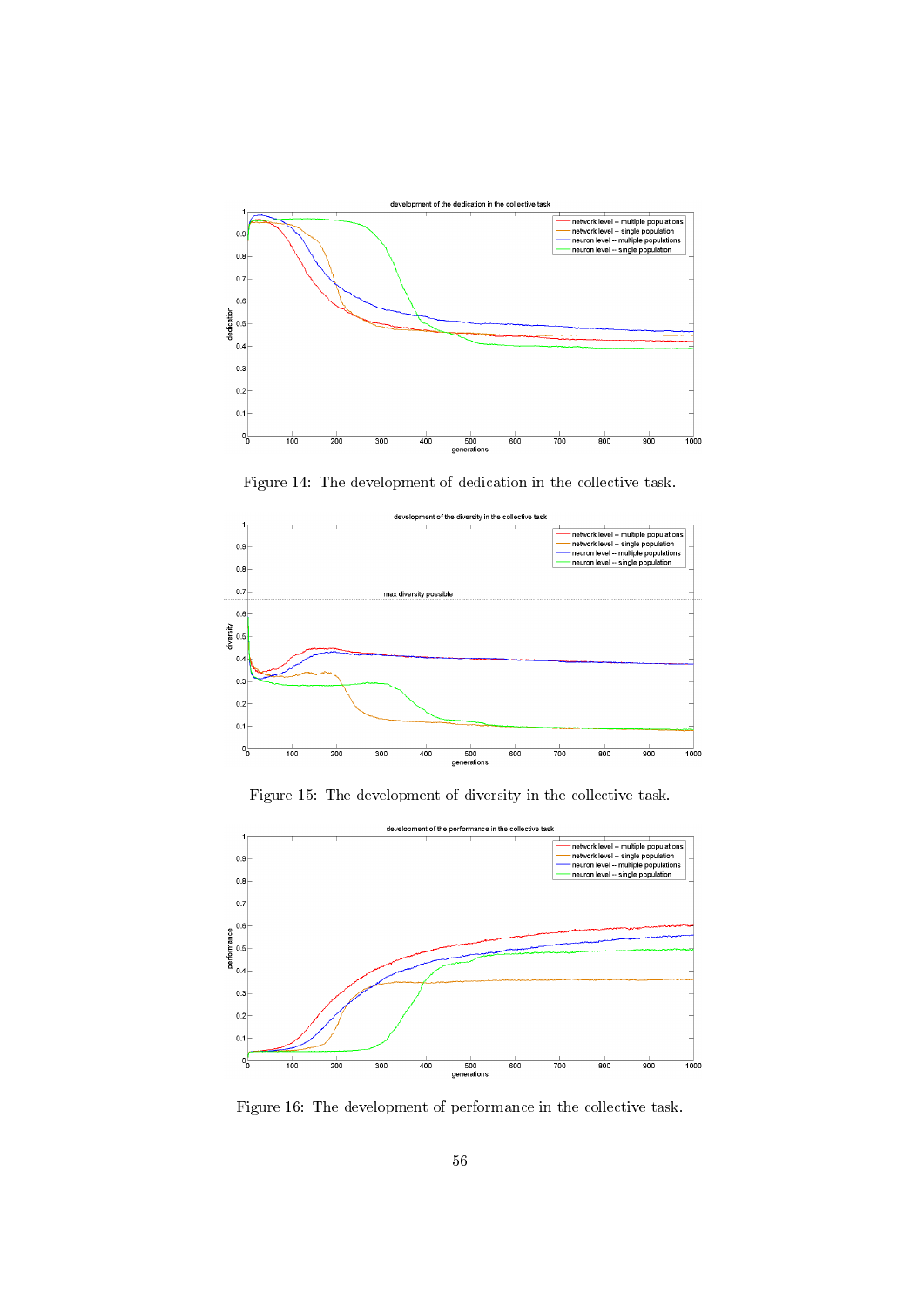to a limited share of labor and the group becomes more and more diverse. It is clear that for both tasks the progress of dedication and diversity does not comply with these presumptions. We expected dedication to grow, but it actually starts at almost the highest degree possible and then descends until it reaches a certain minimum. Concerning diversity, from the fact that collectives are initialized heterogeneously, we did expect some degree of behavioral diversity to be present at the very beginning. However, as one can see in the graph, the degree of diversity then already is close to its maximum as well.

A possible explanation for the impressive degrees of dedication and diversity during the first few generations are the primitive behaviors of collective members. It appeared that during the earliest stages, most members repeat at each time step almost exclusively the same action, although this action differs per member. Such a strong domination of the behavioral repertoires by only one action leads to an exceptionally high degree of dedication. After all, provided such simplistic behaviors, a rover's action transition table will be concentrated entirely on a single action transition, namely the transition from the repeated action to itself. This results in a high degree of convergence in its transition table, which then on its turn leads to an eminent degree of dedication. Having said that, then any variation between members in these dominant actions inevitably leads to a high degree of diversity. As each member strictly focuses itself on just a single action transition, while the transition differs per member, each action's cross-rover transition histogram will be strongly concentrated on just a few rovers. The resulting high degrees of convergence aggravate the degree of diversity. Therefore, right at the beginning of the specialization process, the collective's degrees of dedication and diversity already will be greater than we may ever expect for the evolutionary end products.

In terms of quantification, the development of a heterogeneous evolutionary specialization process cannot be characterized by growing degrees of dedication and diversity, but instead by ensuring certain minimum levels. One might say that strong dedication and diversity are signs of primitive behaviors, whereas weak dedication and diversity indicate complex behaviors. So, in the course of the process, the collective members learn to extend their behavioral repertoires and temper excessive dedication and diversity, while yet they are prevented from becoming overly complex. Instead of collectives simplifying complex adequate behaviors, which indeed would lead to growing dedication and diversity, we have collectives extending primitive inadequate behaviors. Although upcoming dedication and diversification may play an important role in homogeneously initialized specialization processes, it seems that the essence of evolutionary specialization is more like channeling already existent dedication and diversity, so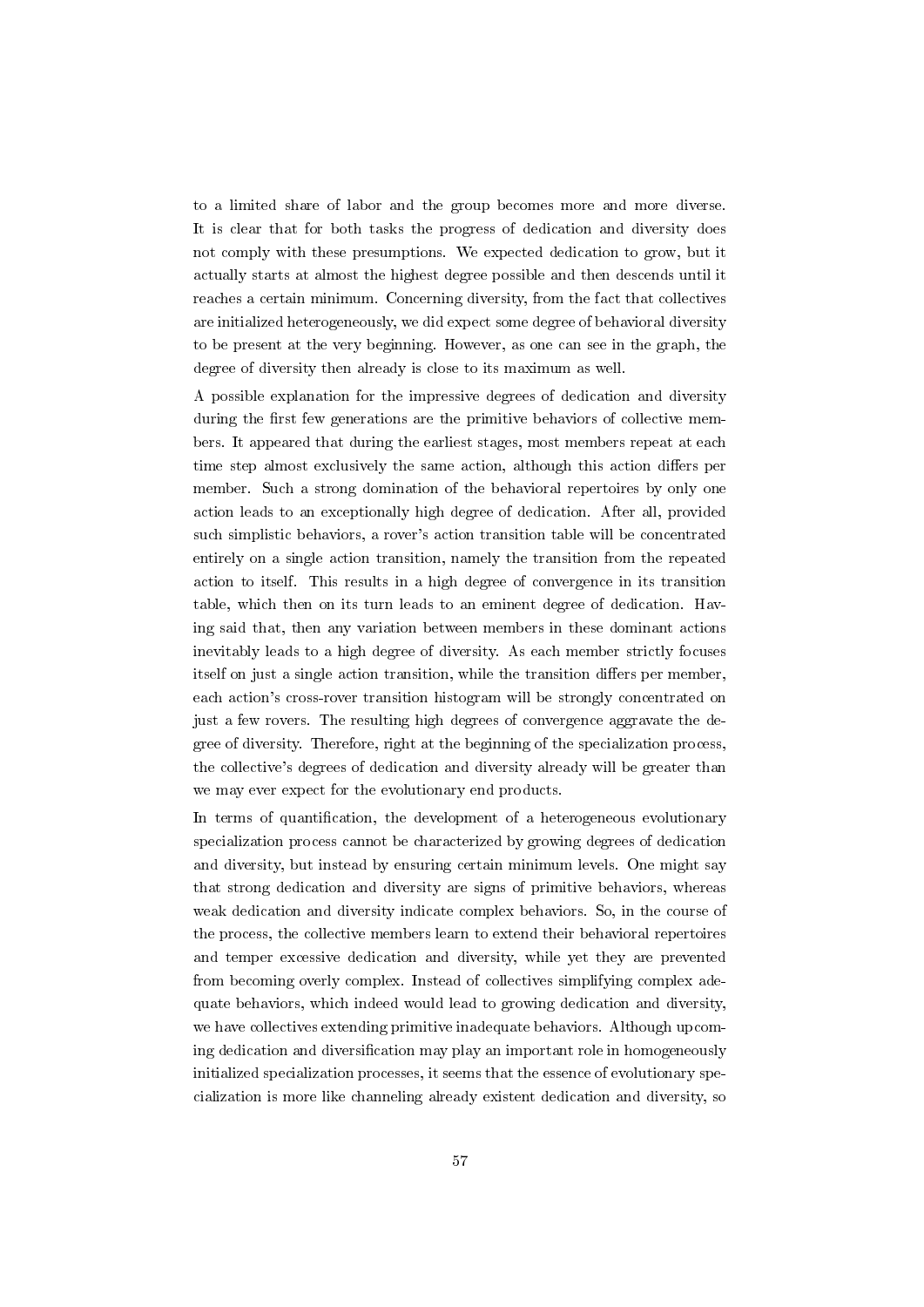as to enable fruitful cooperation, and to keep collective members from becoming as complex as their non-specialized counterparts.

The "inverted" development of dedication and diversity does introduce some complications for the design of a specialization measure however. As an evolutionary specialization process advances, one does expect performance to rise, but dedication and diversity to decline. The correlations between dedication and performance on the one hand, and diversity and performance on the other, will thereby always be negative if measured over evolutionary time, no matter if dedication and diversity are known to enhance the performance – as if any order of dedication or diversity would impede the evolving collective's performance. Clearly, the latter will not generally be true. However, for any heterogeneous evolutionary specialization process, it is simply impossible to distinguish the tempering of dedication and diversity due to growing complexity of behaviors from the strengthening caused by emergence of different roles and castes. Consequently, the correlation between the developments of dedication and diversity on the one hand and the performance on the other will be unsuitable for heterogeneous evolutionary specialization. As such, both specialization measures proposed earlier in section 8.4 are unusable.

## 11.4 Unsteady Development of Single-Population Methods

One might have noticed that for either rover task the single-population methods show a fairly unsteady development. Whereas the multi-population methods show a fluent development for each of the statistics, especially the development of the single-population neuron-level method seems unstable. A possible explanation may be that multi-population methods include a genotype population for each rover separately, in contrast to single-populations methods evolving a single population, from which all rovers are to be constructed.

The cumbersome genotype population of the single-population methods then has great difficulty achieving a sufficient degree of consistency. On the one hand, the nature of our rover tasks causes the genotypes to differentiate and thus become incompatible with each other, but on the other hand, these genotypes are nevertheless all contained by a single population, so may still be recombined. The recombination of highly fit but incompatible genotypes then still produces improper descendants. Note that this issue closely resembles the expectancy issue concerning Moriarty's SANE method [23], mentioned in section 4.3.2.

As long as there is a lack of consistency in the genotype population, there also will be no consistency in the composition of rover collectives. Whereas in the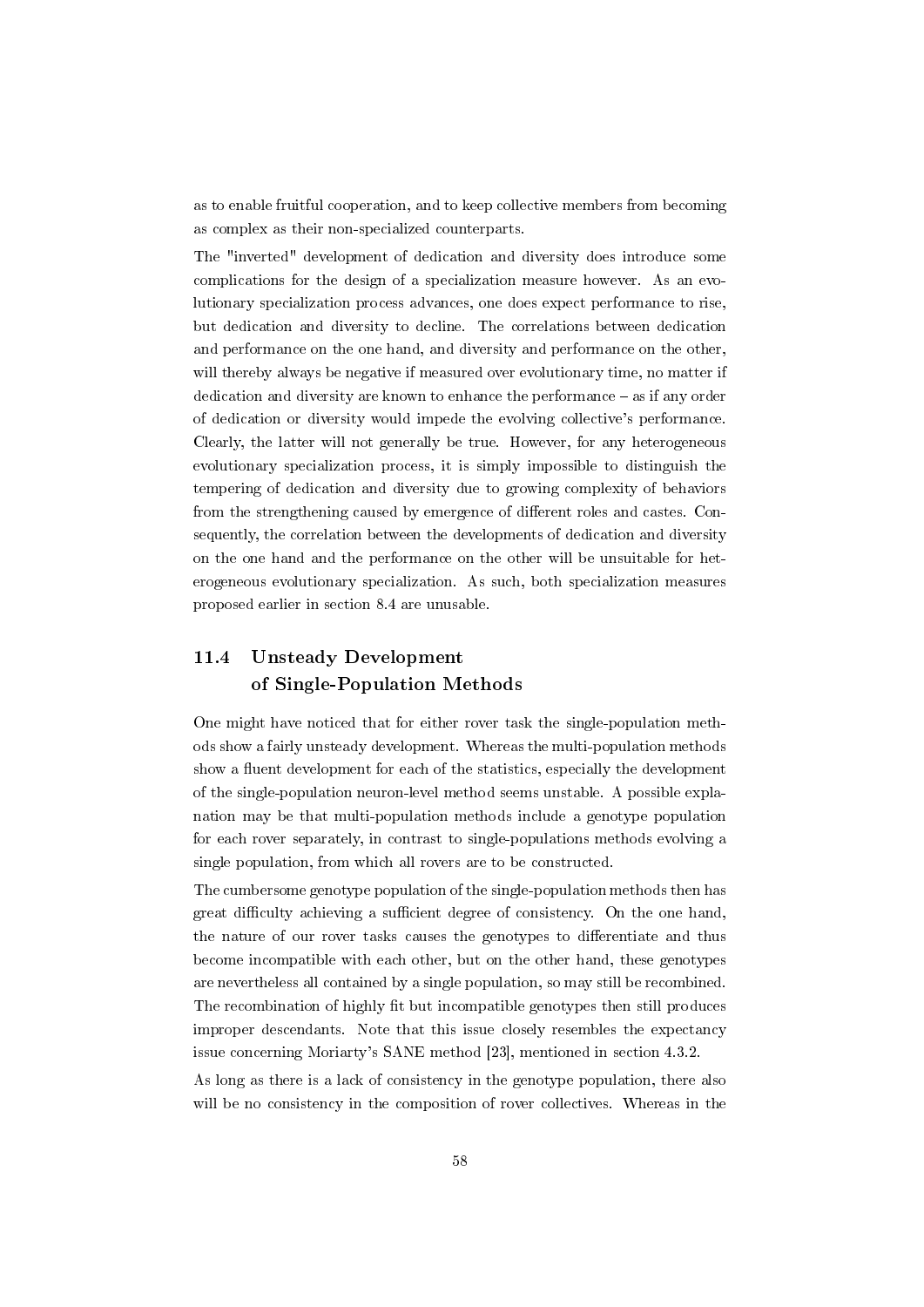multi-population methods each position in the rover group is occupied by a rover constructed from invariably the same subset of genotypes, this will never be the case in single-population methods, since these contain just a single set. It may then happen that rover collectives are composed of highly competent but incompatible rovers. Even if a rover has made a great contribution to one collective's performance, it may yet not stand out well in the context of another collective. This clearly will corrupt the accuracy of the genotype evaluation. Only if the genotype population in its entirety shows a certain degree of consistency, the consistency of the derived rover collectives may grow.<sup>6</sup>

The multi-population methods omit the issue troubling the single-population methods in the same way Gomez's ESP method [19] omits SANE's expectancy issue. The segregation of genotypes in the multi-population methods allows the populations to become increasingly consistent. As each position in the rover groups is occupied by a rover constructed from invariably the same subset of genotypes, the collective may slowly develop certain expectancies regarding each position, while at the same time the separate populations by themselves grow in consistency as they become increasingly compliant to these expectancies. The separate populations differentiate from each other, but the genotypes within each population converge and become more and more compatible. The recombination of highly fit genotypes then is likely to produce descendants that are highly fit as well.

Consequently, as rover collectives are composed by constructing one rover from each genotype population, a certain consistency will grow in the composition of the rover groups. Rovers that made a great contribution to the performance of one rover group then probably will do so within other collectives as well. However, note that population convergence may yet also be dangerous, in the sense that premature convergence eventually impedes a population's further evolution. As in the course of the evolutionary process the separate populations converge and grow increasingly consistent, genetic diversity will inevitably decay. If a (nearly) optimal solution already has been found, strong convergence prevents an evolutionary process from substantially drifting away from its solution. However, as long as no optimal solution has been found yet, strong convergence is undesirable, as it inhibits the effectiveness and efficiency of the evolutionary process by hindering the exploration of its solution space and restraining its genetic adaptability.

 $6$ Although we cannot provide for a sound verification, it might be the case that a certain degree of consistency in the genotype population evokes the sudden turning points in the development of the several statistics.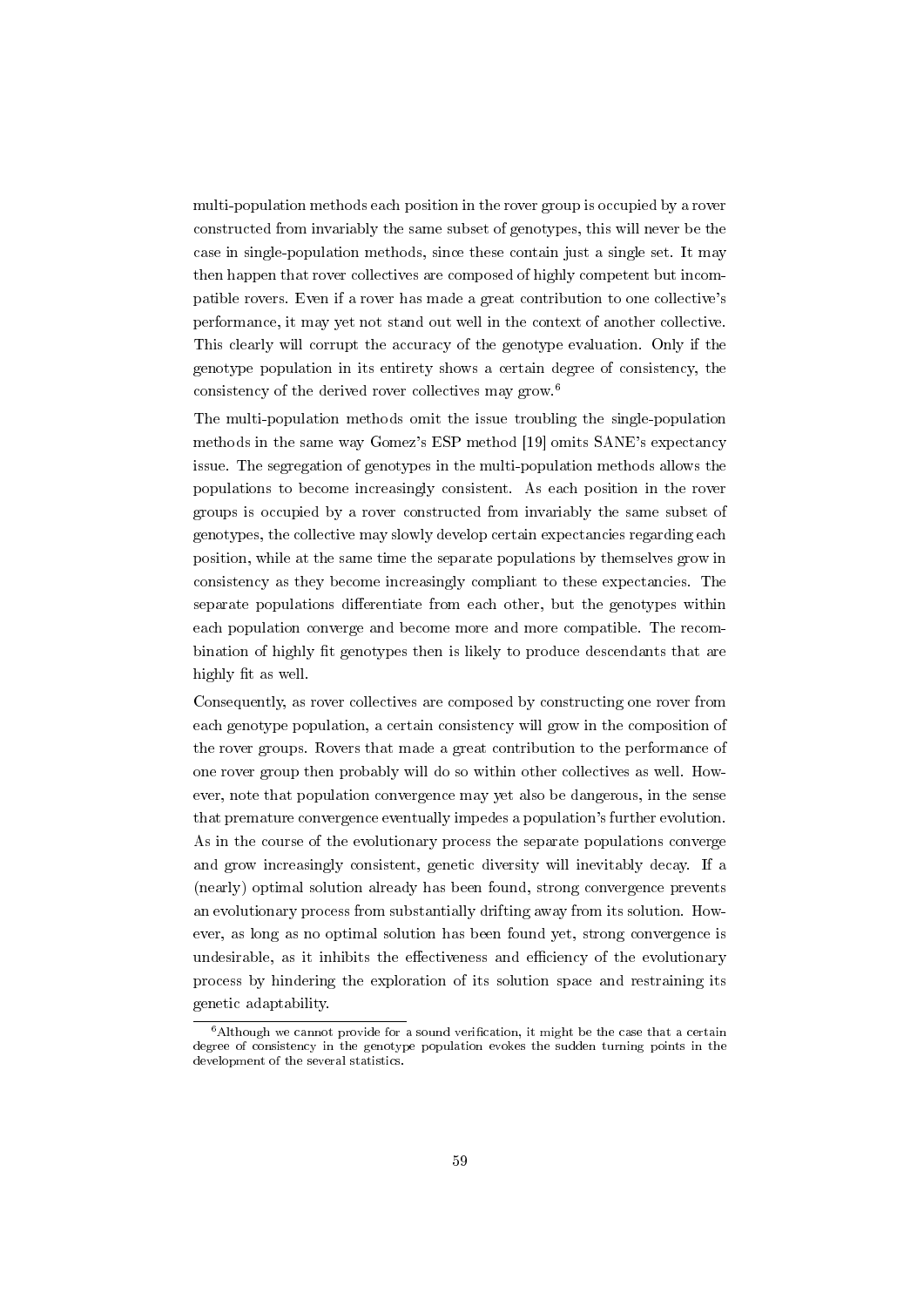## 12 Quantitative Comparison of Methods

Section 11.3 already pointed out that the proposed specialization measure based on the correlation between diversity and performance appeared unsuitable for quantifying specialization during a heterogeneous neuro-evolutionary specialization process. The second best option then is to apply the measures for dedication and diversity independently from the specialization measure.

In order to make a statistically sound comparison between the four neuroevolutionary methods, for either rover task we performed ten runs per method  $(n = 10)$ . From each run's final generation several statistics were collected, so as to obtain per statistic a mean and deviation for each of the methods. By applying a t-test with  $\alpha = 0.05$  to these means and deviations, for all statistics we determined whether the differences between the evolutionary methods are statistically signicant. After some tuning, we created such circumstances that the rover collectives were able to achieve moderate performances, so that any comparison involving performance would not be affected by either floor or ceiling effects.

## 12.1 Distributed Rover Task

Multi-population methods Between the two multi-population methods, there existed no significant differences for any of the statistics. (See table  $4$ )

Single-population methods The single-population neuron-level method preserved just a slightly higher degree of dedication  $(0.4589 \pm 0.0430)$  than the single-population network-level did  $(0.4197 \pm 0.0072)$ . On the other hand, their degrees of diversity as well as their performances were statistically equal.

Network-level methods Even though the difference between the degrees of dedication was statistically significant, this difference yet was not very impressive. Concerning the degrees of diversity, however, the multi-population network-level method yielded a much higher degree of the diversity  $(0.3838 \pm$ 0.0199) than the single-population network-level method  $(0.1448 \pm 0.0120)$ . Despite its reduced dedication and diversity, the single-population neuron-level method still achieved a significantly better performance  $(0.7137 \pm 0.0337)$  than the multi-population network-level method did  $(0.6220 \pm 0.0384)$ .

Neuron-level methods The same is true for the neuron-level methods. The difference between the degrees of dedication was not very impressive again, but the multi-population neuron-level method yielded a much higher degree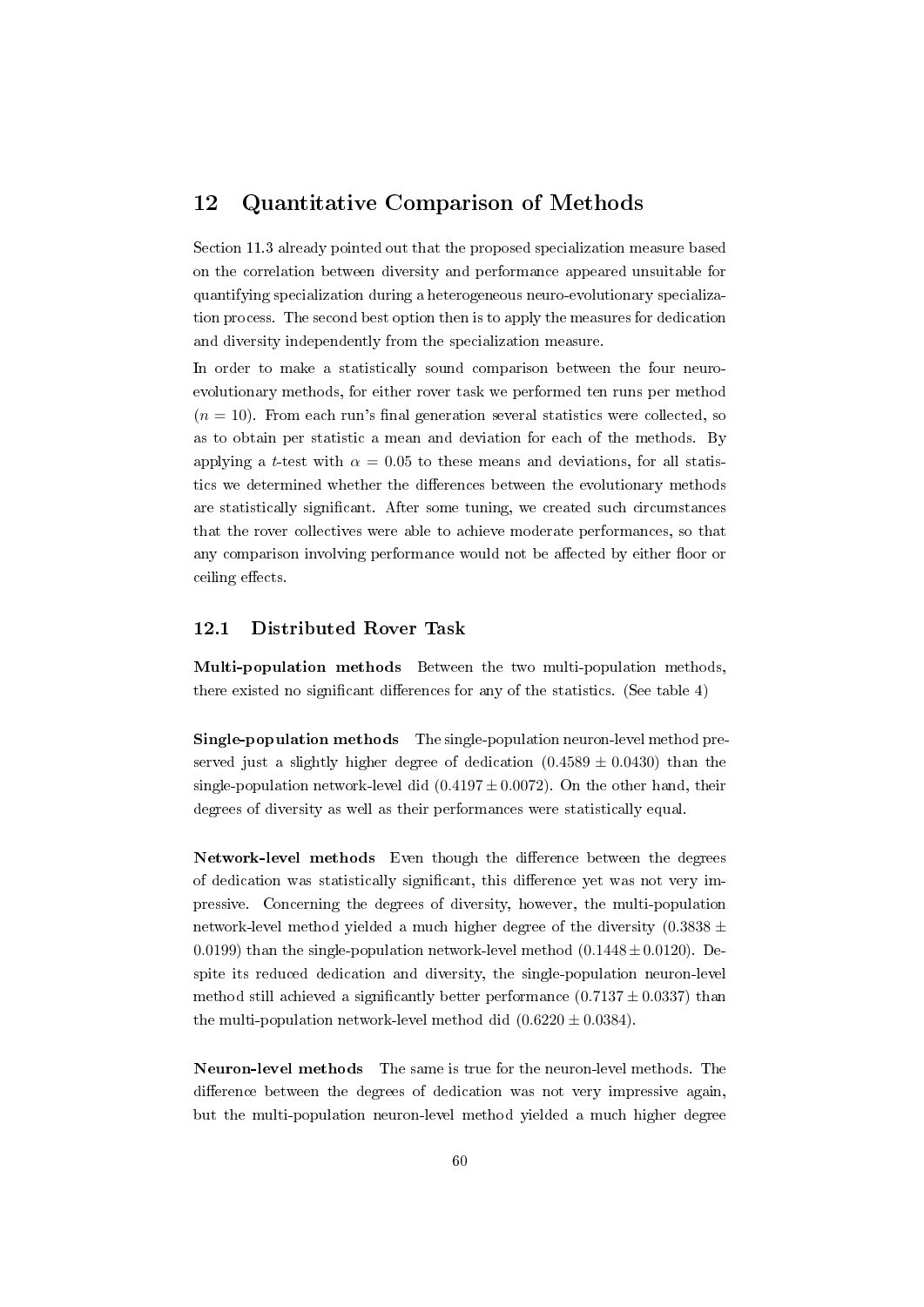of diversity  $(0.4077 \pm 0.0375)$ , compared to the single-population neuron-level method  $(0.1543 \pm 0.0289)$ . The performance of the single-population neuronlevel method  $(0.6807 \pm 0.0381)$  was significantly better than that of the multipopulation network-level method  $(0.6025 \pm 0.0274)$ .

From the data appears that single-population methods show greater convenience with the distributed task than multi-population methods. Even though dedication experiences a different development using single-population methods than using multi-population methods, in the end it turns out to be fairly indifferent towards the method for evolution. Regarding behavioral diversity, however, collectives evolved by either of the two multi-population methods tend to become much more diverse than those evolved by single-population methods do. For the development of each of these three statistics counts that multi-population methods show a smoother development than single-population methods.

| level   | populations | dedication          | diversity           | performance         |
|---------|-------------|---------------------|---------------------|---------------------|
| network | multiple    | $0.4671 \pm 0.0302$ | $0.3519 \pm 0.0242$ | $0.6220 \pm 0.0384$ |
| network | single      | $0.4197 \pm 0.0072$ | $0.1301 \pm 0.0101$ | $0.7137 \pm 0.0337$ |
| neuron  | multiple    | $0.4938 \pm 0.0376$ | $0.3562 \pm 0.0326$ | $0.6025 \pm 0.0274$ |
| neuron  | single      | $0.4589 \pm 0.0430$ | $0.1491 \pm 0.0306$ | $0.6807 \pm 0.0381$ |

Table 4: A summary of the three most important statistics for the several neuroevolutionary methods in compliance with the distributed rover task.

## 12.2 Collective Rover Task

Multi-population methods The multi-population methods showed a small but statistically significant difference between the degrees of dedication. The degrees of diversity were similar. Nevertheless, the multi-population networklevel showed significantly better performance  $(0.6059 \pm 0.0456)$  than the multipopulation neuron-level method  $(0.5590 \pm 0.0482)$ . (See table 5)

Single-population methods For the single-population methods, the difference between the degrees of diversity was insignificant. The single-population network-level method preserved a signicantly higher degree of dedication, but did not perform as well as its neuron-level counterpart. The single-population neuron-level method achieved a performance of  $0.4970 \pm 0.1231$ ; the singlepopulation network-level method stuck to a performance of  $0.3638 \pm 0.1349$ . Both methods seem to struggle with considerable deviation in performance.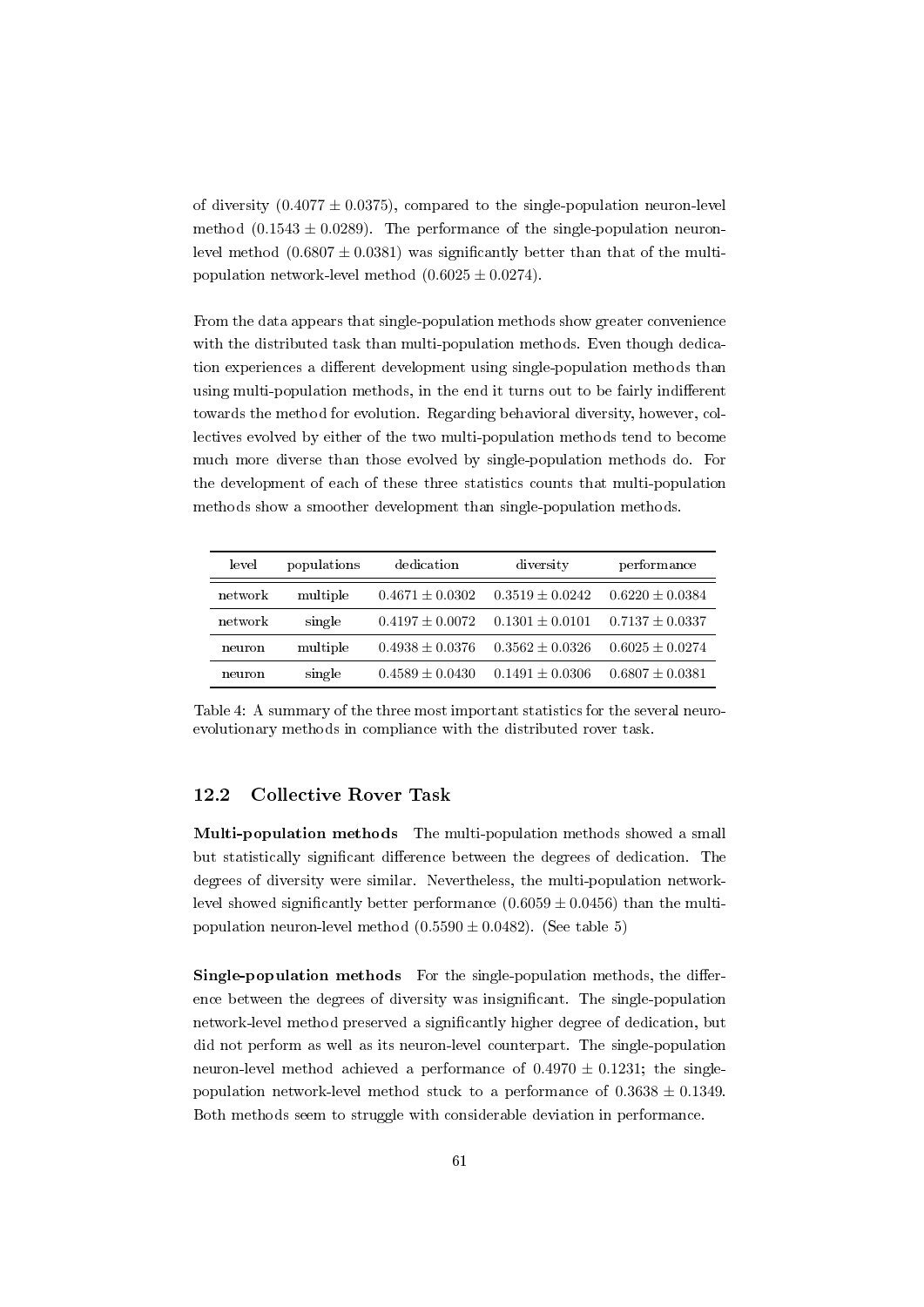Network-level methods The multi-population network-level method yielded a much higher degree of diversity  $(0.3754\pm0.0201)$ , compared to the degree of diversity yielded by the single-population network-level method  $(0.0798 \pm 0.0114)$ . As well, the multi-population variant did perform considerably better than the single-population variant.

Neuron-level methods Regarding the neuron-level methods, both the degrees of dedication and the degrees of diversity were significantly different, with degrees of  $0.4654 \pm 0.0264$  respectively  $0.3768 \pm 0.0118$  for the multi-population network-level method and  $0.3866 \pm 0.0326$  respectively  $0.0835 \pm 0.0155$  for the single-population network-level method. These differences did not lead to a statistically significant difference in performance. However, the fact that the multipopulation neuron-level method does not signicantly outperform the singlepopulation network-level method might be due to the considerable amount of deviation for the latter method.

Regarding the collective task, the multi-population network-level method outperformed all other methods. Its single-population counterpart on the other hand showed least impressive performance. The performances of the two neuronlevel methods lay in between those of the network-level methods and were statistically equal. Despite the disparity in development, the degrees of dedication eventually turned out to be more or less comparable. Similar to the distributed task, collectives evolved by multi-population methods tend to become signi cantly much more diverse than those evolved by single-population methods do. For the collective rover task counts as well that multi-population methods show a much smoother development than single-population methods.

| level   | populations | dedication          | diversity           | performance         |
|---------|-------------|---------------------|---------------------|---------------------|
| network | multiple    | $0.4203 \pm 0.0197$ | $0.3754 \pm 0.0201$ | $0.6059 \pm 0.0456$ |
| network | single      | $0.4475 \pm 0.0764$ | $0.0798 \pm 0.0114$ | $0.3638 \pm 0.1349$ |
| neuron  | multiple    | $0.4654 \pm 0.0264$ | $0.3768 \pm 0.0118$ | $0.5590 \pm 0.0482$ |
| neuron  | single      | $0.3866 \pm 0.0326$ | $0.0835 \pm 0.0155$ | $0.4970 \pm 0.1231$ |

Table 5: A summary of the three most important statistics for the several neuroevolutionary methods in compliance with the collective rover task.

## 12.3 Multi-Population vs Single-Population

In accordance with the distributed rover task, the single-population methods evolved better collectives than the multi-population methods. Concerning the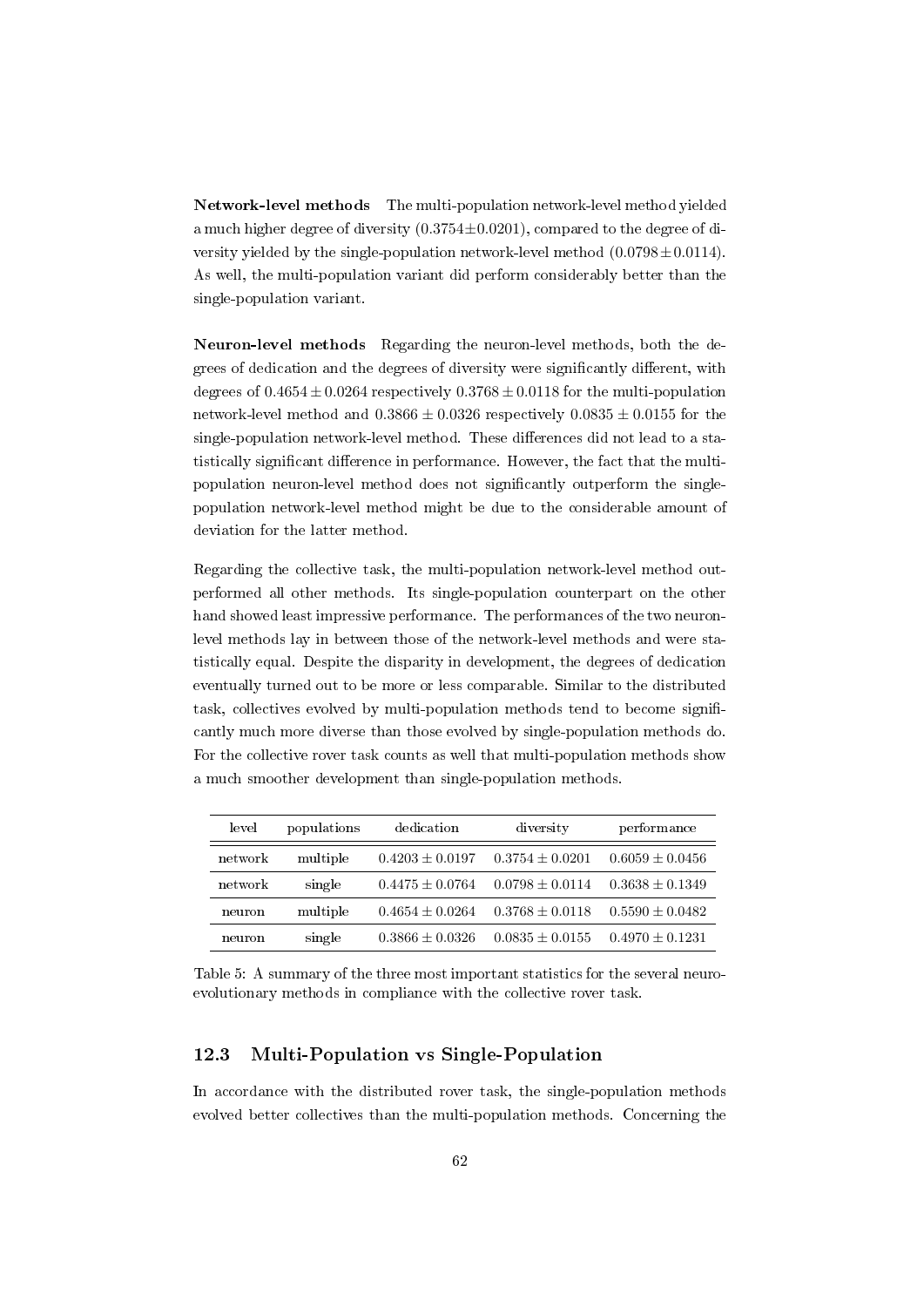collective rover task, however, the roles were reversed, as for this task the multipopulation methods showed to be more suitable than the single-population methods. The multi-population methods did not only outperform the singlepopulation methods by achieving better performances, but also by showing greater reliability, since both single-population methods seem to suffer from a considerable amount of deviation. The segregation of genotypes as such holds back the performance with respect to the distributed task, but nonetheless enhances the performance in compliance with the collective task.

For either task, the segregation of genotypes evidently leads to a higher degree of behavioral diversity, as well as that it might have a slightly positive effect on the degree of dedication. The question is however to what extent evolutionary search may influence the development of dedication and diversity. Since evolutionary specialization methods are to search for optimal collective behaviors, one may expect that the degrees of dedication and diversity are optimized as well. Apparently, this is not necessarily the case, as the multi-population methods consistently preserve an amount of diversity substantially greater than the single-population methods, even though that leads to inferior performance with respect to the distributed task. The other way round, the single-population methods seem incapable of maintaining an appropriate degree of diversity in compliance with the collective task, even when the multi-population methods show that higher degrees of diversity may lead to better performance.

Both the multi-population methods and the single-population methods thus are not always capable of finding the optimal degree of behavioral diversity. The same might be true for the degree of dedication, but since the variances in dedication are not that pronounced for either rover task, this cannot be verified. Yet, it appears that the organization of genotypes has such a strong impact on the development of collectives, and thereby also on the development of the dedication and diversity, that evolutionary algorithms may only manipulate the collectives and their dedication and diversity within a very limited range. A more flexible organization of genotypes may therefore turn out to be helpful.

### 12.4 Network-Level vs Neuron-Level

One of the key features of the neuron-level methods is that neuron-level evolution allows for a more fine-grained view on the contribution of individual neurons. Network-level methods evaluate neurons within the context of invariably the same neural network. Highly fit neurons may then easily be concealed by poor performance of other neurons in its network, as well as that poor neurons may take advantage of the greater performance of other neurons. Neuron-level methods evaluate each neuron within the context of multiple networks, so as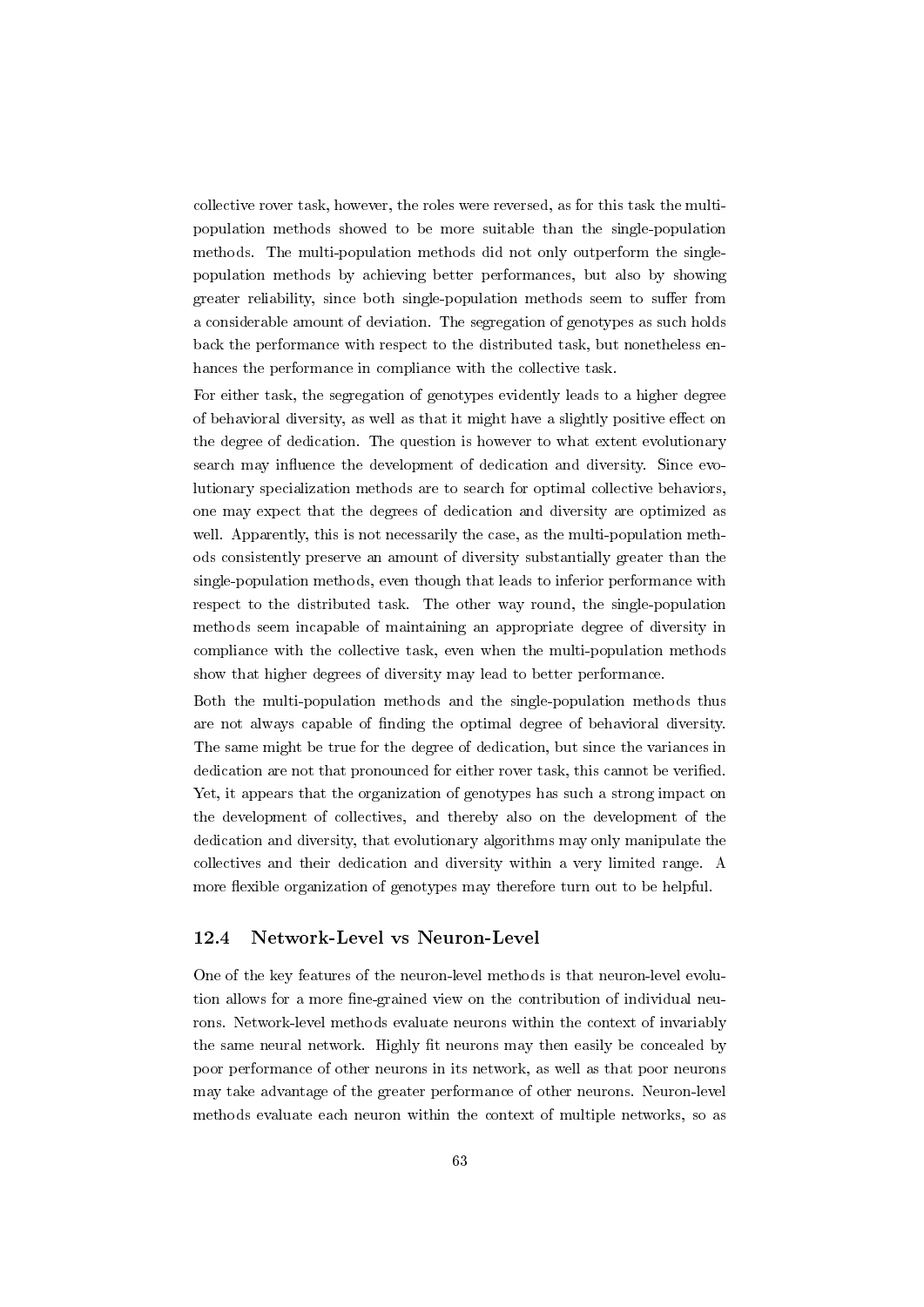to make the evaluation of each neuron less dependent of the networks it was part of. This must then result in greater accuracy, speeding up the evolutionary process.

Be sure to note however, that this improved accuracy does require multiple evaluations per generation. Considering tasks such as the rover problem, for which evaluations are computationally very expensive, these multiple evaluations turn out to be a considerable weakness. Whereas for network-level evolution a single evaluation cycle per generation will be sufficient, since these neurons cannot be evaluated within the context of multiple networks anyway, neuron-level methods need multiple evaluation cycles. Assuming that the performance of the rover tasks accounts for by far the larger part of computation, under furthermore equal circumstances, a neuron-level process performing four evaluations per generation will take about as much as four times the computational time as a network-level process.<sup>7</sup>

The comparison between network-level evolution and neuron-level evolution shows that the advantage from greater accuracy is quite relative, as apparently it led to higher performance for neither the distributed rover task nor the collective rover task. Although the single-population neuron-level method outperformed the single-population network-level method on the collective task, yet the multi-population network-level method again showed a performance significantly superior to both neuron-level methods. Considering that the neuron-level methods could not turn the additional computational expenses into an increased performance compared to the network-level methods, we may doubtlessly conclude that network-level evolution is more effective with respect our rover tasks.

Furthermore, based on our results, there is no reason to believe that the level of evolution largely affects either the amount of dedication or the amount of diversity. Although for both statistics it is true that, dependent on the level of evolution, their development may substantially differ during the evolutionary process, especially for the single-population methods, yet at the end of the process either statistic seems to be indifferent towards the level of evolution.

<sup>7</sup>Nonetheless, in our experiments, both the network-level methods and the neuron-level methods performed four evaluations per generation, so as to preserve possible side-effects.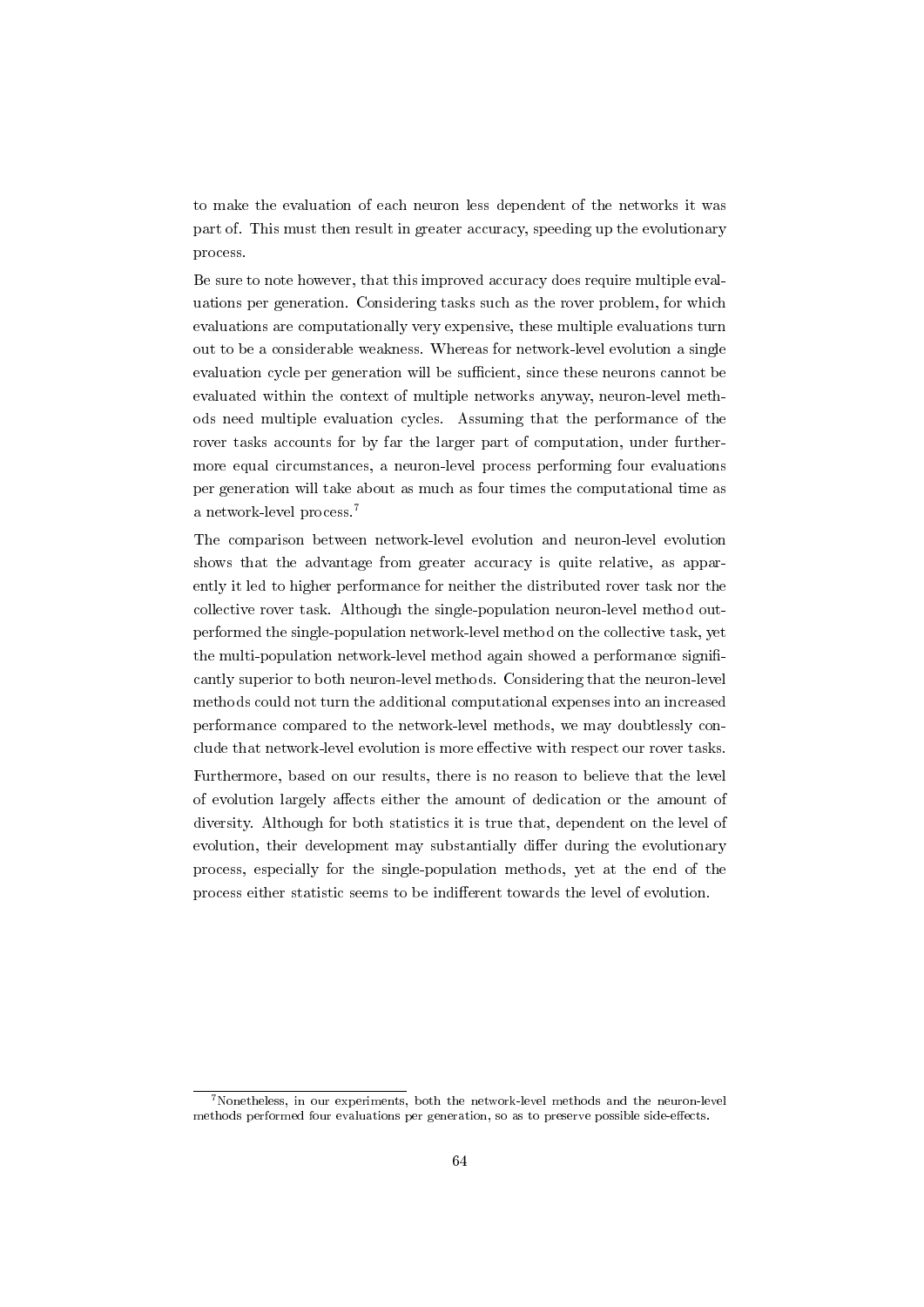## Part V Conclusion

In the conclusion section, our findings are summarized. The evolutionary processes showed a development quite different from what we presumed. Thereby, we were unable to use the proposed specialization measure. As we still wanted to form an impression of how strong the several evolutionary methods stimulate specialization, the next best option was to compare dedication, diversity, and performance independently.

## 13 The Course of Specialization

At the beginning of each evolutionary specialization process, the genotypes were initialized randomly, so as to facilitate for proper evolution. However, such an approach appeared to have considerable consequences for the behavioral development of collective members. During the earlier stages of the evolutionary process, the members of evolving collectives often conducted an improper, primitive behavior. Although a few members might have been little more sophisticated, the greater part did invariably repeat a particular action for all of the time steps, where this action differed per individual. Such a strong imbalance in the behavioral repertoires led to an overly strong degree of dedication. Variation across members in these dominant actions resulted in an overly strong degree of behavioral diversity.

In the further course of the process, the collective members learn to extend their behavioral repertoires and temper the excessive degrees of dedication and diversity, while specialization keeps them from becoming as complex as their non-specialized counterparts. Although upcoming dedication and diversication may play an important role in (homogeneously initialized) non-evolutionary specialization, it seems that the essence of evolutionary specialization is more like learning how to make optimal use of already existent dedication and diversity in individual preferences and capabilities, so as to enable fruitful cooperation.

## 14 Consequences for Quantifying Specialization

The inverted development of dedication and diversity seriously affects the quantification of specialization. Although members undoubtedly will learn to extend their primitive behavioral repertoire in the course of the specialization process,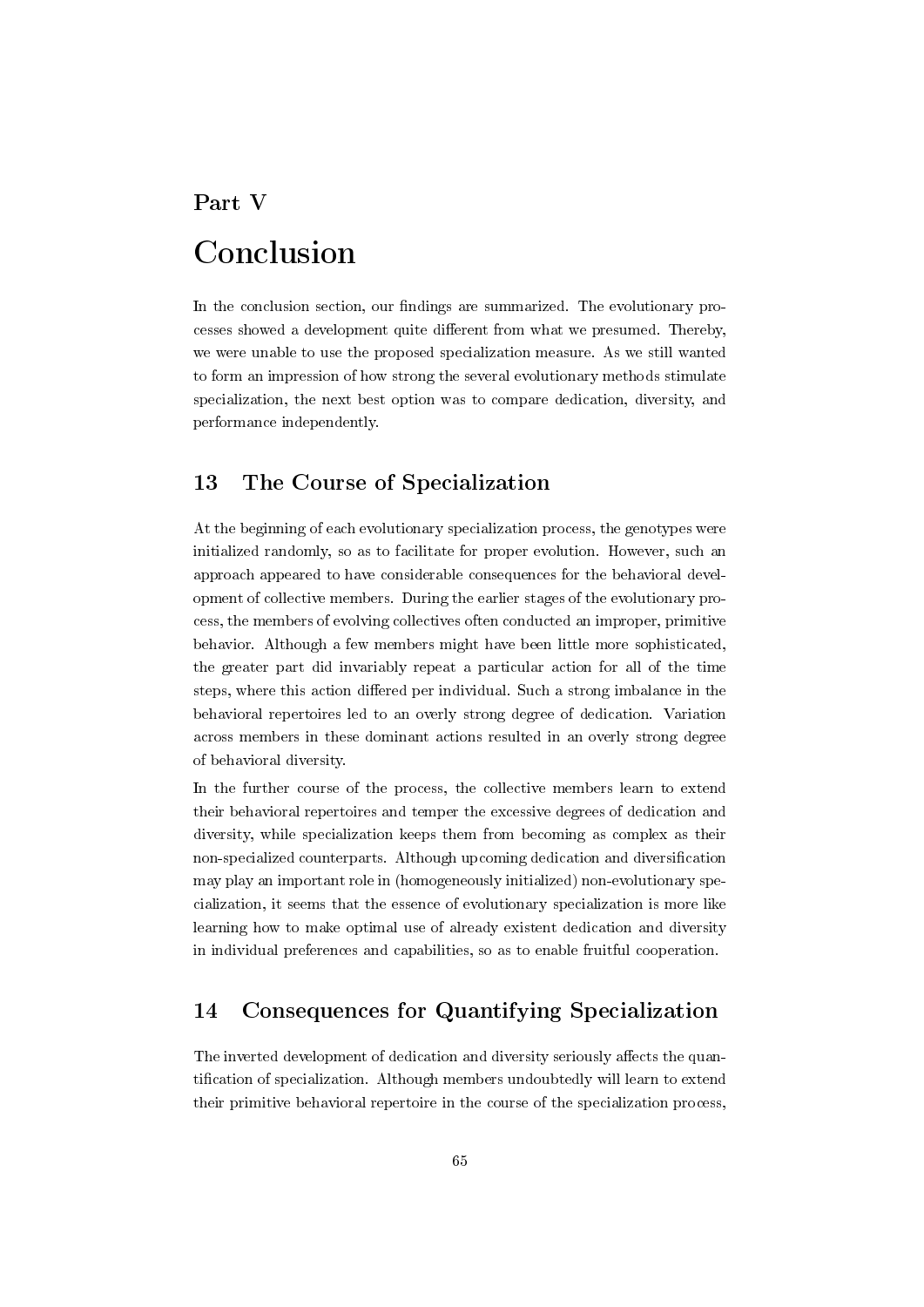initial behaviors still introduce considerable complications for the design of an adequate specialization measure. Strongly unbalanced behavioral repertoires will lead to high degrees of dedication, while variation in dominant actions across members leads to high degrees of behavioral diversity. Therefore, the degrees of dedication and diversity are at the beginning of the process already greater than ever to be expected for the evolutionary end products. As the process carries on and behaviors become more and more complex, the degrees of dedication and diversity decline, down to a certain minimum.

The point then is that during the evolutionary process, one does expect the performance to rise, but the dedication and diversity to decline. Both the correlations between dedication and performance on the one hand and diversity and performance on the other, will thus invariably be negative if measured over evolutionary time, even in task domains for which dedication and diversity are known to enhance performance. As such, one cannot simply correlate the developments of dedication and diversity to performance. Neuro-evolutionary specialization is a promising method for evolving heterogeneous collectives, but certainly needs some metric for the quantification of specialization. Further investigation of such a metric might thus be valuable.

## 15 Comparison of Methods

In the distributed rover task, the single-population methods evolved better collectives than the multi-population methods. In the collective task, however, the multi-population methods showed to be more suitable than the single-population methods. The segregation of genotypes thus holds back the performance on the distributed task, but nonetheless enhances rover performance in the collective task. Both the multi-population methods and the single-population methods thus were incapable of consistently finding the optimal degree of dedication and diversity. An explanation might be that the organization of genotypes has such a strong impact on the development of collectives, that an evolutionary algorithm may only manipulate the collectives  $-$  and their dedication and diversity  $-$  within a very limited range. A more flexible segregation of genotypes might perhaps overcome this problem.

For the comparison between the network-level methods and the neuron-level methods, one must take into account that neuron-level methods normally consume considerably more computation than network-level methods. Neuron-level evolution requires multiple evaluations per generations, whereas for networklevel evolution just a single evaluation will suffice. Considering that the neuronlevel methods could not turn these additional computational expenses into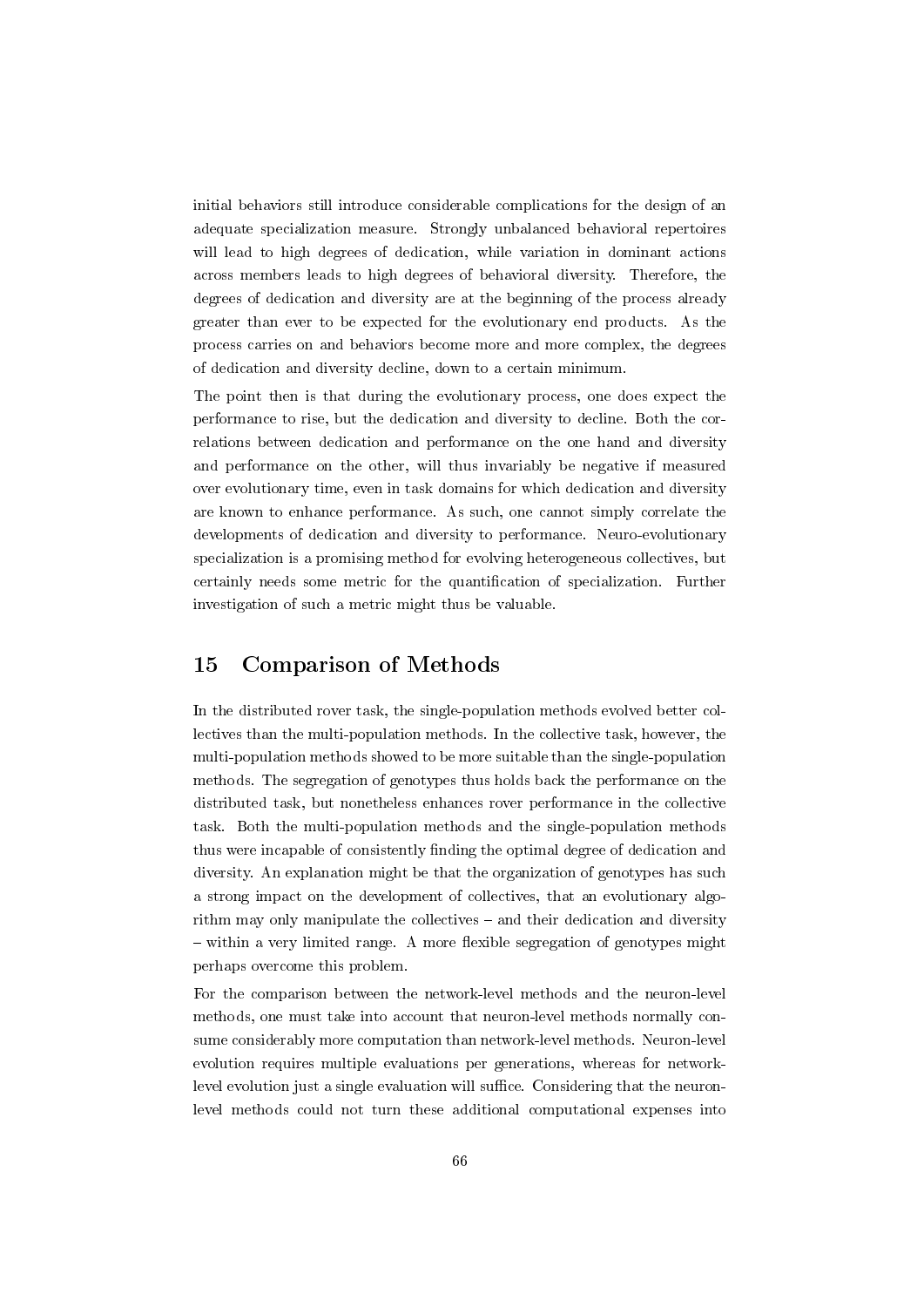an increased performance compared to the network-level methods, we may doubtlessly conclude that the network-level methods were more effective with respect to our rover tasks. Furthermore, based on our results, there is no reason to believe that the level of evolution does largely affect either the amount of dedication or the amount diversity.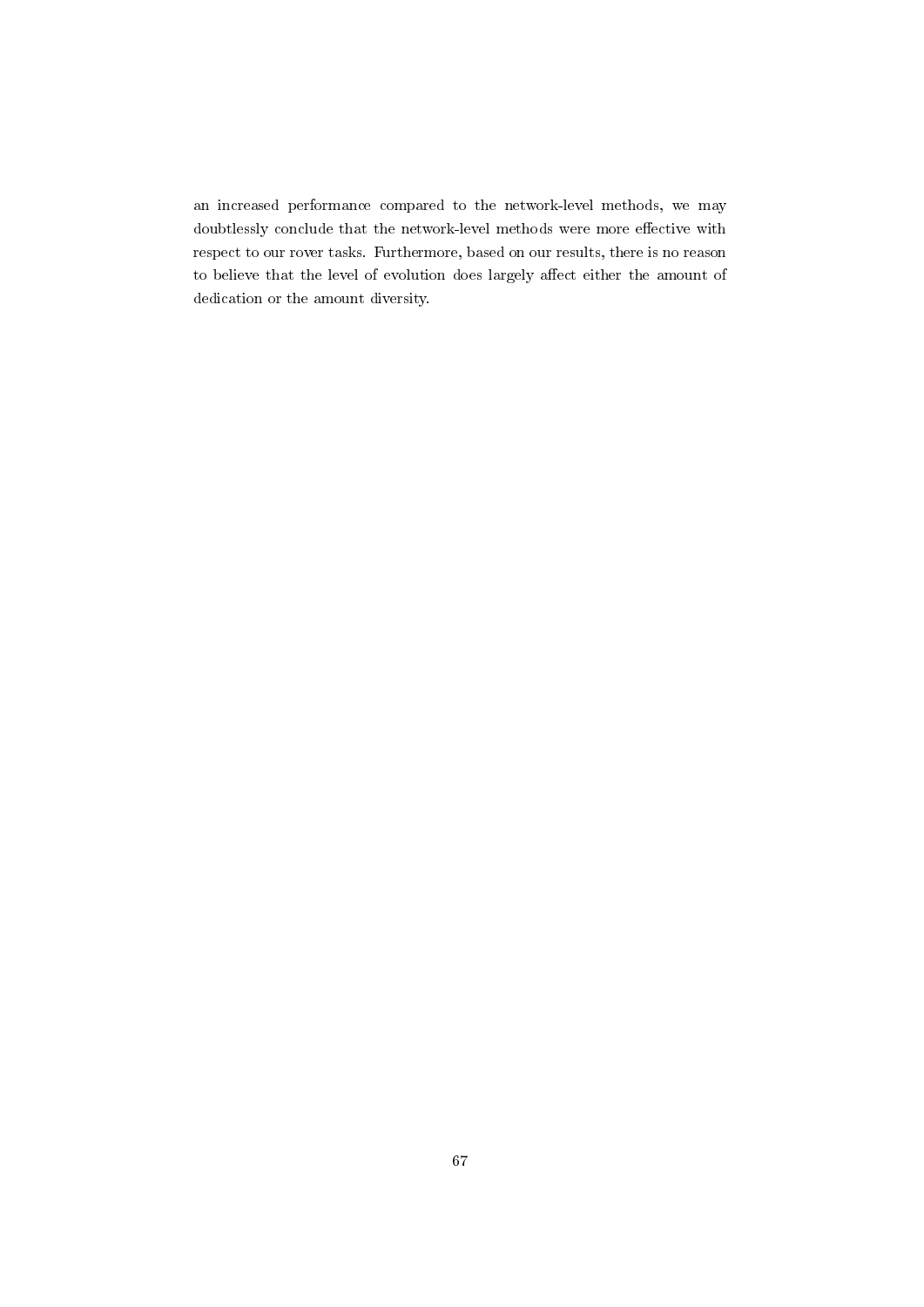## References

- [1] Adrian Agogino and Kagan Tumer. Efficient evaluation functions for multirover systems. In GECCO '04: Proceedings of the 2005 Conference on Genetic and Evolutionary Computation, pages  $1-12$ , 2004.
- [2] Adrian Agogino, Kagan Tumer, and Risto Miikkulainen. Efficient credit assignment through evaluation function decomposition. In GECCO '05: Proceedings of the 2005 conference on Genetic and evolutionary computa $tion, pages 1309–1316, New York, NY, USA, 2005. ACM Press.$
- [3] Adrian Kujaneck Agogino. *Design and Control of Large Collections of* Learning Agents. PhD thesis, The University of Texas at Austin, 2003.
- [4] Tucker Balch. Hierarchic social entropy: An information theoretic measure of robot group diversity. Auton. Robots,  $8(3):209-238$ , 2000.
- [5] Eric Bonabeau, Marco Dorigo, and Guy Theraulaz. Swarm intelligence: from natural to artificial systems. Oxford University Press, Inc., New York, NY, USA, 1999.
- [6] Eric Bonabeau, Guy Theraulaz, and Jean-Louis Deneubourg. Quantitative study of the fixed threshold model for the regulation of division of labour in insect societies. In *Biological Sciences*, volume 263, pages  $1565-1569$ , November 1996.
- [7] Bobby D. Bryant and Risto Miikkulainen. Neuroevolution for adaptive teams. In Proceedings of the 2003 Congress on Evolutionary Computation  $(CEC'03)$ , 2003.
- [8] Nicholas W. Calderone and Robert E. Page. Genotypic variability in age polyethism and task specialization in the honey bee, apis mellifera (hymenoptera: Apidae). Behavioral Ecology and Sociobiology, 22(1):17-25. January 1988.
- [9] Robert J. Collins and David R. Jefferson. Selection in massively parallel genetic algorithms. In Richard K. Belew and Lashon B. Booker, editors, Proceedings of the Fourth International Conference on Genetic Algorithms, San Mateo, CA, 1991. Morgan Kaufmann Publishers.
- [10] Kenneth Alan De Jong. An analysis of the behavior of a class of genetic adaptive systems. PhD thesis, University of Michigan, 1975.
- [11] Jeffrey L. Elman. Distributed representations, simple recurrent networks, and grammatical structure. *Machine Learning*,  $7:195-225$ , 1991.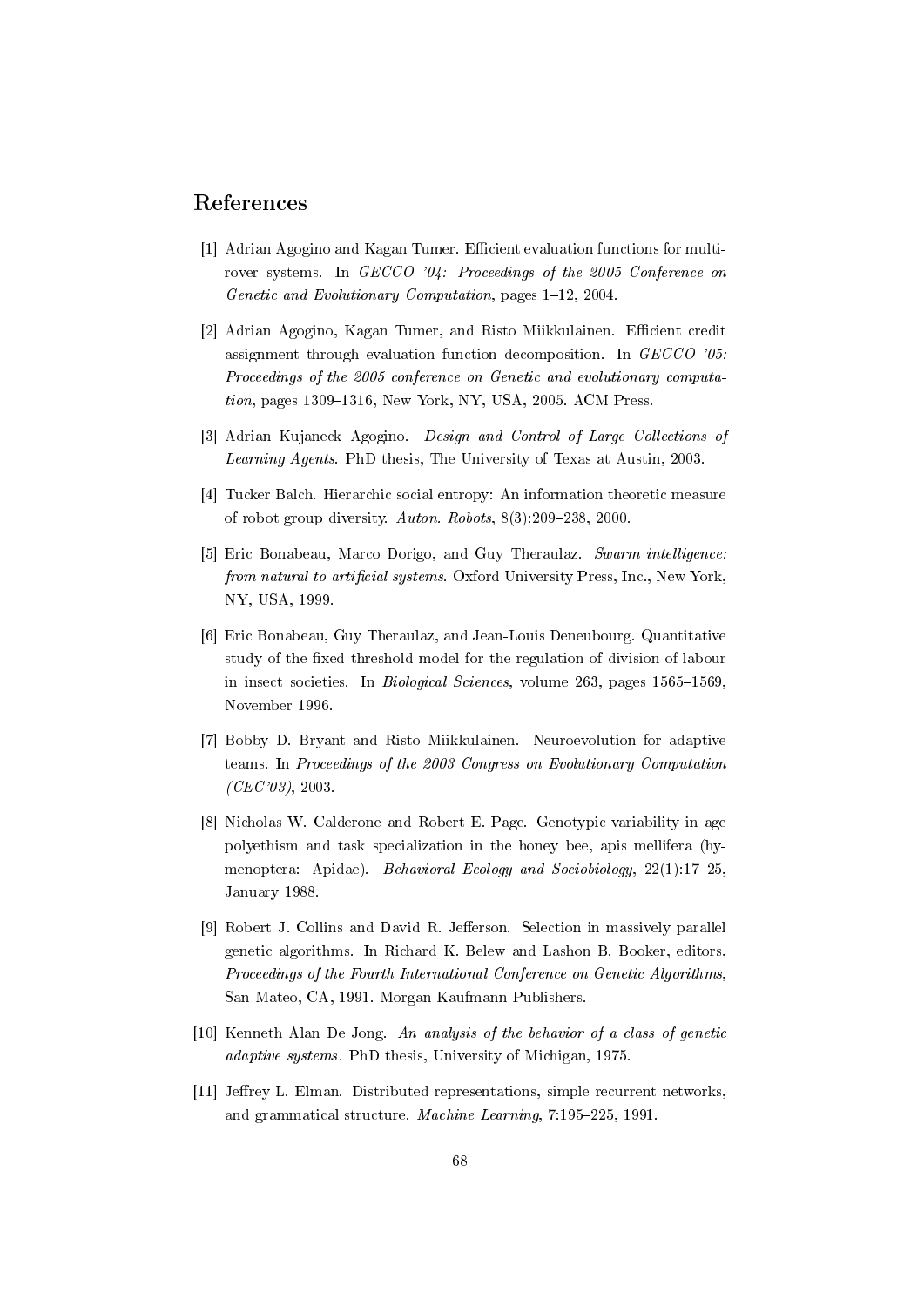- [12] Jeffrey L. Elman. Learning and development in neural networks: The importance of starting small. Cognition,  $48(1)$ : 71–9, 1993.
- [13] Scott E. Fahlman and Christian Lebiere. The cascade-correlation learning architecture, pages 524-532. Morgan Kaufmann Publishers Inc., San Francisco, CA, USA, 1990.
- [14] Jacques Gautrais, Guy Theraulaz, Jean-Louis Deneubourg, and Carl Anderson. Emergent polyethism as a consequence of increased colony size in insect societies. Journal of Theoretical Biology,  $215(3)$ : 363-373, April 2002.
- [15] David E. Goldberg and Jon Richardson. Genetic algorithms with sharing for multimodal function optimization. In Proceedings of the Second International Conference on Genetic Algorithms on Genetic algorithms and their application, pages 41–49, Mahwah, NJ, USA, 1987. Lawrence Erlbaum Associates, Inc.
- [16] F. Gomez and R. Miikkulainen. Robust non-linear control through neuroevolution, 2002.
- [17] Faustino Gomez and Risto Miikkulainen. Incremental evolution of complex general behavior.  $Adapt. Behav.$ ,  $5(3-4):317-342$ , 1997.
- [18] Faustino J. Gomez and Risto Miikkulainen. Solving non-markovian control tasks with neuro-evolution. In IJCAI '99: Proceedings of the Sixteenth International Joint Conference on Artificial Intelligence, pages 1356-1361, San Francisco, CA, USA, 1999. Morgan Kaufmann Publishers Inc.
- [19] Faustino John Gomez. Robust non-linear control through neuroevolution. PhD thesis, The University of Texas at Austin, 2003. Supervisor-Risto Miikkulainen.
- [20] Jeffrey Horn, David E. Goldberg, and Kalyanmoy Deb. Implicit niching in a learning classifier system: Nature's way. Evolutionary Computation, 2(1):3766, 1994.
- [21] Ling Li, Alcherio Martinoli, and Yaser S. Abu-Mostafa. Learning and measuring specialization in collaborative swarm systems. Adaptive Behavior - Animals, Animats, Software Agents, Robots, Adaptive Systems, 12(3- 4):199212, 2004.
- [22] David E. Moriarty and Risto Mikkulainen. Efficient reinforcement learning through symbiotic evolution. *Mach. Learn.*,  $22(1-3)$ :11-32, 1996.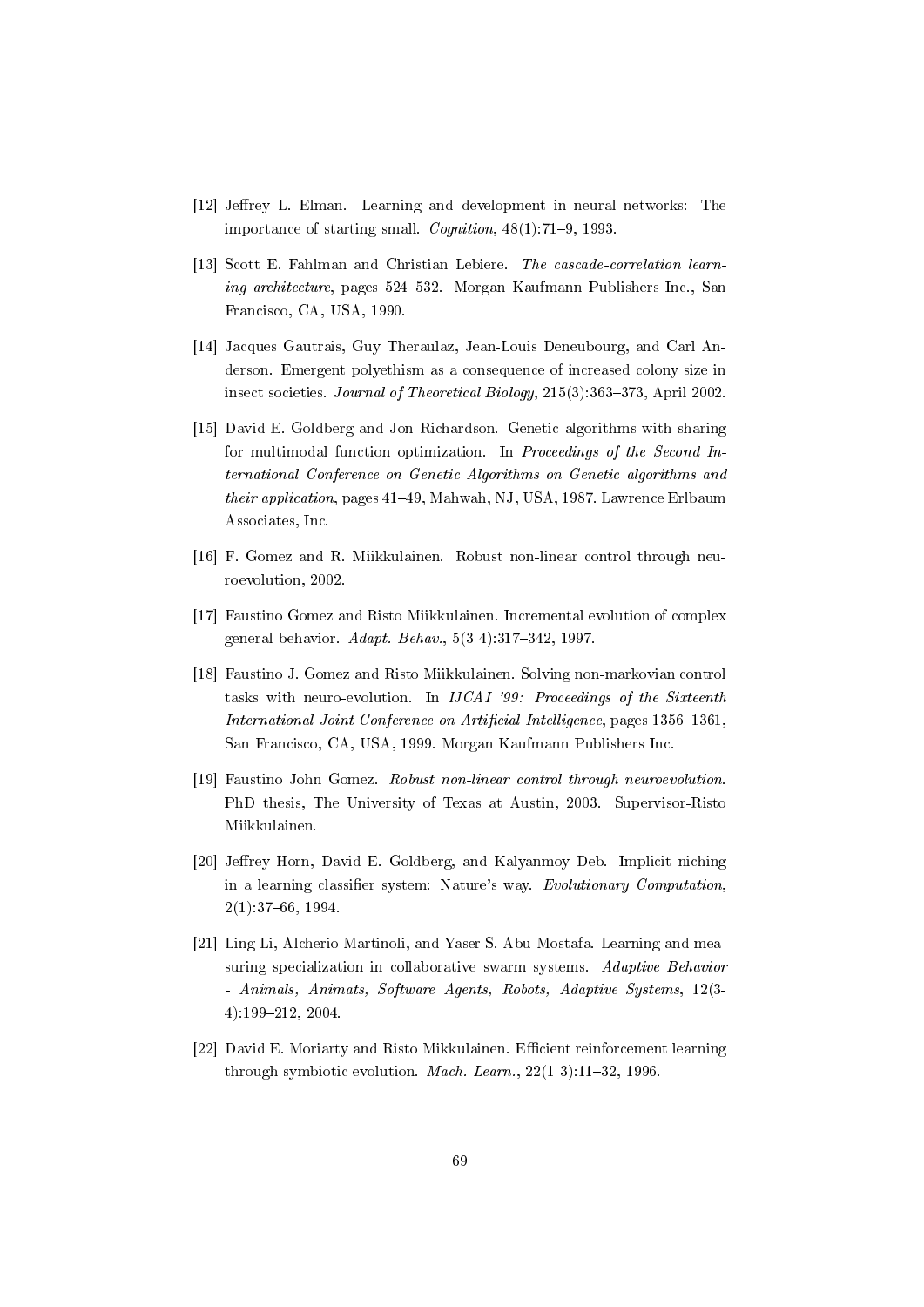- [23] David Eric Moriarty. Symbiotic evolution of neural networks in sequential decision tasks. PhD thesis, The University of Texas at Austin, Austin, TX, USA, 1998.
- [24] Shin I. Nishimura and Takashi Ikegami. Emergence of collective strategies in a prey-predator game model. Artif. Life,  $3(4):243-260$ , 1997.
- [25] C. Noirot and J. M. Pasteels. Ontogenetic development and evolution of the worker caste in termites. Experientia,  $43(8)$ :851-860, 1987.
- [26] S O'Donnell and RL Jeanne. Forager specialization and the control of nest repair in polybia occidentalis olivier (hymenoptera : Vespidae). Behavioral Ecology and Sociobiology,  $27(5)$ :359-364, September 1990.
- [27] Mitchell A. Potter, Lisa Meeden, and Alan C. Schultz. Heterogeneity in the coevolved behaviors of mobile robots: The emergence of specialists. In  $IJCAI$ , pages 1337-1343, 2001.
- [28] Matt Quinn. A comparison of approaches to the evolution of homogeneous multi-robot teams. In Proceedings of the 2001 Congress on Evolutionary  $Computation$   $CEC2001$ , pages 128-135, COEX, World Trade Center, 159 Samseong-dong, Gangnam-gu, Seoul, Korea, 27-30 2001. IEEE Press.
- [29] G E Robinson. Regulation of division of labor in insect societies. Annual  $Review of Entomology, 37(1): 637–665, 1992.$
- [30] D. E. Rumelhart, G. E. Hinton, and R. J. Williams. Learning internal representations by error propagation, pages 318-362. MIT Press, Cambridge, MA, USA, 1986.
- [31] H Seligmann. Resource partition history and evolutionary specialization of subunits in complex systems. Biosystems,  $51(1):31-39$ , July 1999.
- [32] Robert E. Smith, Stephanie Forrest, and A. S. Perelson. Searching for diverse, cooperative subpopulations with genetic algorithms. Evolutionary  $Computation, 1(2):127–149, 1993.$
- [33] Peter Stone and Manuela Veloso. Task decomposition, dynamic role assignment, and low-bandwidth communication for real-time strategic teamwork. Artif. Intell.,  $110(2):241-273$ , 1999.
- [34] Richard S. Sutton and Andrew G. Barto. *Introduction to Reinforcement* Learning. MIT Press, Cambridge, MA, USA, 1998.
- [35] G. Theraulaz, E. Bonabeau, and J. Deneubourg. Response threshold reinforcement and division of labour in insect societies, 1998.